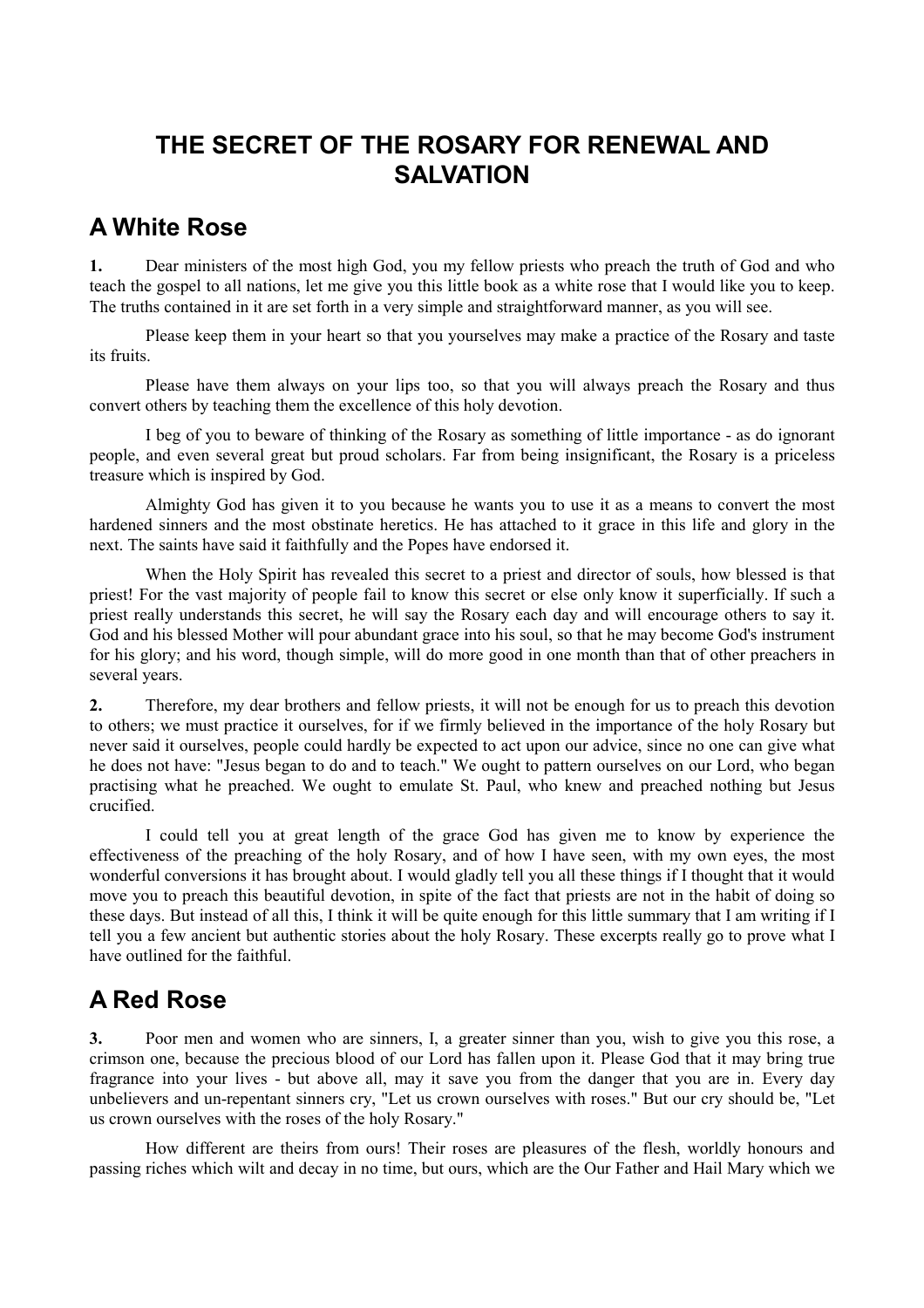have said devoutly over and over again, and to which we have added good penitential acts, will never wilt or die, and they will be just as exquisite thousands of years from now as they are today.

 On the contrary, sinners' roses only look like roses, while in point of fact they are cruel thorns which prick them during life by giving them pangs of conscience, at their death they pierce them with bitter regret and, still worse, in eternity they turn to burning shafts of anger and despair. But if our roses have thorns, they are the thorns of Jesus Christ, who changes them into roses. If our roses prick us, it is only for a short time, and only in order to cure the illness of sin and to save our souls.

**4.** So by all means we should eagerly crown ourselves with these roses from heaven, and recite the entire Rosary every day, that is to say, three rosaries each of five decades, which are like three little wreaths or crowns of flowers. There are two reasons for doing this: first of all, to honour the three crowns of Jesus and Mary - Jesus' crown of grace at the time of his Incarnation, his crown of thorns during his passion, and his crown of glory in heaven, and of course the three-fold crown which the Blessed Trinity gave Mary in heaven. Secondly, we should do this so that we ourselves may receive three crowns from Jesus and Mary, the first a crown of merit during our lifetime; the second, a crown of peace at our death; and the third, a crown of glory in heaven.

 If you say the Rosary faithfully until death, I do assure you that, in spite of the gravity of your sins "you shall receive a never-fading crown of glory." Even if you are on the brink of damnation, even if you have one foot in hell, even if you have sold your soul to the devil as sorcerers do who practice black magic, and even if you are a heretic as obstinate as a devil, sooner or later you will be converted and will amend your life and save your soul, if - and mark well what I say - if you say the Rosary devoutly every day until death for the purpose of knowing the truth and obtaining contrition and pardon for your sins.

 In this book there are several stories of great sinners who were converted through the power of the Rosary. Please read and meditate upon them.

# **A Mystical Rose Tree**

**5.** Good and devout souls, who walk in the light of the Holy Spirit, I do not think you will mind my giving you this little mystical rose tree which comes straight from heaven and which is to be planted in the garden of your soul. It cannot possibly harm the sweet-smelling flowers of your contemplations; for it is a heavenly tree and its scent is very pleasant. It will not in the least interfere with your carefully planned flower-beds; for, being itself all pure and well-ordered, it inclines all to order and purity. If it is carefully watered and properly attended to every day, it will grow to such a marvellous height, and its branches will have such a wide span that, far from hindering your other devotions, it will maintain and perfect them. Of course, you understand what I mean, since you are spiritually minded; this mystical rose tree is Jesus and Mary in life, death and eternity.

**6.** Its green leaves are the Joyful Mysteries, the thorns the Sorrowful ones, and the flowers the Glorious Mysteries of Jesus and Mary. The buds are the childhood of Jesus and Mary, and the open blooms show us both of them in their sufferings, and the full-blown roses symbolize Jesus and Mary in their triumph and glory.

 A rose delights us because of its beauty: so here we have Jesus and Mary in the Joyful Mysteries. Its thorns are sharp, and they prick, which makes us think of them in the Sorrowful Mysteries, and last of all, its perfume is so sweet that everyone loves it, and this fragrance symbolizes their Glorious Mysteries.

 So please do not scorn this beautiful and heavenly tree, but plant it with your own hands in the garden of your soul, by making the resolution to say your Rosary every day. By saying it daily and by doing good works you will be tending your tree, watering it, hoeing the earth around it. Eventually you will see that this little seed which I have given you, and which seems so small now, will grow into a tree so great that the birds of heaven, that is, predestinate and contemplative souls, will dwell in it and make their nests there. Its shade will shelter them from the scorching heat of the sun and its height will keep them safe from the wild beasts on the ground. And best of all, they will feed upon the tree's fruit, which is none other than our adorable Jesus, to whom be honour and glory forever and ever. Amen. God Alone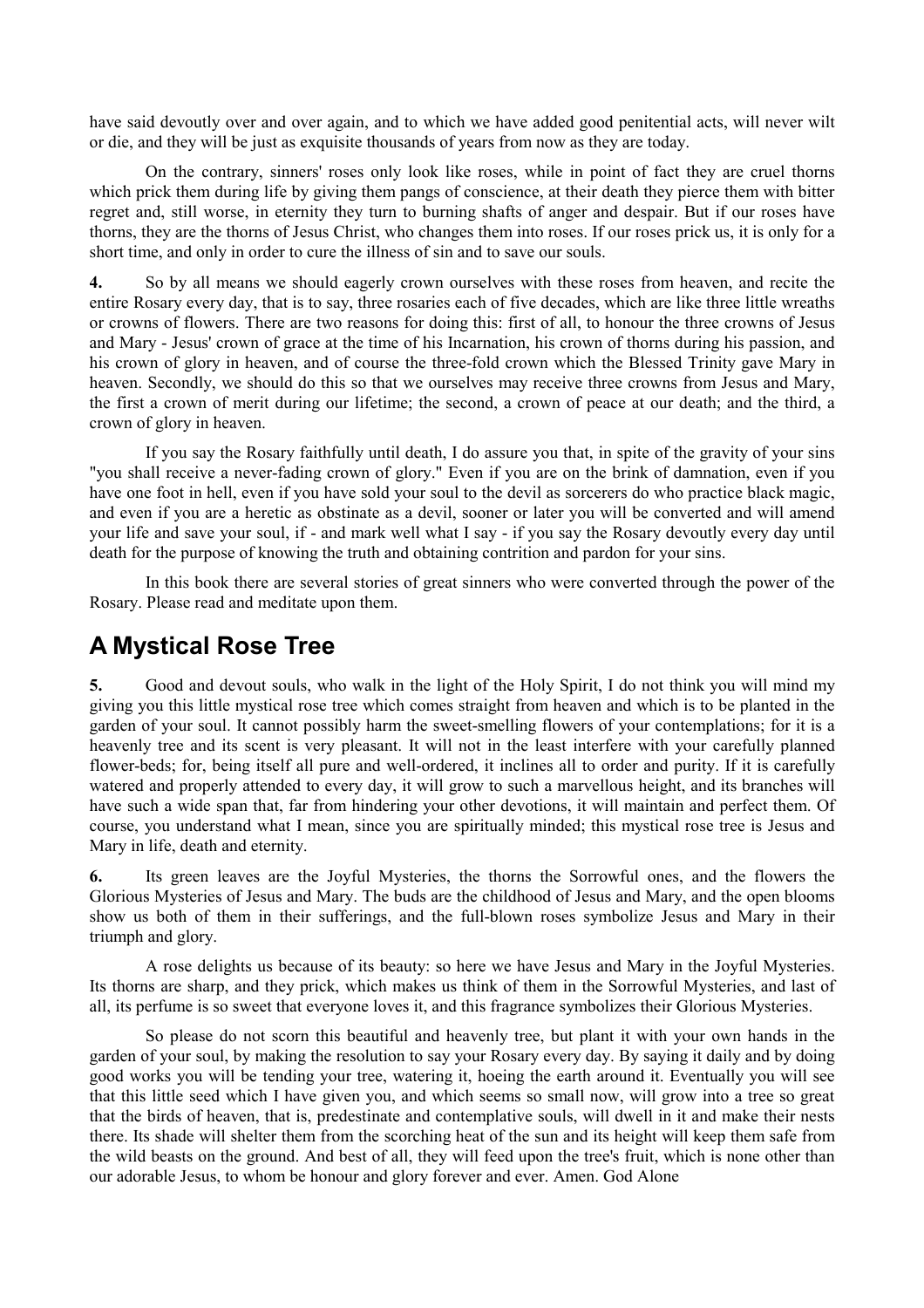## **A Rosebud**

**7.** Dear little friends, this beautiful rosebud is for you; it is one of the beads of your Rosary, and it may seem to you to be such a tiny thing. But if you only knew how precious this bead is! This wonderful bud will open out into a gorgeous rose if you say your Hail Mary really well.

 Of course it would be too much to expect you to say the whole fifteen mysteries every day, but do say at least five mysteries, and say them properly with love and devotion. This Rosary will be your little wreath of roses, your crown for Jesus and Mary. Please pay attention to every word I have said, and listen carefully to a true story that I want to tell you, and that I would like you to remember. Two little girls, who were sisters, were saying the Rosary very devoutly in front of their house. A beautiful lady suddenly appeared, walked towards the younger girl, who was only about six or seven, took her by the hand, and led her away. Her elder sister was very startled and looked for the little girl everywhere. At last, still not having found her, she went home weeping and told her parents that her sister had been kidnapped. For three whole days the poor father and mother sought the child without success.

 At the end of the third day they found her at the front door looking extremely happy and pleased. Naturally they asked her where on earth she had been, and she told them that the lady to whom she had been saying the Rosary had taken her to a lovely place where she had given her delicious things to eat. She said that the lady had also given her a baby boy to hold, that he was very beautiful, and that she had kissed him again and again.

 The father and mother, who had been converted to the Catholic faith only a short time before, sent at once for the Jesuit Father who had instructed them for their reception into the Church and who had also taught them devotion to the Rosary. They told him everything that had happened, and it was this priest himself who told me this story. It all took place in Paraguay.

 So, dear children, imitate these little girls and say your Rosary every day as they always did. If you do this, you will earn the right to go to heaven to see Jesus and Mary. If it is not their wish that you should see them in this life, at any rate after you die you will see them for all eternity. Amen.

 Therefore let all men, the learned and the ignorant, the just and the sinners, the great and the small, praise and honour Jesus and Mary night and day, by saying the holy Rosary. "Greet Mary who has laboured much among you."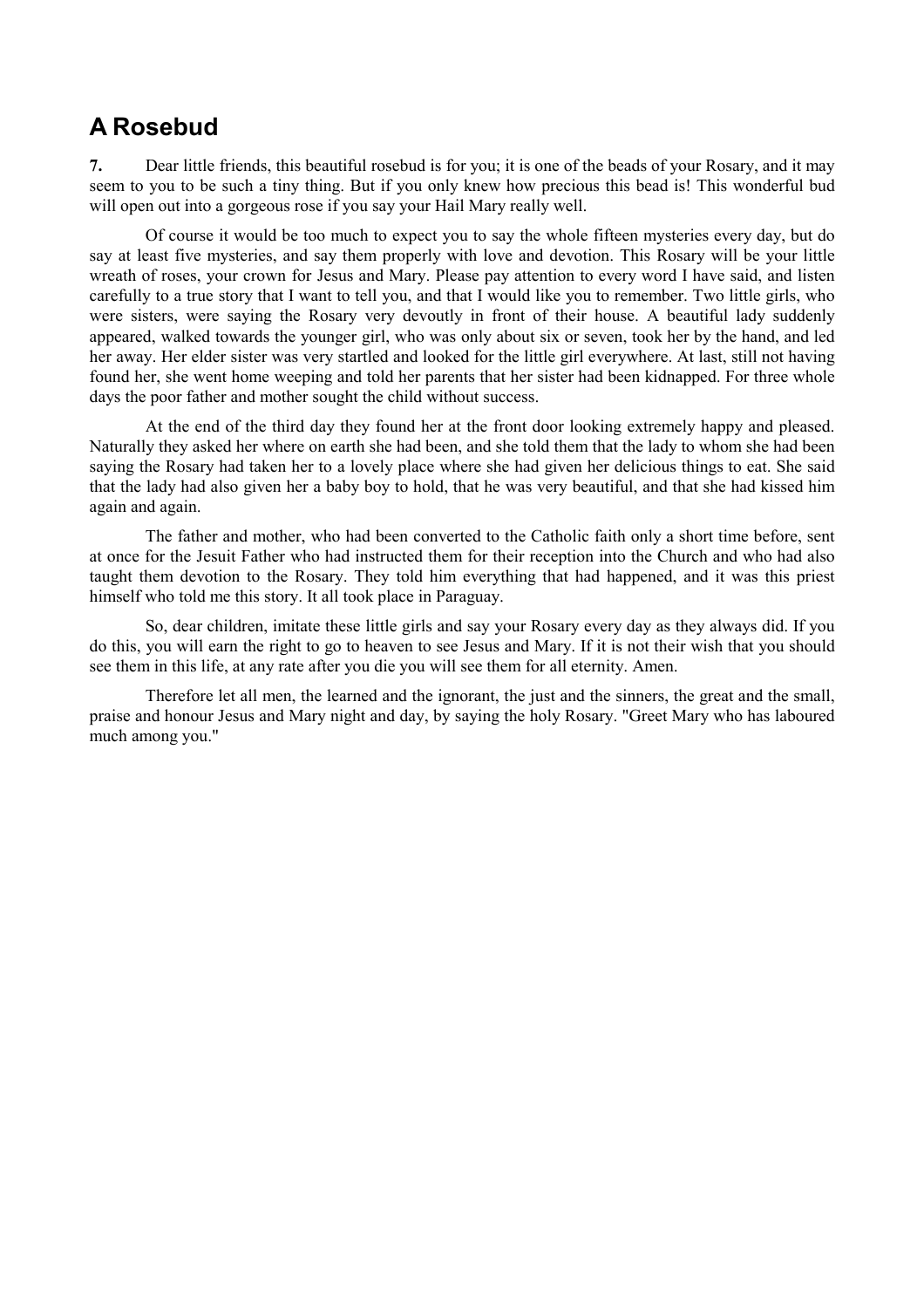## *FIRST DECADE*

#### **The surpassing merit of the Rosary as seen in its origin and name.**

## **First Rose**

**9.** The Rosary is made up of two things: mental prayer and vocal prayer. In the Rosary mental prayer is none other than meditation of the chief mysteries of the life, death and glory of Jesus Christ and of his blessed Mother. Vocal prayer consists in saying fifteen decades of the Hail Mary, each decade headed by an Our Father, while at the same time meditating on and contemplating the fifteen principal virtues which Jesus and Mary practised in the fifteen mysteries of the Rosary.

 In the first five decades we must honour the five Joyful Mysteries and meditate on them; in the second five decades, the Sorrowful Mysteries; and in the third group of five, the Glorious Mysteries. So the Rosary is a blessed blending of mental and vocal prayer by which we honour and learn to imitate the mysteries and the virtues of the life, death, passion and glory of Jesus and Mary.

## **Second Rose**

**10.** Since the Rosary is composed, principally and in substance, of the prayer of Christ and the Angelic Salutation, that is, the Our Father and the Hail Mary, it was without doubt the first prayer and the principal devotion of the faithful and has been in use all through the centuries, from the time of the apostles and disciples down to the present.

**11.** It was only in the year 1214, however, that the Church received the Rosary in its present form and according to the method we use today. It was given to the Church by St. Dominic, who had received it from the Blessed Virgin as a means of converting the Albigensians and other sinners.

 I will tell you the story of how he received it, which is found in the very well-known book *De Dignitate Psalterii*, by Blessed Alan de la Roche. Saint Dominic, seeing that the gravity of people's sins was hindering the conversion of the Albigensians, withdrew into a forest near Toulouse, where he prayed continuously for three days and three nights. During this time he did nothing but weep and do harsh penances in order to appease the anger of God. He used his discipline so much that his body was lacerated, and finally he fell into a coma.

 At this point our Lady appeared to him, accompanied by three angels, and she said, "Dear Dominic, do you know which weapon the Blessed Trinity wants to use to reform the world?"

 "Oh, my Lady," answered Saint Dominic, "you know far better than I do, because next to your Son Jesus Christ you have always been the chief instrument of our salvation."

 Then our Lady replied, "I want you to know that, in this kind of warfare, the principal weapon has always been the Angelic Psalter, which is the foundation-stone of the New Testament. Therefore, if you want to reach these hardened souls and win them over to God, preach my Psalter."

 So he arose, comforted, and burning with zeal for the conversion of the people in that district, he made straight for the cathedral. At once unseen angels rang the bells to gather the people together, and Saint Dominic began to preach.

 At the very beginning of his sermon, an appalling storm broke out, the earth shook, the sun was darkened, and there was so much thunder and lightning that all were very much afraid. Even greater was their fear when, looking at a picture of our Lady exposed in a prominent place, they saw her raise her arms to heaven three times to call down God's vengeance upon them if they failed to be converted, to amend their lives, and seek the protection of the holy Mother of God.

 God wished, by means of these supernatural phenomena, to spread the new devotion of the holy Rosary and to make it more widely known.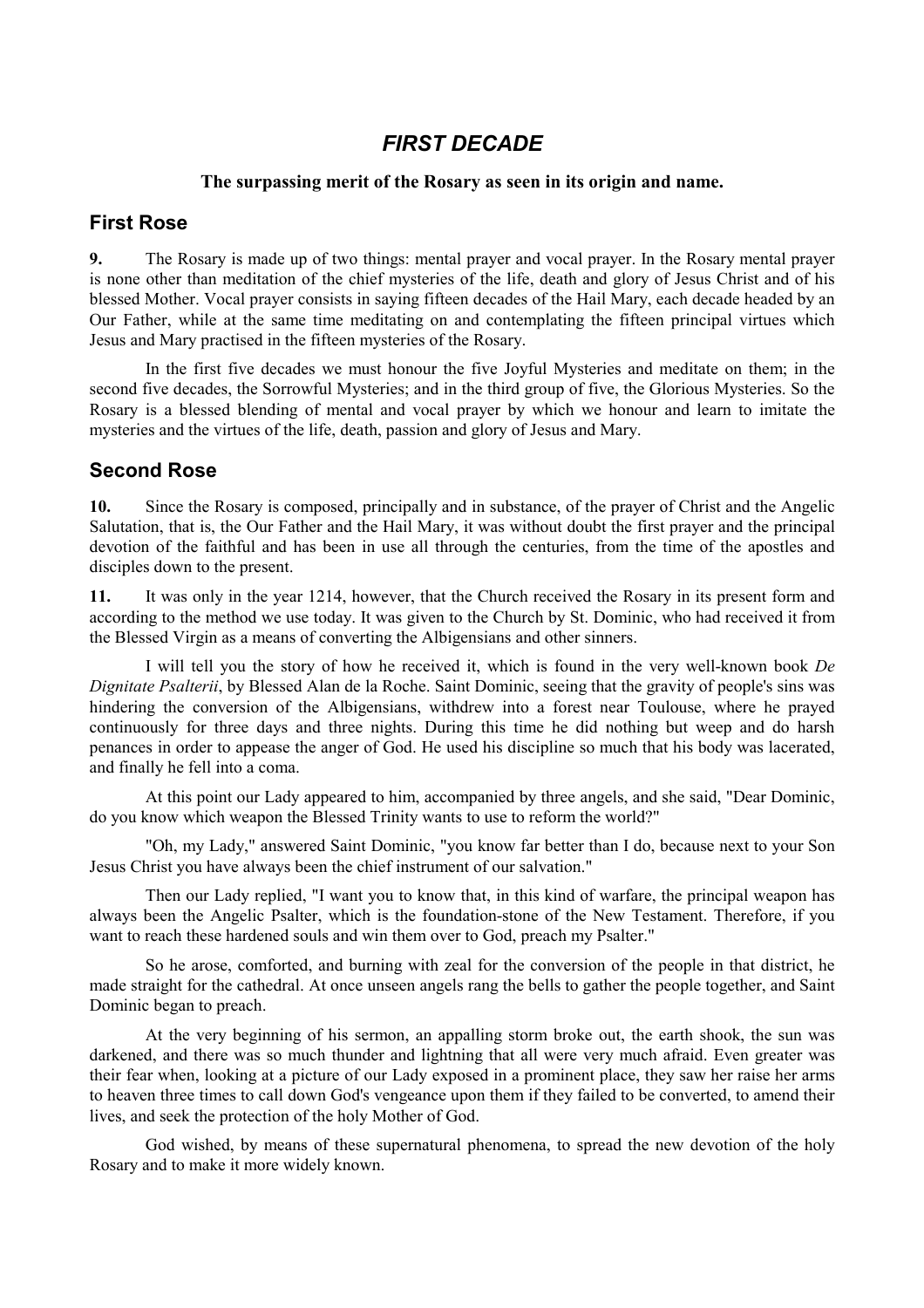At last, at the prayer of Saint Dominic, the storm came to an end, and he went on preaching. So fervently and compellingly did he explain the importance and value of the Rosary that almost all the people of Toulouse embraced it and renounced their false beliefs. In a very short time a great improvement was seen in the town; people began leading Christian lives and gave up their former bad habits.

## **Third Rose**

**12.** The miraculous way in which the devotion to the holy Rosary was established is something of a parallel to the way in which God gave his law to the world on Mount Sinai, and it obviously proves its value and importance.

 Inspired by the Holy Spirit, instructed by the Blessed Virgin as well as by his own experience, Saint Dominic preached the Rosary for the rest of his life. He preached it by his example as well as by his sermons, in cities and in country places, to people of high station and low, before scholars and the uneducated, to Catholics and to heretics.

 The Rosary, which he said every day, was his preparation for every sermon and his little tryst with our Lady immediately after preaching.

**13.** One day he had to preach at Notre Dame in Paris, and it happened to be the feast of St. John the Evangelist. He was in a little chapel behind the high altar prayerfully preparing his sermon by saying the Rosary, as he always did, when our Lady appeared to him and said: "Dominic, even though what you have planned to say may be very good, I am bringing you a much better sermon."

 Saint Dominic took in his hands the book our Lady proffered, read the sermon carefully and, when he had understood it and meditated on it, he gave thanks to her.

 When the time came, he went up into the pulpit and, in spite of the feast day, made no mention of Saint John other than to say that he had been found worthy to be the guardian of the Queen of Heaven. The congregation was made up of theologians and other eminent people, who were used to hearing unusual and polished discourses; but Saint Dominic told them that it was not his desire to give them a learned discourse, wise in the eyes of the world, but that he would speak in the simplicity of the Holy Spirit and with his forcefulness.

 So he began preaching the Rosary and explained the Hail Mary word by word as he would to a group of children, and used the very simple illustrations which were in the book given him by our Lady.

**14.** Carthagena, the great scholar, quoting Blessed Alan de la Roche in *De Dignitate Psalterii*, describes how this took place.

 "Blessed Alan writes that one day Father Dominic said to him in a vision, 'My son, it is good to preach; but there is always a danger of looking for praise rather than the salvation of souls. Listen care-fully to what happened to me in Paris, so that you may be on your guard against this kind of mistake. I was to preach in the great church dedicated to the Blessed Virgin and I was particularly anxious to give a fine sermon, not out of pride, but because of the high intellectual stature of the congregation.

"'An hour before the time I had to preach, I was dutifully saying my Rosary - as I always did before giving a sermon - when I fell into ecstasy. I saw my beloved friend, the Mother of God, coming towards me with a book in her hand. "Dominic," she said, "your sermon for today may be very good indeed, but no matter how good it is, I have brought you one that is very much better."

 "'Of course I was overjoyed, and I took the book and read every word of it. Just as our Lady had said, I found exactly the right things to say in my sermon, so I thanked her with all my heart.

 "'When it was time to begin, I saw that the University of Paris had turned out in full force, as well as a large number of noblemen. They had all seen and heard of the great things that the good Lord had been doing through me.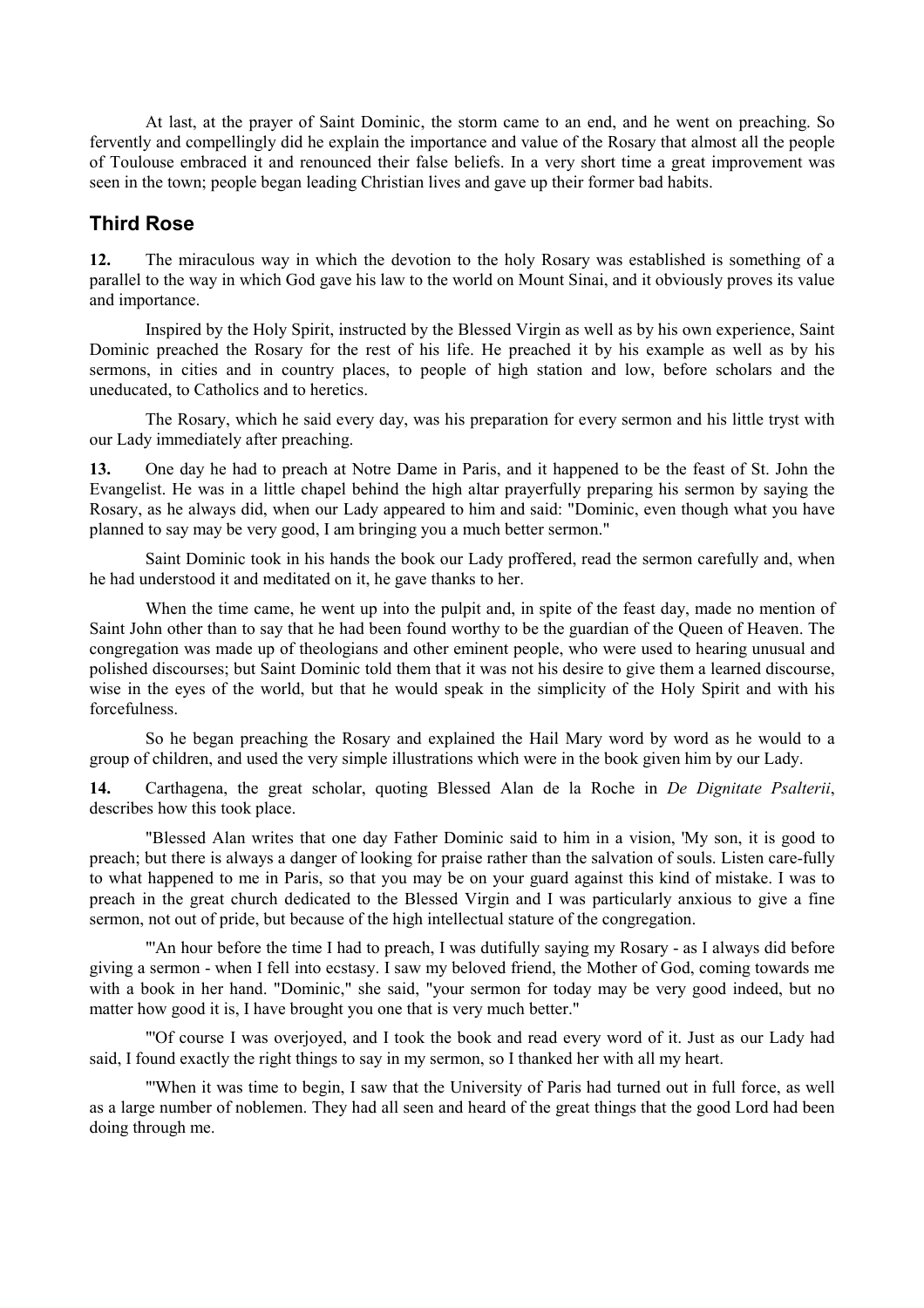"'I went up into the pulpit. It was the feast of Saint John the Evangelist but all I said about him was that he had been found worthy to be the guardian of the Queen of Heaven. Then I addressed the congregation:

 "'My Lords and illustrious doctors of the University, you are accustomed to hearing learned sermons suited to your refined tastes. Now I do not want to speak to you in the scholarly language of human wisdom but, on the contrary, to show you the Spirit of Cod and his greatness."

 Here ends the quotation from Blessed Alan, after which Carthagena goes on to say in his own words, "Then Saint Dominic explained the Angelic Salutation to them, using simple comparisons and examples from everyday life."

**15.** Blessed Alan, according to Carthagena, mentioned several other occasions when our Lord and our Lady appeared to Saint Dominic to urge him and inspire him to preach the Rosary more and more in order to wipe out sin and convert sinners and heretics.

 In another passage Carthagena says, "Blessed Alan said our Lady revealed to him that, after she had appeared to Saint Dominic, her blessed Son appeared to him and said, 'Dominic, I rejoice to see that you are not relying on your own wisdom and that, rather than seek the empty praise of men, you are working with great humility for the salvation of souls.

 "'But many priests want to preach thunderously against the worst kinds of sin at the very outset, failing to realize that before a sick person is given bitter medicine, he needs to be prepared by being put into the right frame of mind to really benefit by it.

 "'That is why, before doing anything else, priests should try to kindle a love of prayer in people's hearts and especially a love of my Angelic Psalter. If only they would all start saying it and would really persevere, God in his mercy could hardly refuse to give them his grace. So I want you to preach my Rosary."'

**16.** In another place Blessed Alan says, "All priests say a Hail Mary with the faithful before preaching, to ask for God's grace.' They do this because of a revelation that Saint Dominic had from our Lady. 'My son,' she said one day, 'do not be surprised that your sermons fail to bear the results you had hoped for. You are trying to cultivate a piece of ground which has not had any rain. Now when God planned to renew the face of the earth, he started by sending down rain from heaven - and this was the Angelic Salutation. In this way God reformed the world.

 "'So when you give a sermon, urge people to say my Rosary, and in this way your words will bear much fruit for souls.'

 "Saint Dominic lost no time in obeying, and from then on he exerted great influence by his sermons." (This last quotation is from "The Book of Miracles of the Holy Rosary," written in Italian, also found in Justin's works, Sermon 143.)

**17.** I have been very pleased to quote these well-known authors word for word for the benefit of those who might otherwise have doubts as to the marvellous power of the Rosary.

 As long as priests followed Saint Dominic's example and preached devotion to the holy Rosary, piety and fervour thrived throughout the Christian world and in those religious orders which were devoted to the Rosary. But since people have neglected this gift from heaven, all kinds of sin and disorder have spread far and wide.

## **Fourth Rose**

**18.** All things, even the holiest, are subject to change, especially when they are dependent on man's free will. It is hardly to be wondered at, then, that the Confraternity of the Holy Rosary only retained its first fervour for a century after it was instituted by Saint Dominic. After this it was like a thing buried and forgotten.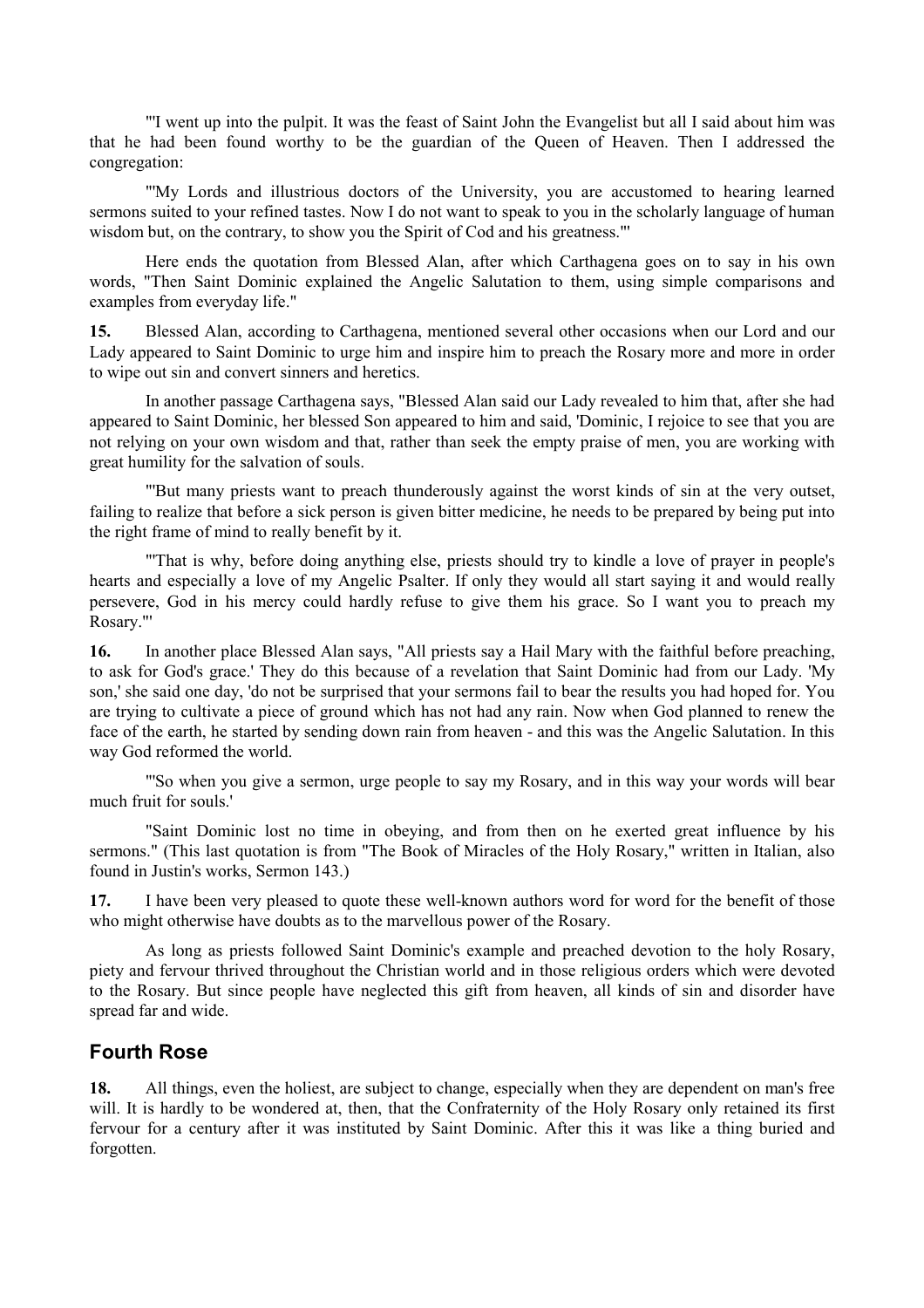Doubtless, too, the wicked scheming and jealousy of the devil were largely responsible for getting people to neglect the Rosary, and thus block the flow of God's grace which it had drawn upon the world.

 Thus, in 1349 God punished the whole of Europe with the most terrible plague that had ever been known. Starting in the east, it spread throughout Italy, Germany, France, Poland and Hungary, bringing desolation wherever it went, for out of a hundred men hardly one lived to tell the tale. Big cities, towns, villages and monasteries were almost completely deserted during the three years that the epidemic lasted.

 This scourge of God was quickly followed by two others, the heresy of the Flagellants and a tragic schism in 1376.

**19.** Later on, when these trials were over, thanks to the mercy of God, our Lady told Blessed Alan to revive the former Confraternity of the Holy Rosary. Blessed Alan was one of the Dominican Fathers at the monastery at Dinan, in Brittany. He was an eminent theologian and a famous preacher. Our Lady chose him because, since the Confraternity had originally been started in that province, it was fitting that a Dominican from the same province should have the honour of re-establishing it.

 Blessed Alan began this great work in 1460, after a special warning from our Lord. This is how he received that urgent message, as he himself tells it:

 One day when he was offering Mass, our Lord, who wished to spur him on to preach the holy Rosary, spoke to him in the Sacred Host. "How can you crucify me again so soon?" Jesus said. "What did you say, Lord?" asked Blessed Alan, horrified. "You crucified me once before by your sins," answered Jesus, "and I would willingly be crucified again rather than have my Father offended by the sins you used to commit. You are crucifying me again now because you have all the learning and understanding that you need to preach my Mother's Rosary, and you are not doing it. If you only did that, you could teach many souls the right path and lead them away from sin. But you are not doing it, and so you yourself are guilty of the sins that they commit."

This terrible reproach made Blessed Alan solemnly resolve to preach the Rosary unceasingly.

**20.** Our Lady also said to him one day to inspire him to preach the Rosary more and more, "You were a great sinner in your youth, but I obtained the grace of your conversion from my Son. Had such a thing been possible, I would have liked to have gone through all kinds of suffering to save you, because converted sinners are a glory to me. And I would have done that also to make you worthy of preaching my Rosary far and wide."

 Saint Dominic appeared to Blessed Alan as well and told him of the great results of his ministry: he had preached the Rosary unceasingly, his sermons had borne great fruit and many people had been converted during his missions.

 He said to Blessed Alan, "See what wonderful results I have had through preaching the Rosary. You and all who love our Lady ought to do the same so that, by means of this holy practice of the Rosary, you may draw all people to the real science of the virtues."

 Briefly, then, this is the history of how Saint Dominic established the holy Rosary and of how Blessed Alan de la Roche restored it.

#### **Fifth Rose**

**21.** Strictly speaking, there can be only one kind of Confraternity of the Rosary, that is, one whose members agree to say the entire Rosary of 150 Hail Marys every day. However, considering the fervour of those who say it, we may distinguish three kinds: Ordinary Membership, which entails saying the complete Rosary once a week; Perpetual Membership, which requires it to be said only once a year; Daily Membership, which obliges one to say it all every day, that is, the fifteen decades made up of 150 Hail Marys.

 None of these oblige under pain of sin. It is not even a venial sin to fail in this duty because such an undertaking is entirely voluntary and supererogatory. Needless to say, people should not join the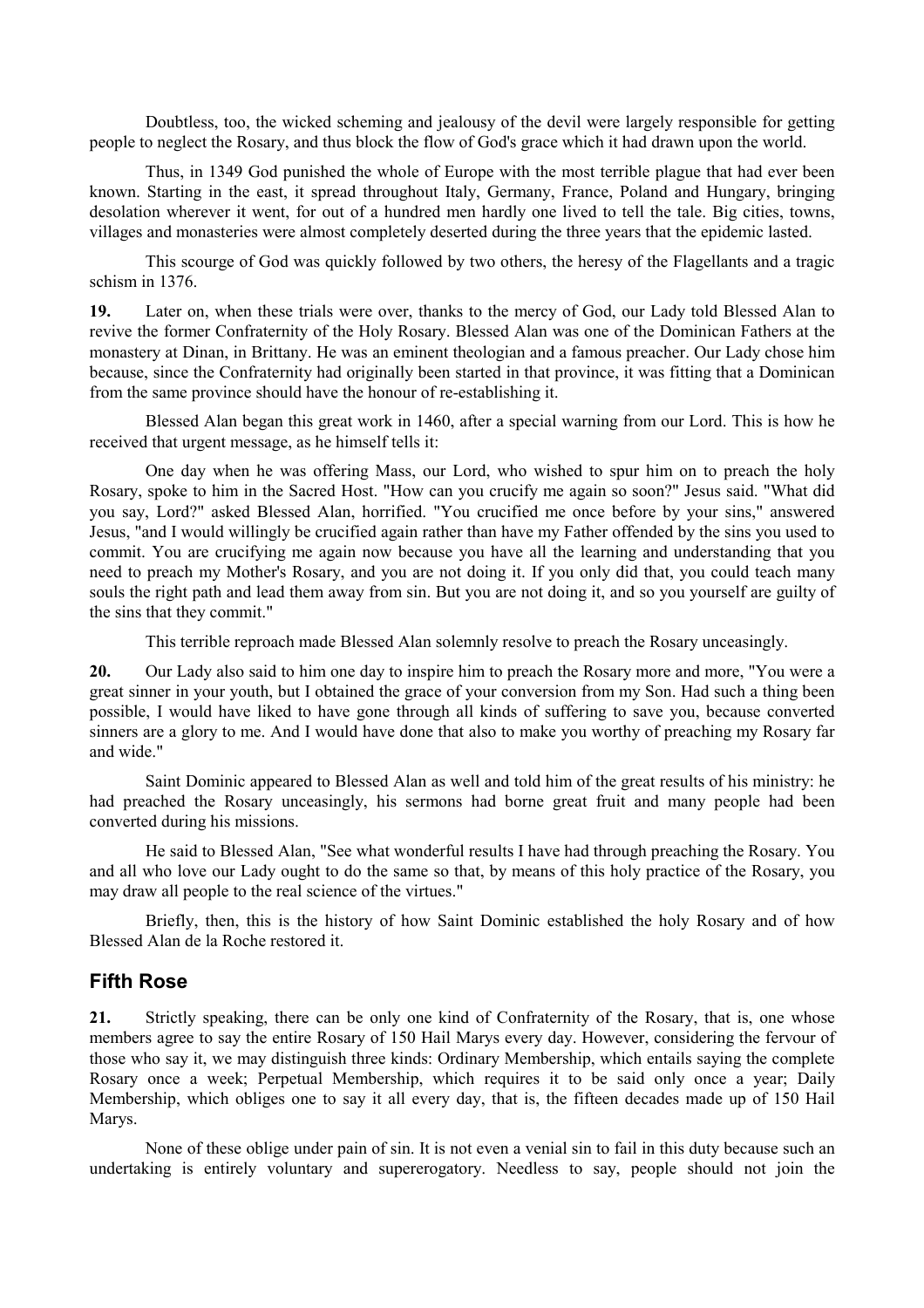Confraternity if they do not intend to fulfil their obligation by saying the Rosary as often as is required, without, however, neglecting the duties of their state in life.

 So whenever the Rosary clashes with a duty of one's state in life, holy as the Rosary is, one must give preference to the duty to be performed. Similarly, sick people are not obliged to say the whole Rosary or even part of it if this effort might tire them and make them worse.

 If you have been unable to say it because of some duty required by obedience or because you genuinely forgot, or because of some urgent necessity, you have not committed even a venial sin. You will then receive the benefits of the Confraternity just the same, sharing in the graces and merits of your brothers and sisters in the Rosary, who are saying it throughout the world.

 And, my dear Catholic people, even if you fail to say your Rosary out of sheer carelessness or laziness, as long as you do not have any formal contempt for it, you do not sin, absolutely speaking, but you forfeit your participation in the prayers, good works and merits of the Confraternity. Moreover, because you have not been faithful in things that are little and of supererogation, almost without knowing it you may fall into the habit of neglecting big things, such as those duties which bind under pain of sin; for "He that scorns small things shall fall little by little."

### **Sixth Rose**

**22.** From the time Saint Dominic established the devotion to the holy Rosary up to the time when Blessed Alan de la Roche re-established it in 1460, it has always been called the Psalter of Jesus and Mary. This is because it has the same number of Hail Marys as there are psalms in the Book of the Psalms of David. Since simple and uneducated people are not able to say the Psalms of David, the Rosary is held to be just as fruitful for them as David's Psalter is for others.

But the Rosary can be considered to be even more valuable than the latter for three reasons:

 1. Firstly, because the Angelic Psalter bears a nobler fruit, that of the Word incarnate, whereas David's Psalter only prophesies his coming;

 2. Just as the real thing is more important than its prefiguration and the body surpasses the shadow, so the Psalter of our Lady is greater than David's Psalter, which did no more than prefigure it;

 3. Because our Lady's Psalter or the Rosary made up of the Our Father and Hail Mary is the direct work of the Blessed Trinity.

Here is what the learned Carthagena says about it:

 The scholarly writer of Aix-la-Chapelle says in his book, *The Rose Crown*, dedicated to the Emperor Maximilian: "It cannot be maintained that Salutation of Mary is a recent innovation. It spread almost with the Church itself. For at the very beginnings of the Church the more educated members of the faithful celebrated the praises of God in the 150 psalms of David. The ordinary people, who encountered more difficulty in divine service, thus conceived a holy emulation of them.... They considered, which is indeed true, that the heavenly praises of the Rosary contained all the divine secrets of the psalms, for, if the psalms sing of the one who is to come, the Rosary proclaims him as having come.

 "That is how they began to call their prayer of 150 Salutations 'The Psalter of Mary,' and to precede each decade with an Our Father, as was done by those who recited the psalms."

**23.** The Psalter or Rosary of our Lady is divided into three chaplets of five decades each, for the following reasons:

1. to honour the three persons of the Blessed Trinity;

2 to honour the life, death and glory of Jesus Christ;

 3. to imitate the Church triumphant, to help the members of the Church militant, and to bring relief to the Church suffering;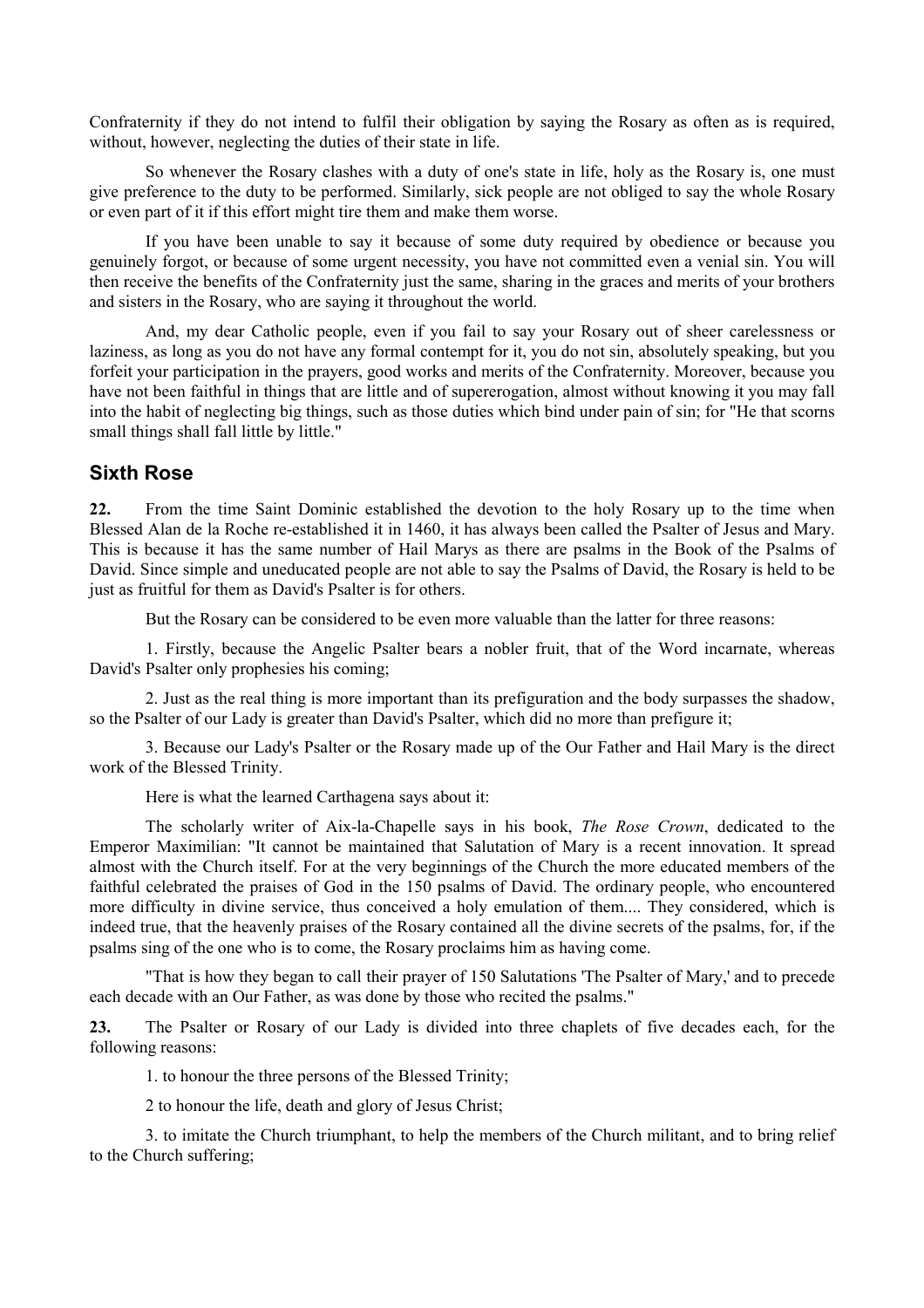4. to imitate the three groups into which the psalms are divided, the first being for the purgative life, the second for the illuminative life, and the third for the unitive life;

5. to give us graces in abundance during life, peace at death, and glory in eternity.

#### **Seventh Rose**

**24.** Ever since Blessed Alan de la Roche re-established this devotion, the voice of the people, which is the voice of God, gave it the name of the Rosary, which means "crown of roses." That is to say that every time people say the Rosary devoutly they place on the heads of Jesus and Mary 153 white roses and sixteen red roses. Being heavenly flowers, these roses will never fade or lose their beauty.

 Our Lady has approved and confirmed this name of the Rosary; she has revealed to several people that each time they say a Hail Mary they are giving her a beautiful rose, and that each complete Rosary makes her a crown of roses.

**25.** The Jesuit brother, Alphonsus Rodriguez, used to say his Rosary with such fervour that he often saw a red rose come out of his mouth at each Our Father, and a white rose at each Hail Mary, both equal in beauty and differing only in colour.

 The chronicles of St. Francis tell of a young friar who had the praiseworthy habit of saying this crown of our Lady every day before dinner. One day, for some reason or other, he did not manage to say it. The refectory bell had already been rung when he asked the Superior to allow him to say it before coming to the table, and, having obtained permission, he withdrew to his cell to pray.

 After he had been gone a long time, the Superior sent another friar to fetch him, and he found him in his room bathed in a heavenly light in the presence of our Lady and two angels. Beautiful roses kept issuing from his mouth at each Hail Mary, and the two angels were taking them one by one and placing them on our Lady's head, while she smilingly accepted them. Finally, two other friars who had been sent to find out what had happened to the first two saw the same scene, and our Lady did not leave until the whole Rosary had been said.

 So the complete Rosary is a large crown of roses and each chaplet of five decades is a little wreath of flowers or a little crown of heavenly roses which we place on the heads of Jesus and Mary. The rose is the queen of flowers, and so the Rosary is the rose of devotions and the most important one.

## **Eighth Rose**

**26.** It is scarcely possible for me to put into words how our Lady esteems the Rosary and how she prefers it to all other devotions. Nor can I sufficiently express how wonderfully she rewards those who work to make known the devotion, to establish it and spread it nor, on the other hand, how strictly she punishes those who work against it.

 St. Dominic had nothing more at heart during his life than to praise our Lady, to preach her greatness, and to inspire everybody to honour her by saying her Rosary. As a reward he received countless graces from her. This powerful Queen of heaven crowned his labours with many miracles and prodigies. God always granted him what he asked through our Lady. The greatest favour of all was that she helped him to crush the Albigensian heresy and made him the founder and patriarch of a great religious order.

**27.** As for Blessed Alan de la Roche, who restored the devotion of the Rosary, he received many privileges from our Lady; she graciously appeared to him several times to teach him how to work out his salvation, to become a good priest and perfect religious, and how to pattern himself on our Lord.

 He used to be horribly tempted and persecuted by devils, and then a deep sadness would fall upon him and sometimes he would be near to despair. But our Lady always comforted him by her presence, which banished the clouds of darkness from his soul.

 She taught him how to say the Rosary, explaining its value and the fruits to be gained by it; and she gave him a great and glorious privilege, which was the honour of being called her new spouse. As a token of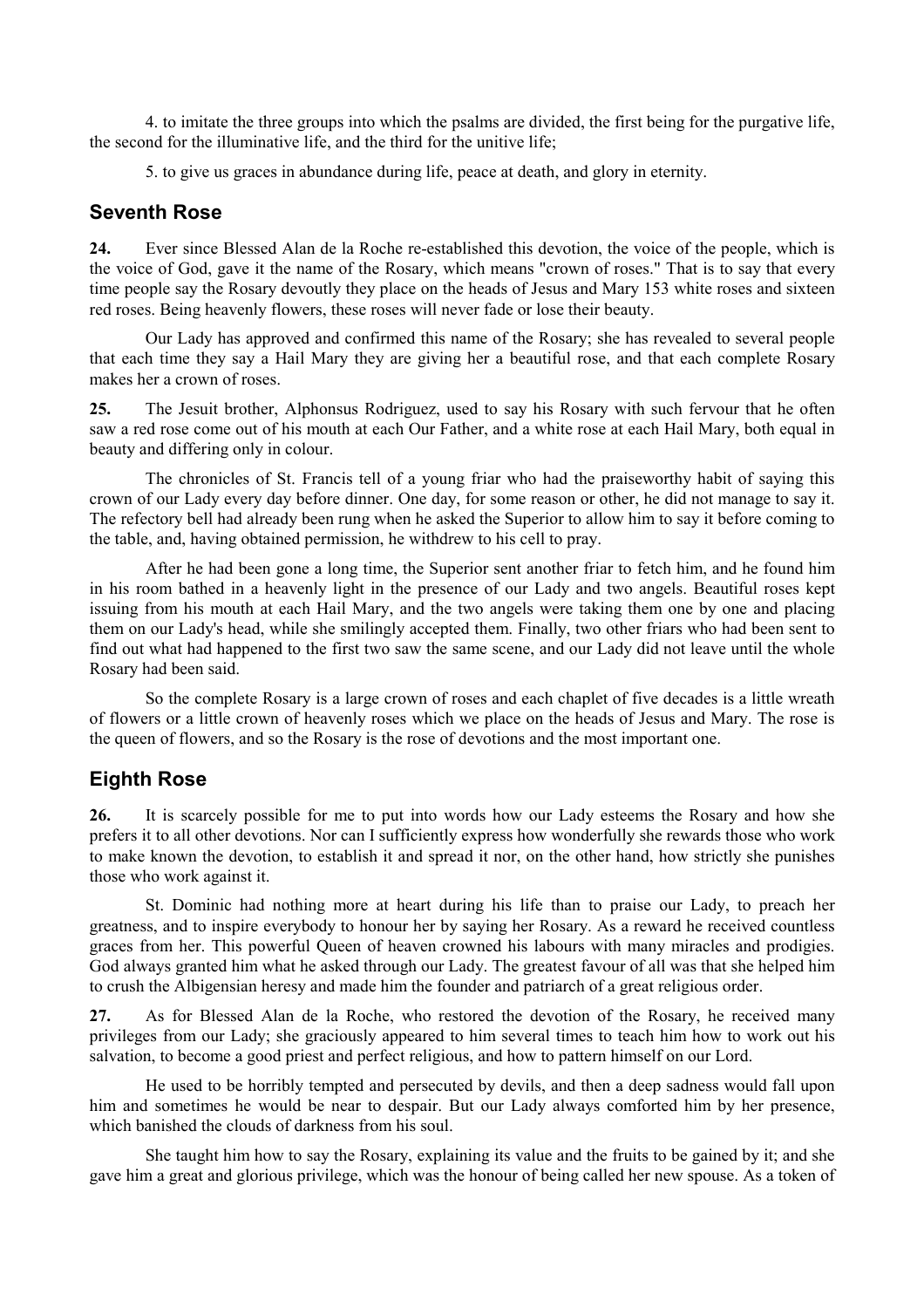her chaste love for him, she placed a ring upon his finger and a necklace made of her own hair about his neck and gave him a Rosary.

 Fr. Tritème, the learned Carthagena and Martin of Navarre, as well as others, have spoken of him in terms of highest praise. Blessed Alan died at Zwolle, in Flanders, on September 8th, 1475, after having brought more than a hundred thousand people into the Confraternity.

**28.** Blessed Thomas of St. John was well known for his sermons on the holy Rosary, and the devil, jealous of his success, tortured him so much that he fell ill and was sick for such a long time that the doctors gave him up. One night, when he really thought he was dying, the devil appeared to him in the most terrible form imaginable. There was a picture of our Lady near his bed; he looked at it and cried with all his heart and soul and strength, "Help me, save me, my dearest Mother." No sooner had he said this than the picture seemed to come alive and our Lady put out her hand, took him by the arm and said, "Do not be afraid, Thomas my son, here I am and I am going to save you; get up now and go on preaching my Rosary as you used to do. I promise to shield you from your enemies."

 When our Lady said this, the devil fled and Blessed Thomas got up, finding himself in perfect health. He then thanked our Lady with tears of joy. He resumed his Rosary apostolate, and his sermons were wonderfully successful.

**29.** Our Lady not only blesses those who preach her Rosary but she highly rewards all those who, by their example, get others to say it.

 Alphonsus, King of Leon and Galicia, very much wanted all his servants to honour the Blessed Virgin by saying the Rosary, so he used to hang a large rosary on his belt, though he never said it himself. Nevertheless, his wearing it encouraged his courtiers to say the Rosary devoutly.

 One day the King fell seriously ill and when he was given up for dead he found himself, in spirit, before the judgment-seat of our Lord. Many devils were there accusing him of all the sins he had committed, and our Lord was about to condemn him when our Lady came forward to speak in his favour. She called for a pair of scales and had his sins placed in one of the balances, while she put the large rosary which he had always worn on the other scale, together with all the rosaries that had been said through his example. It was found that the Rosaries weighed more than his sins.

 Looking at him with great kindness, our Lady said, "As a reward for the little service you did for me in wearing my rosary, I have obtained a great grace for you from my Son. Your life will be spared for a few more years. See that you spend those years wisely, and do penance."

 When the King regained consciousness he cried out, "Blessed be the Rosary of the most holy Virgin Mary, by which I have been de-livered from eternal damnation."

 After he had recovered his health, he spent the rest of his life in spreading devotion to the Rosary, and said it faithfully every day.

 People who love the Blessed Virgin ought to follow the example of King Alphonsus and that of the saints whom I have mentioned, so that they too may win other souls for the Confraternity of the Holy Rosary. They will receive great graces here on earth and finally eternal life. "Those who explain me will have life everlasting."

#### **Ninth Rose**

**30.** It is very wicked indeed and unjust to hinder the progress of the Confraternity of the Holy Rosary. God has severely punished many of those who have been so benighted as to scorn the Confraternity and have sought to destroy it.

 Even though God has set his seal of approval on the Rosary by many miracles, and though it has been approved by the Church in many papal bulls, there are only too many people who are against the holy Rosary today. Such are free-thinkers and those who scorn religion, who either condemn the Rosary or try to turn others away from it.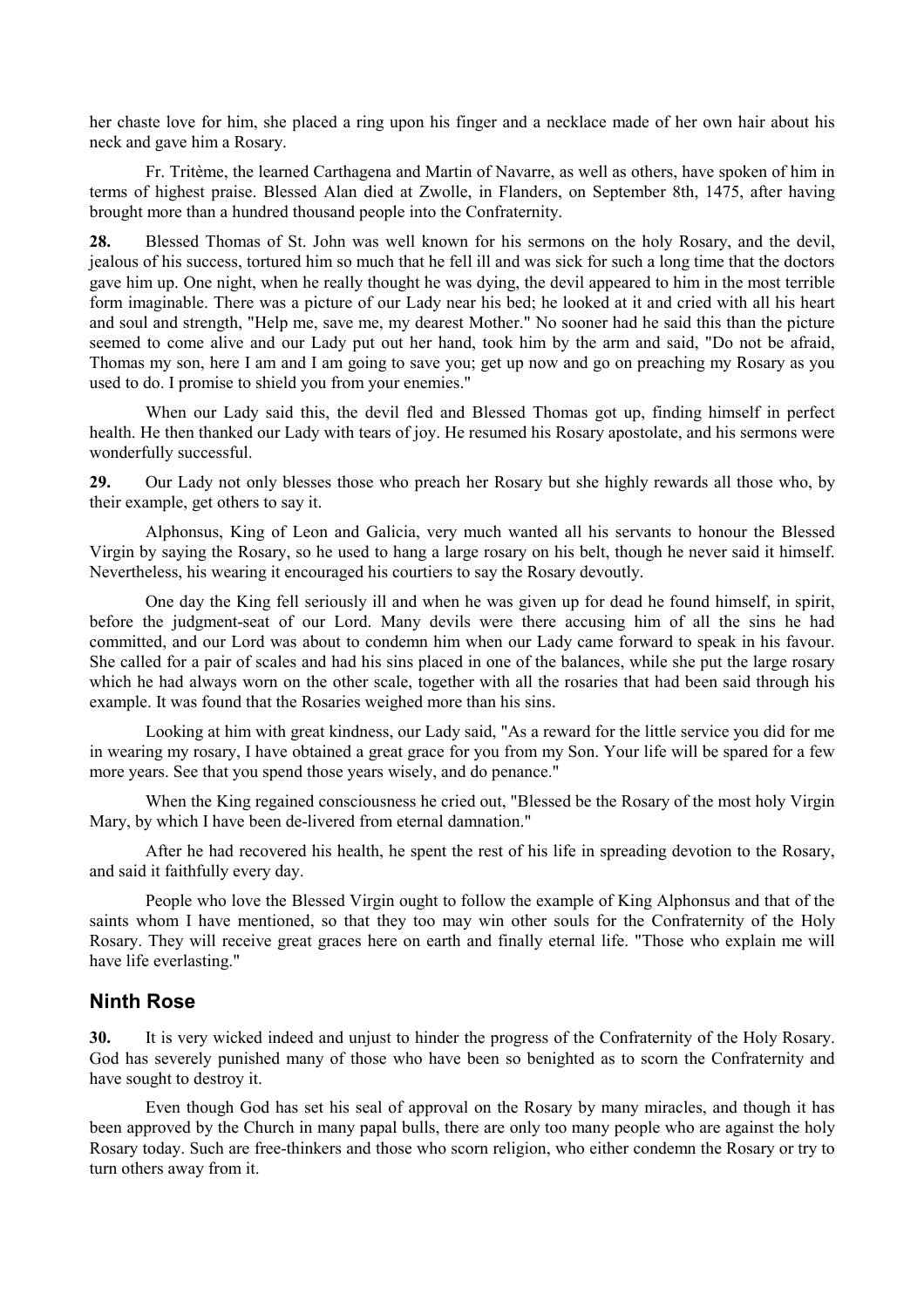It is easy to see that they have absorbed the poison of hell and that they are inspired by the devil; for no one can condemn devotion to the holy Rosary without condemning all that is most holy in the Catholic faith, such as the Lord's prayer, the Hail Mary and the mysteries of the life, death and glory of Jesus Christ and his holy Mother.

 These freethinkers, who cannot bear to have people saying the Rosary, often fall into an heretical state of mind without realizing it and come to hate the Rosary and its mysteries.

 To have a loathing for confraternities is to fall away from God and true piety, for our Lord himself has told us that he is always in the midst of those who are gathered together in his name. No good Catholic would neglect the many great indulgences which the Church has granted to confraternities. Finally, to dissuade others from joining the Rosary Confraternity is to be an enemy of souls, because the Rosary is a means of avoiding sin and leading a good life.

 St. Bonaventure says in his "Psalter" that whoever neglects our Lady will die in his sins. What, then, must be the punishment in store for those who turn people away from devotion to her?

#### **Tenth Rose**

**31.** While St. Dominic was preaching the Rosary in Carcassone, a heretic made fun of his miracles and the fifteen mysteries of the Rosary, and this prevented other heretics from being converted. As a punishment God allowed fifteen thousand devils to enter the man's body.

 His parents took him to Father Dominic to be delivered from the evil spirits. He started to pray and he begged everyone who was there to say the Rosary out loud with him, and at each Hail Mary our Lady drove a hundred devils out of the man, and they came out in the form of red-hot coals.

 After he had been delivered, he abjured his former errors, was converted and joined the Rosary Confraternity. Several of his associates did the same, having been greatly moved by his punishment and by the power of the Rosary.

**32.** The learned Franciscan, Carthagena, as well as several other authors, says that an extraordinary event took place in 1482. The venerable Fr. James Sprenger and the religious of his order were zealously working to re-establish devotion to the Rosary and its Confraternity in the city of Cologne. Unfortunately, two priests who were famous for their preaching ability were jealous of the great influence they were exerting through preaching the Rosary. These two Fathers spoke against this devotion whenever they had a chance, and as they were very eloquent and had a great reputation, they persuaded many people not to join the Confraternity. One of them, the better to achieve his wicked end, wrote a special sermon against the Rosary and planned to give it the following Sunday. But when the time came for the sermon he did not appear and, after a certain amount of waiting, someone went to fetch him. He was found to be dead, and he had evidently died without anyone to help him.

 After persuading himself that this death was due to natural causes, the other priest decided to carry out his friend's plan and give a similar sermon on another day, hoping to put an end to the Confraternity of the Rosary. However, when the day came for him to preach and it was time to give the sermon, God punished him by striking him down with paralysis which deprived him of the use of his limbs and of his power of speech.

 At last he admitted his fault and that of his friend and in his heart he silently besought our Lady to help him. He promised that if only she would cure him, he would preach the Rosary with as much zeal as that with which he had formerly fought against it. For this end he implored her to restore his health and his speech, which she did, and finding himself instantaneously cured he rose up like another Saul, a persecutor turned defender of the holy Rosary. He publicly acknowledged his former error and ever afterwards preached the wonders of the Rosary with great zeal and eloquence.

**33.** I am quite sure that freethinkers and ultra-critical people of today will question the truth of the stories in this little book, as they question most things, but all I have done has been to copy them from very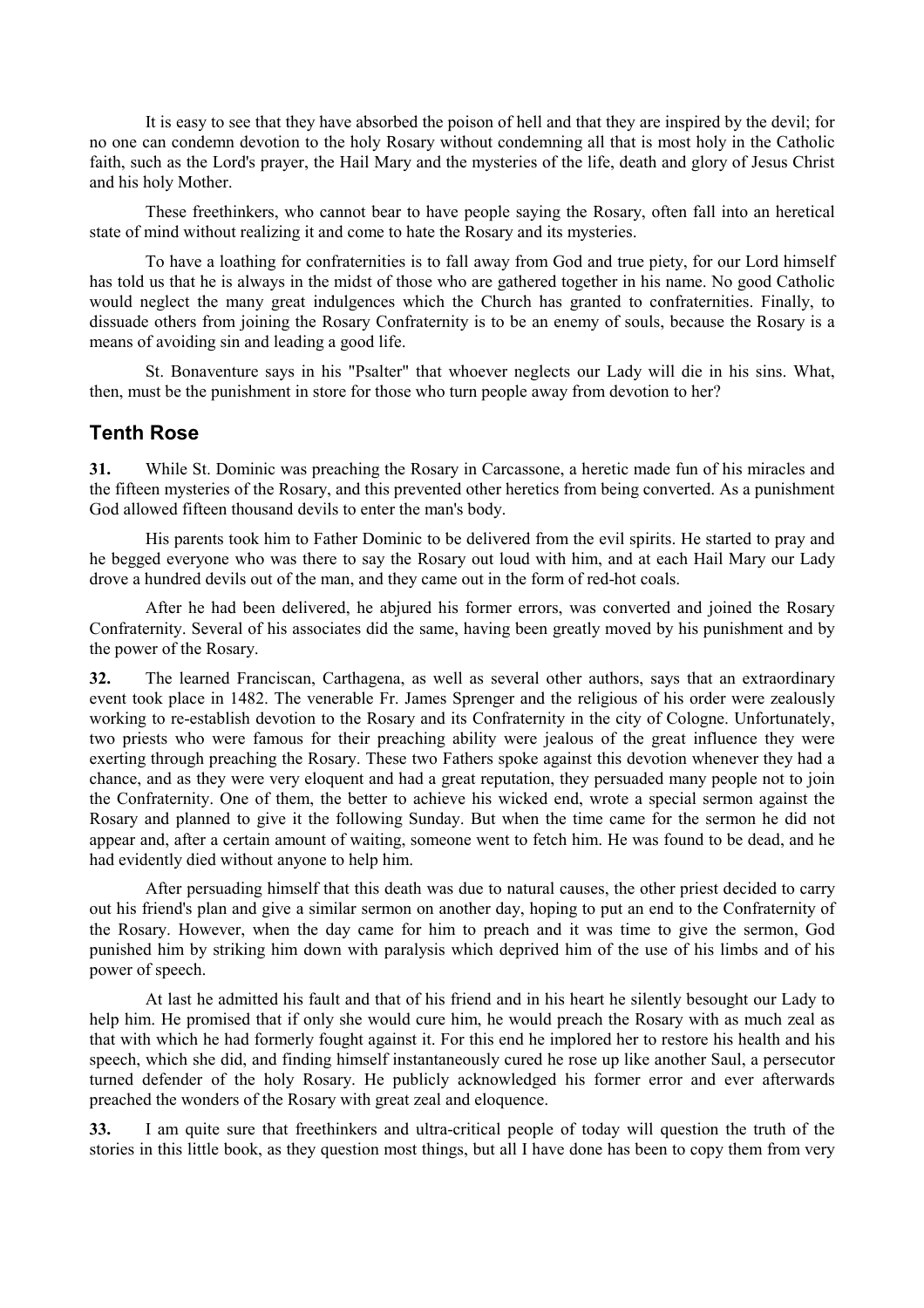good contemporary authors and, in part, from a book written a short time ago, *The Mystical Rose-tree*, by Fr. Antonin Thomas, O.P.

 Everyone knows that there are three different kinds of faith by which we believe different kinds of stories. To stories from Holy Scripture we owe divine faith; to stories on non-religious subjects which are not against common sense and are written by trustworthy authors, we pay the tribute of human faith; and to stories about holy subjects which are told by good authors and are not in any way contrary to reason, to faith or to morals (even though they may sometimes deal with happenings which are above the ordinary), we pay the tribute of a pious faith.

 I agree that we must be neither too credulous nor too critical, and that we should keep a happy medium in all things in order to find just where truth and virtue lie. But on the other hand, I know equally well that charity easily leads us to believe all that is not contrary to faith or morals: "Charity believes all things," in the same way as pride induces us to doubt even well authenticated stories on the plea that they are not to be found in Holy Scripture.

 This is one of the devil's traps; heretics of the past who denied tradition have fallen into it, and over-critical people of today are falling into it too, without even realizing it. People of this kind refuse to believe what they do not understand or what is not to their liking, simply because or their own spirit of pride and independence.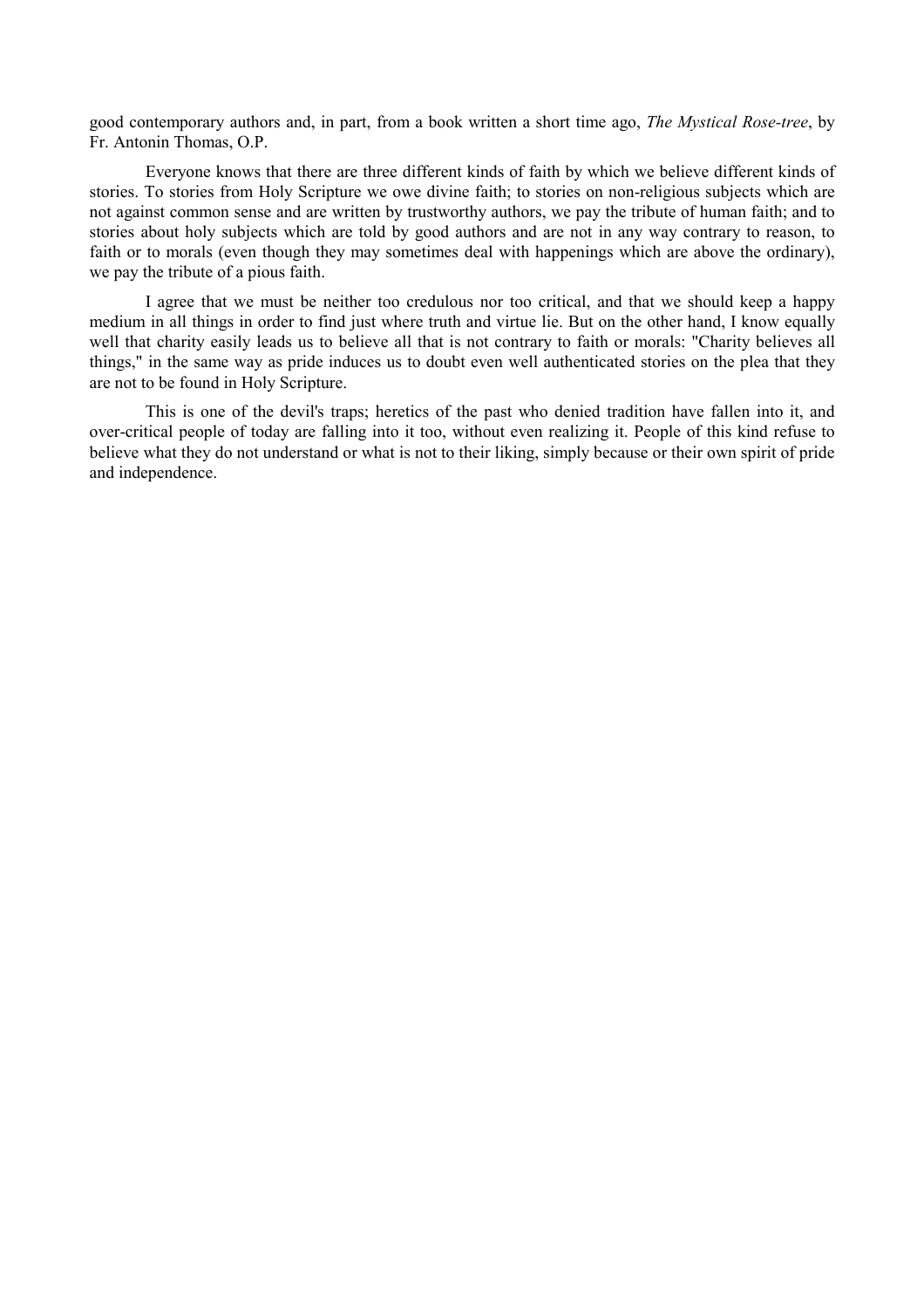## *SECOND DECADE*

#### **The surpassing merit of the Rosary as seen in the prayers which compose it.**

## **Eleventh Rose [The Creed]**

**34.** The Creed or the Symbol of the Apostles, which is said on the crucifix of the rosary, is a holy summary of all the Christian truths. It is a prayer that has great merit, because faith is the root, foundation and beginning of all Christian virtues, of all eternal virtues, and of all prayers that are pleasing to God. "Anyone who comes to God must believe," and the greater his faith the more merit his prayer will have, the more powerful it will be, and the more it will glorify God.

 I shall not take time here to explain the Creed word for word, but I cannot resist saying that the first words, "I believe in God," are wonderfully effective as a means of sanctifying our souls and putting the devils to rout, because these words contain the acts of the three theological virtues of faith, hope and charity.

 It was by saying these words that many saints overcame temptations, especially those against faith, hope or charity, either during their lifetime or at the hour of their death. They were also the last words of St. Peter, Martyr. A heretic had cleft his head in two by a blow of his sword, and although St. Peter was at his last gasp, he managed to trace these words in the sand with his finger.

**35.** The holy Rosary contains many mysteries of Jesus and Mary, and since faith is the only key which opens up these mysteries for us, we must begin the Rosary by saying the Creed very devoutly, and the stronger our faith the more merit our Rosary will have.

 This faith must be lively and informed by charity; in other words, to recite the Rosary properly it is necessary to be in God's grace, or at least seeking it. This faith must be strong and constant, that is, one must not be looking for sensible devotion and spiritual consolation in the recitation of the Rosary; nor should one give it up because the mind is flooded with countless involuntary distractions, or because one experiences a strange distaste in the soul or an almost continual and oppressive fatigue of the body. Neither feelings, nor consolation, nor sighs, nor transports, nor the continual attention of the imagination are needed; faith and good intentions are quite enough. *Sola fides sufficit*.

## **Twelfth Rose [The Our Father]**

**36.** The Our Father or the Lord's Prayer derives its great value above all from its author, who is neither a man nor an angel, but the King of angels and of men, our Lord Jesus Christ. St. Cyprian says it was necessary that he who came to give us the life of grace as our Saviour should teach us the way to pray as our heavenly Master.

 The beautiful order, the tender forcefulness and the clarity of this divine prayer pay tribute to our divine Master's wisdom. It is a short prayer but can teach us so very much, and it is well within the grasp of uneducated people, while scholars find it a continual source of investigation into the mysteries of God.

 The Our Father contains all the duties we owe to God, the acts of all the virtues and the petitions for all our spiritual and corporal needs. Tertullian says that the Our Father is a summary of the New Testament. Thomas a Kempis says that it surpasses all the desires of all the saints; that it is a condensation of all the beautiful sayings of all the psalms and canticles; that in it we ask God for everything that we need, that by it we praise him in the very best way; that by it we lift up our souls from earth to heaven and unite them closely to God.

**37.** St. John Chrysostom says that we cannot be our Master's disciples unless we pray as he did and in the way that he showed us. Moreover, God the Father listens more willingly to the prayer that we have learned from his Son rather than those of our own making, which have all our human limitations.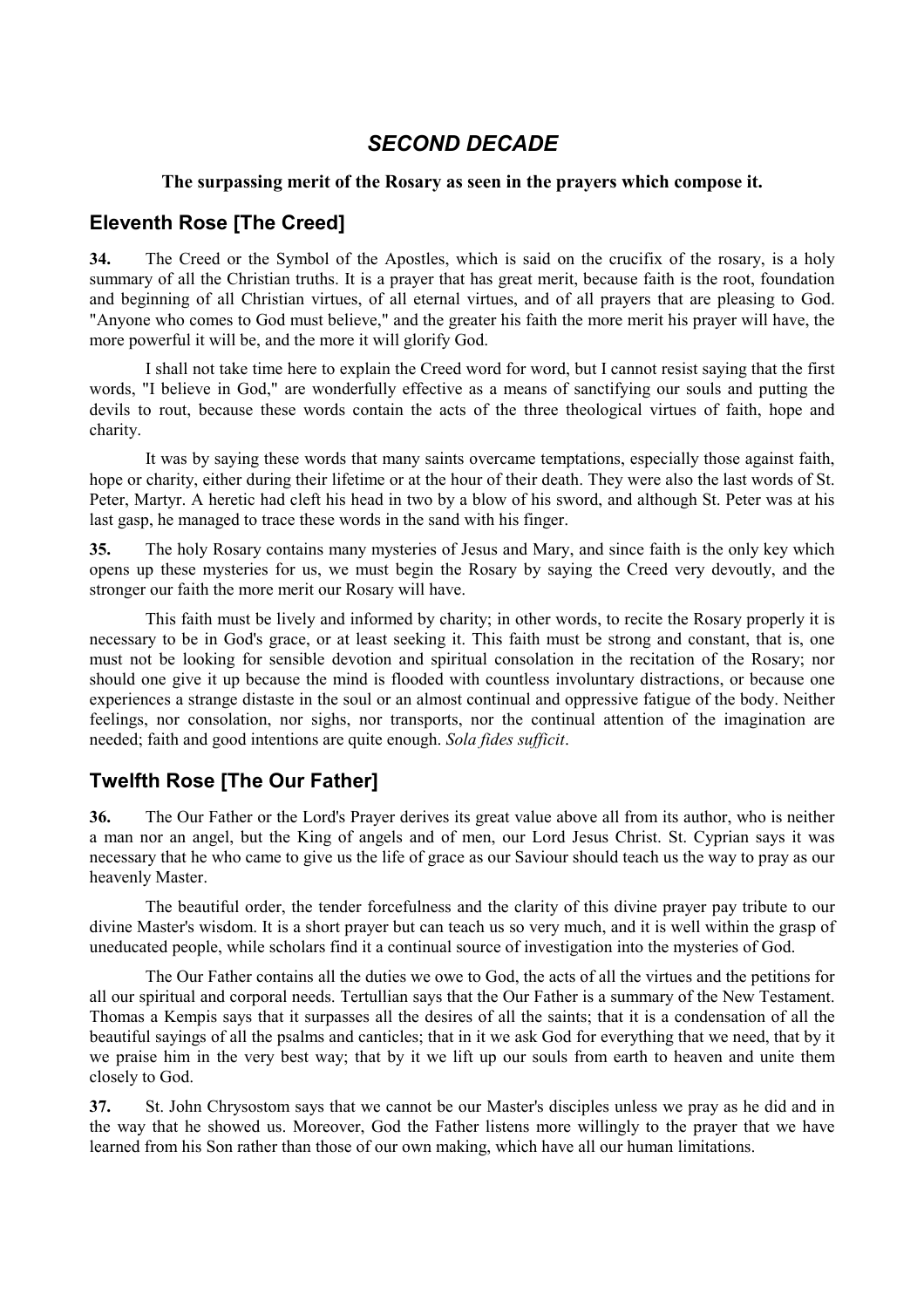We should say the Our Father with the certitude that the eternal Father will hear us because it is the prayer of his Son, whom he always hears, and because we are his members. God will surely grant our petitions made through the Lord's Prayer because it is impossible to imagine that such a good Father could refuse a request couched in the language of so worthy a Son, reinforced by his merits, and made at his behest.

 St. Augustine assures us that whenever we say the Our Father devoutly our venial sins are forgiven. The just man falls seven times, and in the Lord's Prayer he will find seven petitions which will both help him to avoid lapses and protect him from his spiritual enemies. Our Lord, knowing how weak and helpless we are, and how many difficulties we endure, made his prayer short and easy to say, so that if we say it devoutly and often, we can be sure that God will quickly come to our aid.

**38.** I have a word for you, devout souls who pay little attention to the prayer that the Son of God gave us himself and asked us all to say: It is high time for you to change your way of thinking. You only esteem prayers that men have written, as though anybody, even the most inspired man in the whole world, could possibly know more about how we ought to pray than Jesus Christ himself! You look for prayers in books written by other men almost as though you were ashamed of saying the prayer that our Lord told us to say.

 You have managed to convince yourself that the prayers in those books are for scholars and for the rich, and that the Rosary is only for women and children and the poor people. As if the prayers and praises you have been reading were more beautiful and more pleasing to God than those which are to be found in the Lord's Prayer! It is a very dangerous temptation to lose interest in the prayer that our Lord gave us and to take up prayers that men have written instead.

 Not that I disapprove of prayers that saints have written to encourage the faithful to praise God, but it is not to be endured that they should prefer these to the prayer which was uttered by Wisdom incarnate. If they ignore this prayer, it is as though they passed by the spring to go to the brook, and refusing the clear water, they drink instead that which is dirty. For the Rosary, made up of the Lord's Prayer and the Hail Mary, is this clear and ever-flowing water which comes from the fountain of grace, whereas other prayers which they look for in books are nothing but tiny streams which spring from this fountain.

**39.** People who say the Lord's Prayer carefully, weighing every word and meditating on them, may indeed call themselves blessed, for they find therein everything that they need or can wish for.

 When we say this wonderful prayer, we touch God's heart at the very outset by calling him by that sweet name of Father.

 "Our Father," he is the dearest of fathers: all-powerful in his creation, wonderful in the way he maintains the world, completely lovable in his divine Providence, all good and infinitely so in the Redemption. We have God for our Father, so we are all brothers, and heaven is our homeland and our heritage. This should be more than enough to teach us to love God and our neighbour, and to be detached from the things of this world.

 So we ought to love our heavenly Father and say to him over and over again: "Our Father who art in heaven" -

 Thou who dost fill heaven and earth with the immensity of thy being. Thou who art present everywhere: Thou who art in the saints by thy glory, in the damned by thy justice, in the good by thy grace, in sinners by the patience with which thou dost tolerate them, grant that we may always remember that we come from thee; grant that we may live as thy true children; that we may direct our course towards thee alone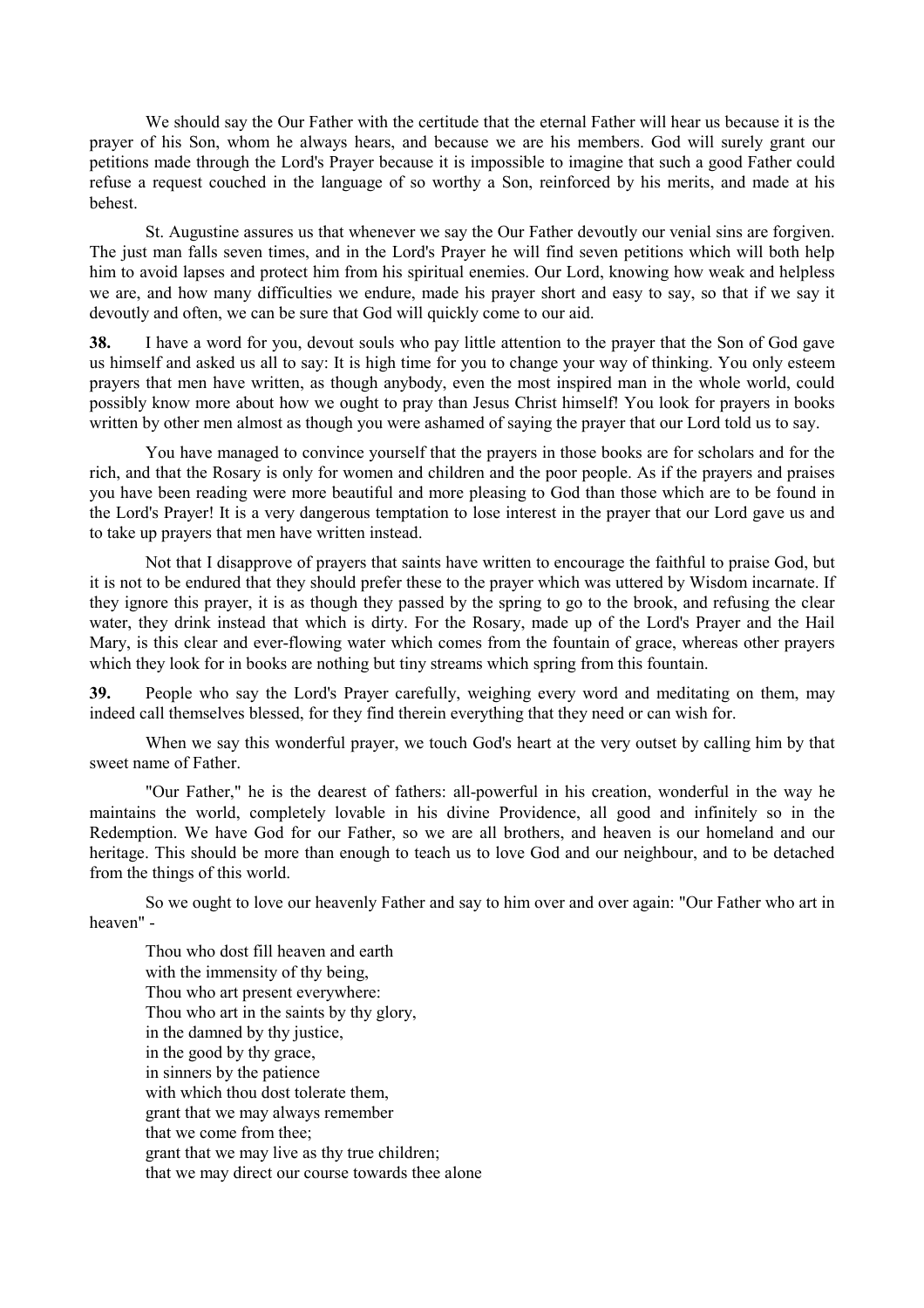with all the ardour of our soul.

 "Hallowed by thy name." The name of the Lord is holy and to be feared, said the prophet-king David, and heaven, according to Isaiah, echoes with the praises of the seraphim who unceasingly praise the holiness of the Lord, God of hosts.

 We ask here that all the world may learn to know and adore the attributes of our God, who is so great and so holy. We ask that he may be known, loved and adored by pagans, Turks, Jews, barbarians and all infidels; that all men may serve and glorify him by a living faith, a staunch hope, a burning charity, and by the renouncing of all erroneous beliefs. In short, we pray that all men may be holy because our God himself is holy.

 "Thy kingdom come." That is to say: May you reign in our souls by your grace, during life, so that after death we may be found worthy to reign with thee in thy kingdom, in perfect and unending bliss; that we firmly believe in this happiness to come; we hope for it and we expect it, because God the Father has promised it in his great goodness, and because it was purchased for us by the merits of God the Son; and it has been made known to us by the light of the Holy Spirit.

 "Thy will be done on earth as it is in heaven." As Tertullian says, this sentence does not mean in the least that we are afraid of people thwarting God's designs, because nothing whatsoever can happen without divine Providence having foreseen it and having made it fit into his plans beforehand. No obstruction in the whole world can possibly prevent the will of God from being carried out.

 Rather, when we say these words, we ask God to make us humbly resigned to all that he has seen fit to send us in this life. We also ask him to help us to do, in all things and at all times, his holy will, made known to us by the commandments, promptly, lovingly and faithfully, as the angels and the blessed do in heaven.

**40.** "Give us this day our daily bread." Our Lord teaches us to ask God for everything that we need, whether in the spiritual or the temporal order. By asking for our *daily bread*, we humbly admit our own poverty and insufficiency, and pay tribute to our God, knowing that all temporal goods come from his Providence. When we say *bread* we ask for that which is necessary to live; and, of course that does not include luxuries.

 We ask for this bread *today*, which means that we are concerned only for the present, leaving the morrow in the hands of Providence.

 And when we ask for our daily bread, we recognize that we need God's help every day and that we are entirely dependent upon him for his help and protection.

 "Forgive us our trespasses as we forgive those who trespass against us." Every sin, says St. Augustine and Tertullian, is a debt which we contract with God, and he in his justice requires payment down to the last farthing. Unfortunately we all have these sad debts.

 No matter how many they may be, we should go to God with all confidence and with true sorrow for our sins, saying, "Our Father who art in heaven, forgive us our sins of thought and those of speech, forgive us our sins of commission and of omission which make us infinitely guilty in the eyes of thy justice.

 "We dare to ask this because thou art our loving and merciful Father, and because we have forgiven those who have offended us, out of obedience to you and out of charity.

 "Do not permit us, in spite of our infidelity to thy graces, to give in to the temptations of the world, the devil, and the flesh.

 "But deliver us from evil." The evil of sin, from the evil of temporal punishment and of everlasting punishment, which we have rightly deserved.

 "Amen." This word at the end of the Our Father is very consoling, and St. Jerome says that it is a sort of seal of approbation that God puts at the end of our petitions to assure us that he will grant our requests, as though he himself were answering: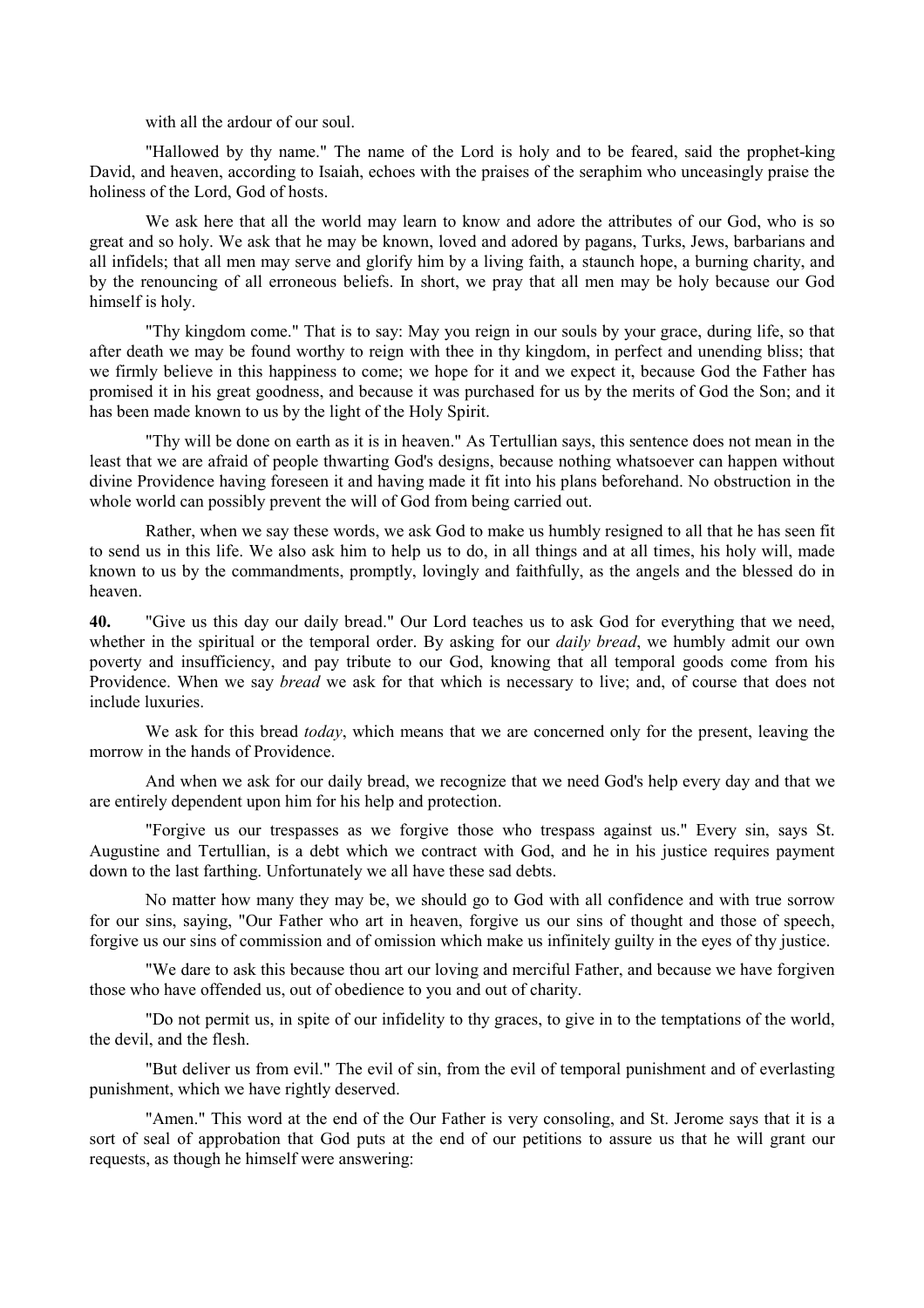"Amen! May it be as you have asked, for truly you have obtained what you asked for." That is what is meant by this word: Amen.

#### **Thirteenth Rose**

**41.** Each word of the Lord's Prayer is a tribute we pay to the perfections of God. We honour his fecundity by the name of Father.

 Father, thou who throughout eternity dost beget a Son who is God like thee, eternal, consubstantial with thee, who is of the very same essence as thee; and is of like power and goodness and wisdom as thou art.... Father and Son, who, from your mutual love, produce the Holy Spirit, who is God like unto you; three persons but one God.

*Our Father*. This means that he is the Father of mankind, because he has created us and continues to sustain us, and because he has redeemed us. He is also the merciful Father of sinners, the Father who is the friend of the just, and the glorious Father of the blessed in heaven.

 When we say *Who art*, we honour by these words the infinity and immensity and fullness of God's essence. God is rightly called "He who is;" that is to say, he exists of necessity, essentially, and eternally, because he is the Being of beings and the cause of all beings. He possesses within himself, in a supereminent degree, the perfections of all beings, and he is in all of them by his essence, by his presence and by his power, but without being bounded by their limitations. We honour his sublimity and his glory and his majesty by the words *Who art in heaven*, that is to say, seated as on thy throne, holding sway over all men by thy justice.

 When we say *Hallowed be thy Name*, we worship God's holiness; and we make obeisance to his kingship and bow to the justice of his laws by the words *Thy kingdom come*, praying that men will obey him on earth as the angels do in heaven.

We show our trust in his Providence by asking for our daily bread, and we appeal to his mercy when we ask for the forgiveness of our sins.

 We look to his great power when we beg him *not to lead us into temptation*, and we show our faith in his goodness by our hope that he will *deliver us from evil*.

 The Son of God has always glorified his Father by his works, and he came into the world to teach men to give glory to him. He showed men how to praise him by this prayer, which he taught us with his own lips. It is our duty, therefore, to say it often, with attention, and in the same spirit as he composed it.

#### **Fourteenth Rose**

**42.** We make as many acts of the noblest Christian virtues as we pronounce words when we recite this divine prayer attentively.

 In saying "Our Father, who art in heaven," we make acts of faith, adoration and humility. When we ask that his name be hallowed, we show a burning zeal for his glory. When we ask for the spread of his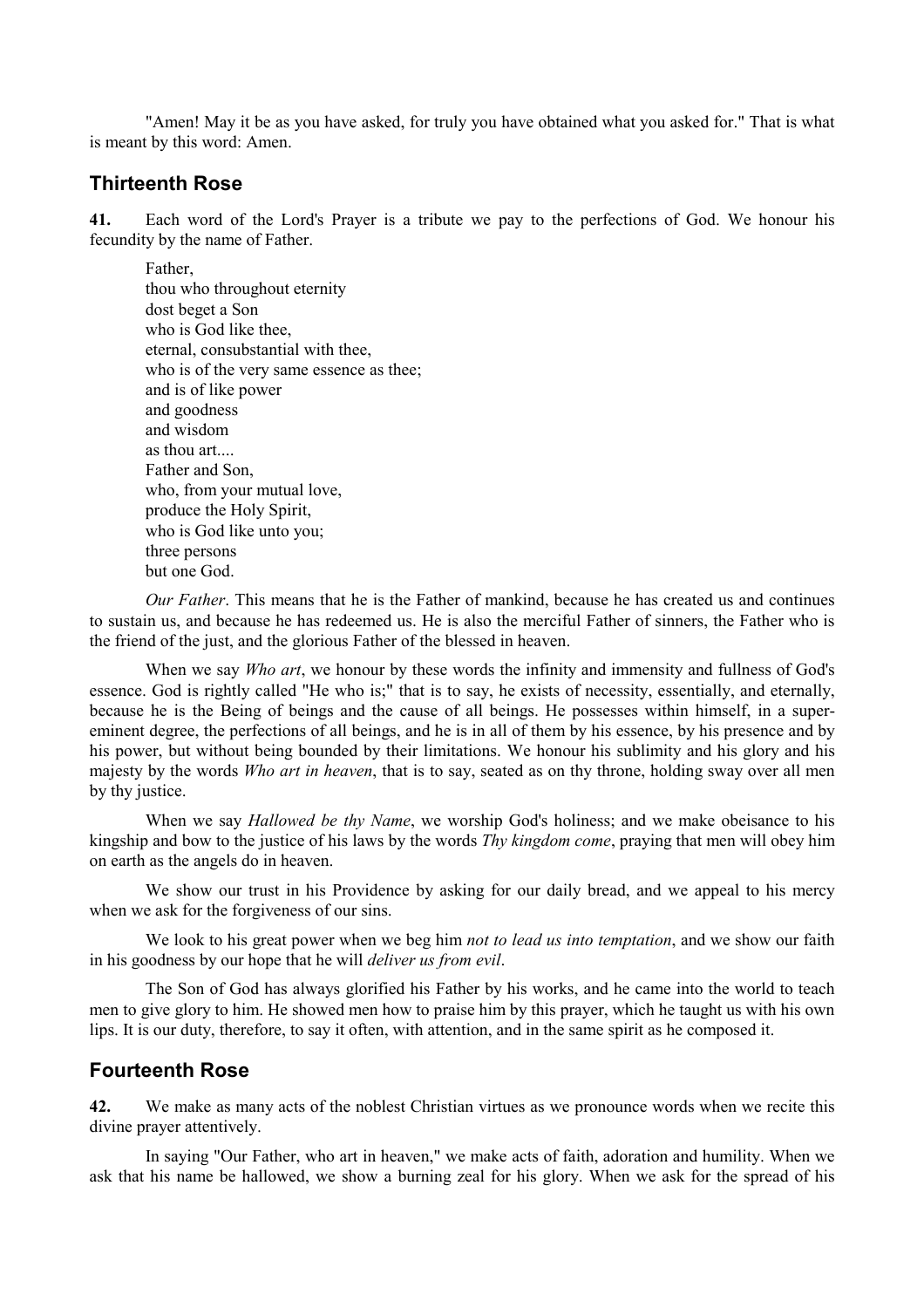kingdom, we make an act of hope; by the wish that his will be done on earth as it is in heaven, we show a spirit of perfect obedience. In asking for our daily bread, we practice poverty of spirit and detachment from worldly goods. When we beg him to forgive us our sins, we make an act of sorrow for them. By forgiving those who have trespassed against us, we give proof of the virtue of mercy in its highest degree. Through asking God's help in all our temptations, we make acts of humility, prudence and fortitude. As we wait for him to deliver us from evil, we exercise the virtue of patience.

 Finally, while asking for all these things, not only for ourselves but also for our neighbour and for all members of the Church, we are carrying out our duty as true children of God, we are imitating him in his love which embraces all men and we are keeping the commandment of love of our neighbour.

**43.** If we mean in our hearts what we say with our lips, and if our intentions are not at variance with those expressed in the Lord's Prayer, then, by reciting this prayer, we hate all sin and we observe all of God's laws. For whenever we think that God is in heaven, that is to say, infinitely removed from us by the greatness of his majesty, we place ourselves in his presence filled with overwhelming reverence. Then the fear of the Lord will chase away all pride and we will bow down before God in utter nothingness.

When we pronounce the name "Father" and remember that we owe our existence to God, by means of our parents, and even the instruction we have received by means of our teachers, who take the place of God and are his living images, we cannot help paying them honour and respect, or, to be more exact, to honour God in them. And nothing would be farther from our thoughts than to be disrespectful to them or hurt them.

 When we pray that God's holy name be glorified, we cannot be farther from profaning it. If we really look upon the kingdom of God as our heritage, we cannot possibly be attached to the things of this world.

 If we sincerely ask God that our neighbour may have the same blessings that we ourselves stand in need of, it goes without saying that we will give up all hatred, quarrelling and jealousy. And if we ask God for our daily bread, we shall learn to hate gluttony and sensual pleasures which thrive in rich surroundings.

 While sincerely asking God to forgive us as we forgive those who trespass against us, we no longer give way to anger and revenge, we return good for evil and we love our enemies.

 To ask God to save us from falling into sin when we are tempted is to give proof that we are fighting laziness and that we are genuinely seeking means to root out vicious habits and to work out our salvation.

 To pray God to deliver us from evil is to fear his justice, and this will give us true happiness, for the fear of God is the beginning of wisdom. It is through the virtue of the fear of God that men avoid sin.

#### **Fifteenth Rose**

**44.** The Angelic Salutation, or Hail Mary, is so heavenly and so beyond us in its depth of meaning, that Blessed Alan de la Roche held that no mere creature could ever understand it, and that only our Lord Jesus Christ, born of the Virgin Mary, can really explain it.

 Its enormous value is due, first of all, to our Lady to whom it was addressed, to the purpose of the Incarnation of the Word, for which reason this prayer was brought from heaven, and also to the archangel Gabriel who was the first ever to say it.

 The Angelic Salutation is a most concise summary of all that Catholic theology teaches about the Blessed Virgin. It is divided into two parts, that of praise and that of petition. The first shows all that goes to make up Mary's greatness; and the second, all that we need to ask her for, and all that we may expect to receive through her goodness.

 The most Blessed Trinity revealed the first part of it to us; St. Elizabeth, inspired by the Holy Spirit, added the second; and the Church gave us the conclusion in the year 430 when she condemned the Nestorian heresy at the Council of Ephesus and defined that the Blessed Virgin is truly the Mother of God.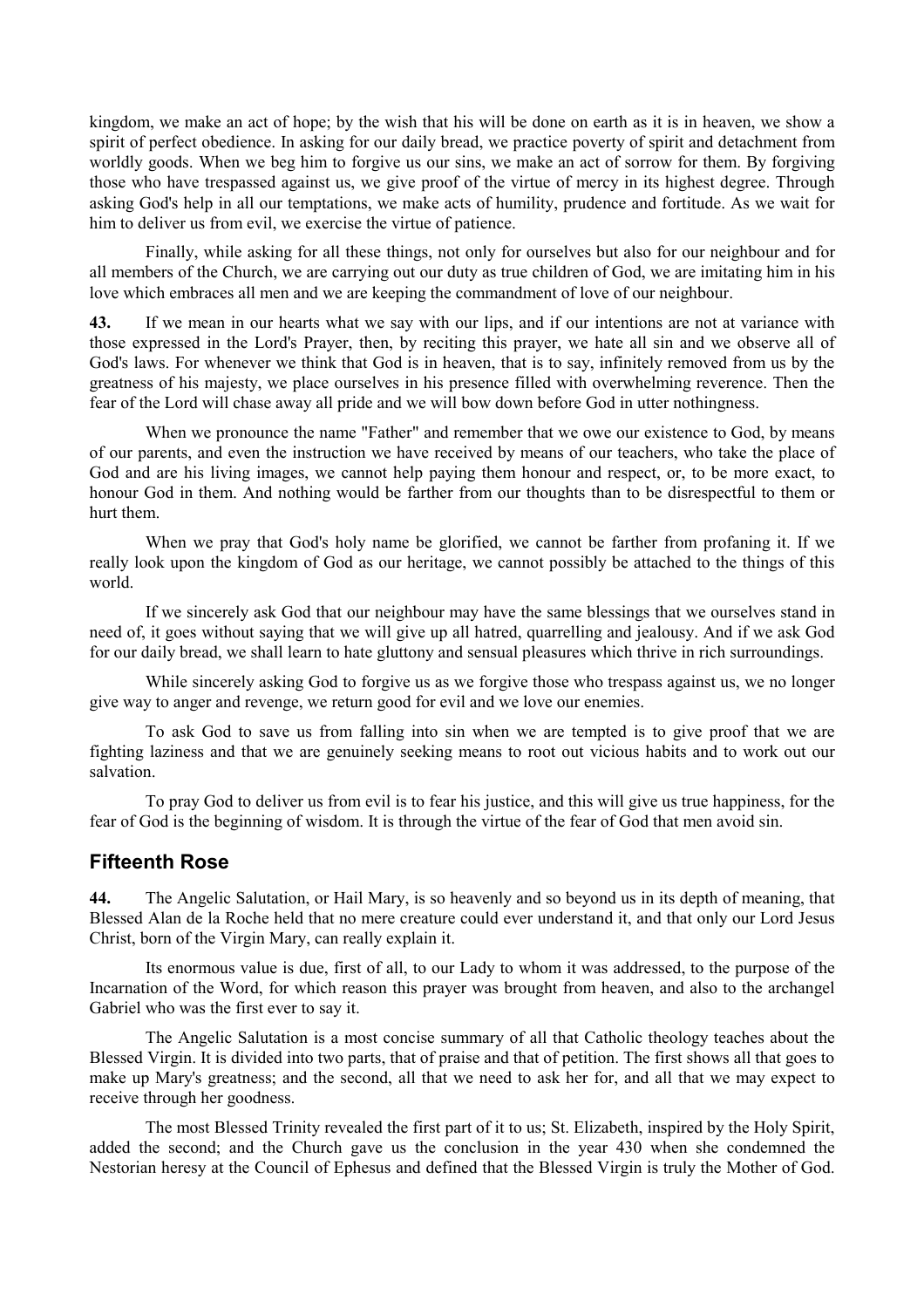At this time she ordered us to pray to our Lady under this glorious title by saying, "Holy Mary, Mother of God, pray for us sinners, now and at the hour of our death."

**45.** The greatest event in the whole history of the world was the Incarnation of the eternal Word by whom the world was redeemed and peace was restored between God and men. Our Lady was chosen as his instrument for this tremendous event, and it was put into effect when she was greeted with the Angelic Salutation. The archangel Gabriel, one of the leading princes of the heavenly court, was chosen as ambassador to bear these glad tidings.

 In the Angelic Salutation can be seen the faith and hope of the patriarchs, the prophets and the apostles. Furthermore, it gives to martyrs their unswerving constancy and strength, it is the wisdom of the doctors of the Church, the perseverance of the holy confessors and the life of all religious (Blessed Alan). It is the new hymn of the law of grace, the joy of angels and men, and the hymn which terrifies devils and puts them to shame.

 By the Angelic Salutation God became man, a virgin became the Mother of God, the souls of the just were delivered from Limbo, the empty thrones in heaven have been filled, sin has been pardoned, grace been given to us, the sick been made well, the dead brought back to life, exiles brought home, the Blessed Trinity has been appeased, and men obtained eternal life.

 Finally, the Angelic Salutation is the rainbow in the sky, a sign of the mercy and grace which God has given to the world (Blessed Alan).

### **Sixteenth Rose**

**46.** Even though there is nothing so great as the majesty of God and nothing so low as man in so far as he is a sinner, Almighty God does not despise our poor prayers. On the contrary, he is pleased when we sing his praises.

 And the Angel's greeting to our Lady is one of the most beautiful hymns which we could possibly sing to the glory of the Most High. "To you will I sing a new song." This new hymn, which David foretold would be sung at the coming of the Messiah, is none other than the Angelic Salutation.

 There is an old hymn and a new hymn: the first is that which the Jews sang out of gratitude to God for creating them and maintaining them in existence, for delivering them from captivity and leading them safely through the Red Sea, for giving them manna to eat, and for all his other blessings.

 The new hymn is that which Christians sing in thanksgiving for the graces of the Incarnation and the Redemption. As these marvels were brought about by the Angelic Salutation, so also do we repeat the same salutation to thank the most Blessed Trinity for the immeasurable goodness shown to us.

 We praise God the Father because he so loved the world that he gave us his only Son as our Saviour. We bless the Son because he deigned to leave heaven and come down upon earth, because he was made man and redeemed us. We glorify the Holy Spirit because he formed our Lord's pure body in the womb of our Lady, that body which was the victim for our sins. In this spirit of deep thankfulness should we, then, always say the Hail Mary, making acts of faith, hope, love and thanksgiving for the priceless gift of salvation.

**47.** Although this new hymn is in praise of the Mother of God and is sung directly to her, it is nevertheless most glorious to the Blessed Trinity, for any honour we pay to our Lady returns inevitably to God, the source of all her perfections and virtues. God the Father is glorified when we honour the most perfect of his creatures; God the Son is glorified when we praise his most pure Mother; the Holy Spirit is glorified when we are lost in admiration at the graces with which he has filled his spouse.

When we praise and bless our Lady by saying the Angelic Salutation, she always refers these praises to God in the same way as she did when she was praised by St. Elizabeth. The latter blessed her in her high dignity as Mother of God and our Lady immediately returned these praises to God in her beautiful *Magnificat*.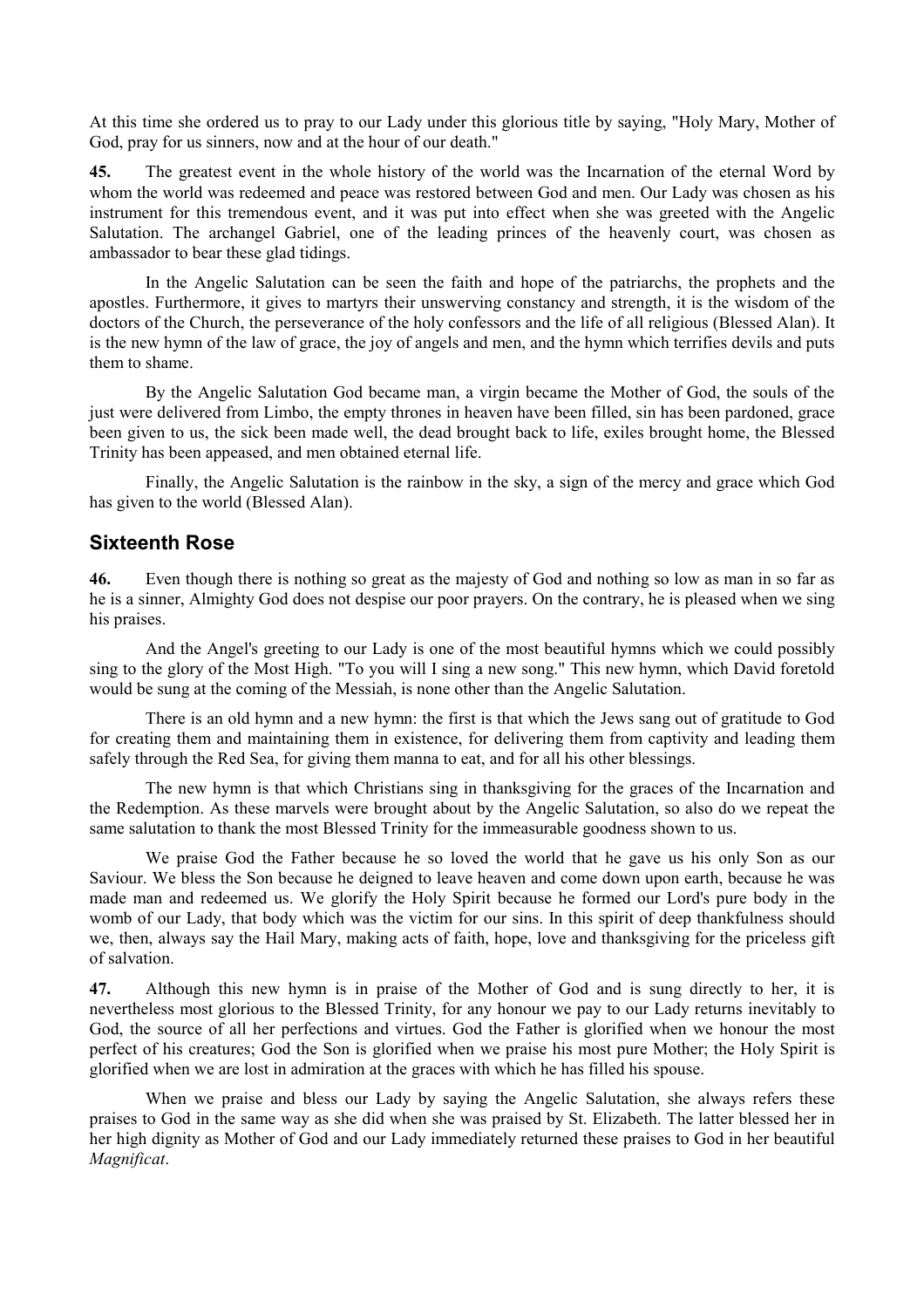**48.** Just as the Angelic Salutation gave glory to the Blessed Trinity, it is also the very highest praise that we can give to Mary.

 One day, when St. Mechtilde was praying and was trying to think of some way in which she could express her love of the Blessed Virgin better than before, she fell into ecstasy. Our Lady appeared to her with the Angelic Salutation written in letters of gold upon her breast and said to her, "My daughter, I want you to know that no one can please me more than by saying the greeting which the most adorable Trinity presented to me and by which I was raised to the dignity of the Mother of God.

 "By the word *Ave*, which is the name of Eve, *Eva*, I learned that God in his infinite power had preserved me from all sin and its attendant misery which the first woman had been subject to.

 "The name *Mary*, which means 'lady of light,' shows that God has filled me with wisdom and light, like a shining star, to light up heaven and earth.

 "The words, *full of grace*, remind me that the Holy Spirit has showered so many graces upon me that I am able to give these graces in abundance to those who ask for them through my mediation.

 "When people say, *The Lord is with thee*, they renew the indescribable joy that was mine when the eternal Word became incarnate in my womb.

 "When you say to me, *Blessed art thou among women*, I praise the mercy of God who has raised me to this exalted degree of happiness.

 "And at the words, *Blessed is the fruit of thy womb, Jesus*, the whole of heaven rejoices with me to see my Son Jesus adored and glorified for having saved mankind."

#### **Seventeenth Rose**

**49.** Blessed Alan de la Roche, who was so deeply devoted to the Blessed Virgin, had many revelations from her, and we know that he confirmed the truth of these revelations by a solemn oath. Three of them stand out with special emphasis: the first, that if people fail to say the Hail Mary, which has saved the world, out of carelessness, or because they are lukewarm, or because they hate it, this is an indication that they will probably be condemned to eternal punishment.

 The second truth is that those who love this divine salutation bear the very special stamp of predestination.

 The third is that those to whom God has given this favour of loving our Lady and of serving her out of love must take very great care to continue to love and serve her until the time when she shall have had them placed in heaven by her Son in the degree of glory which they have earned (Blessed Alan)

**50.** Heretics, all of whom are children of the devil and who clearly bear the sign of God's reprobation, have a horror of the Hail Mary. They still say the Our Father, but never the Hail Mary; they would rather carry a poisonous snake about them than a rosary.

 Among Catholics, those who bear the mark of God's reprobation think but little of the Rosary. They either neglect to say it or only say it quickly and in a lukewarm manner.

 Even if I did not believe what was revealed to Blessed Alan de la Roche, even then my own experience would be enough to convince me of this terrible but consoling truth. I do not know, nor do I see clearly, how it can be that a devotion which seems to be so small can be the infallible sign of eternal salvation, and how its absence can be the sign of God's eternal displeasure; nevertheless, nothing could be more true.

 In our own day we see that people who hold new doctrines that have been condemned by the Church, with all their would-be piety, ignore the devotion to the Rosary and often dissuade their acquaintances from saying it with all sorts of fine pretexts. They are very careful not to condemn the Rosary and the Scapular, as the Calvinists do, but the way they set about attacking them is all the more deadly because it is the more cunning. I shall refer to it again later on.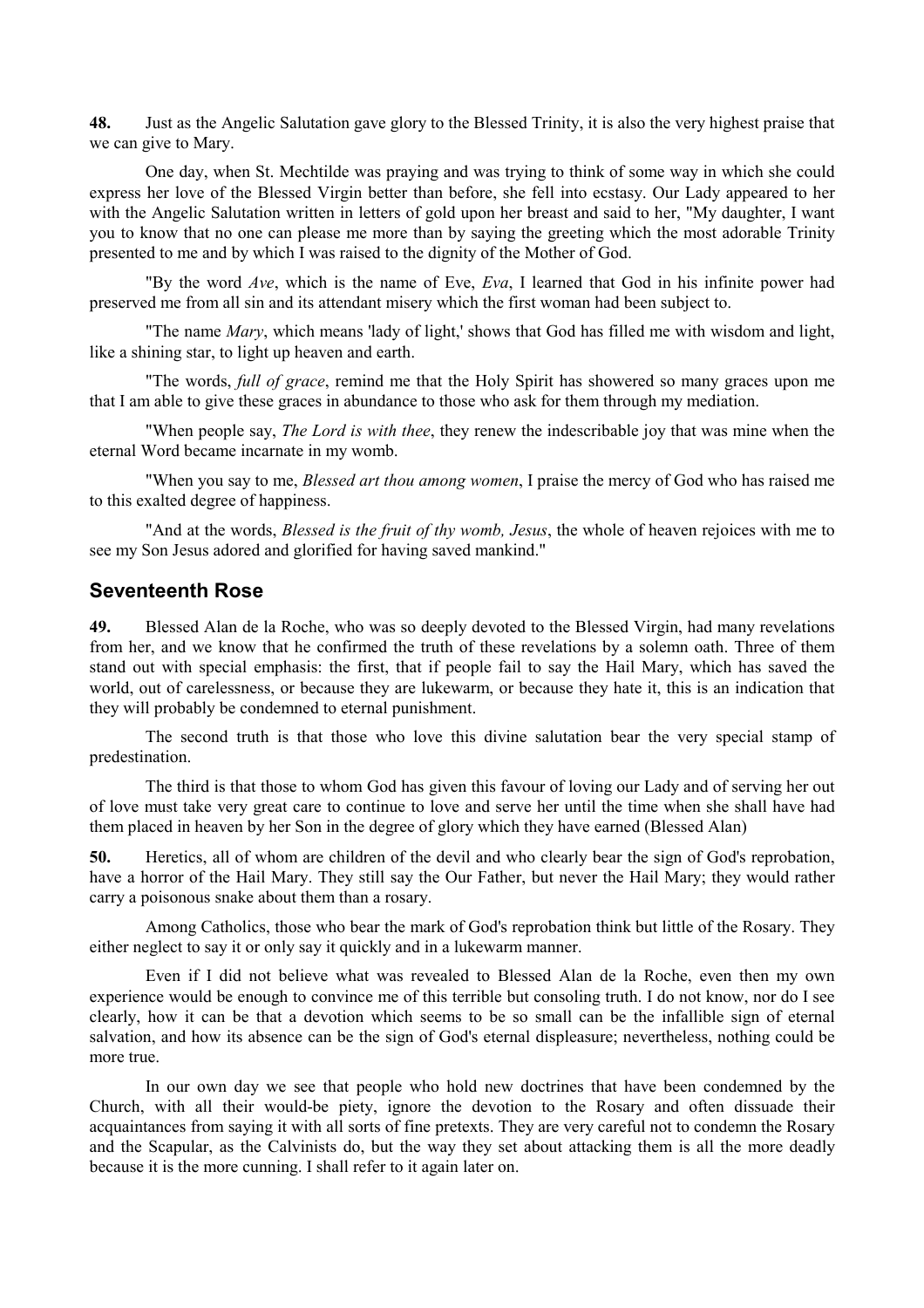**51.** The Hail Mary, the Rosary, is the prayer and the infallible touchstone by which I can tell those who are led by the Spirit of God from those who are deceived by the devil. I have known souls who seemed to soar like eagles to the heights by their sublime contemplation and yet were pitifully led astray by the devil. I only found out how wrong they were when I learned that they scorned the Hail Mary and the Rosary, which they considered as being far beneath them.

 The Hail Mary is a blessed dew that falls from heaven upon the souls of the predestinate. It gives them a marvellous spiritual fertility so that they can grow in all virtues. The more the garden of the soul is watered by this prayer, the more enlightened in mind we become, the more zealous in heart, the stronger against all our enemies.

 The Hail Mary is a sharp and flaming shaft which, joined to the Word of God, gives the preacher the strength to pierce, move, and convert the most hardened hearts, even if he has little or no natural gift for preaching.

 As I have already said, this was the great secret that our Lady taught St. Dominic and Blessed Alan for the conversion of heretics and sinners. Saint Antoninus tells us that that is why many priests acquired the habit of saying a Hail Mary at the beginning of their sermons.

## **Eighteenth Rose**

**52.** This heavenly salutation draws down upon us the blessings of Jesus and Mary in abundance, for it is an infallible truth that Jesus and Mary reward in a marvellous way those who glorify them. "I love those who love me. I enrich them and fill their treasures." That is what Jesus and Mary say to us. "Those who sow blessings will also reap blessings."

 Now if we say the Hail Mary properly, is not that a way to love, bless and glorify Jesus and Mary? In each Hail Mary we bless both Jesus and Mary: "Blessed art thou among women, and blessed is the fruit of thy womb, Jesus."

 By each Hail Mary we give our Lady the same honour that God gave her when he sent the archangel Gabriel to greet her for him. How could anyone possibly think that Jesus and Mary, who often do good to those who curse them, could ever curse those who bless and honour them by the Hail Mary?

 Both Saint Bernard and Saint Bonaventure say that the Queen of Heaven is certainly no less grateful and good than gracious and well-mannered people of this world. Just as she excels in all other perfections, she surpasses us all in the virtue of gratitude; so she will never let us honour her with respect without repaying us a hundredfold. Saint Bonaventure says that Mary will greet us with grace if we greet her with the Hail Mary.

 Who could possibly understand the graces and blessings which the greeting and tender regard of the Virgin Mary effect in us? From the very first instant that Saint Elizabeth heard the greeting given her by the Mother of God, she was filled with the Holy Spirit and the child in her womb leaped for joy. If we make ourselves worthy of the greeting and blessing of our Lady, we shall certainly be filled with graces and a flood of spiritual consolations will flow into our souls.

### **Nineteenth Rose**

**53.** It is written, "Give, and it shall be given to you." To take Blessed Alan's illustration of this: "Supposing I were to give you a hundred and fifty diamonds every day, even if you were an enemy of mine, would you not forgive me? Would you not treat me as a friend and give me all the graces that you were able to give? If you want to gain the riches of grace and of glory, salute the Blessed Virgin, honour your good Mother."

 "He who honours his Mother (the Blessed Virgin) is as one who lays up a treasure." Present her every day with at least fifty Hail Marys, for each one is worth fifteen precious stones, which are more pleasing to her than all the riches of this world put together.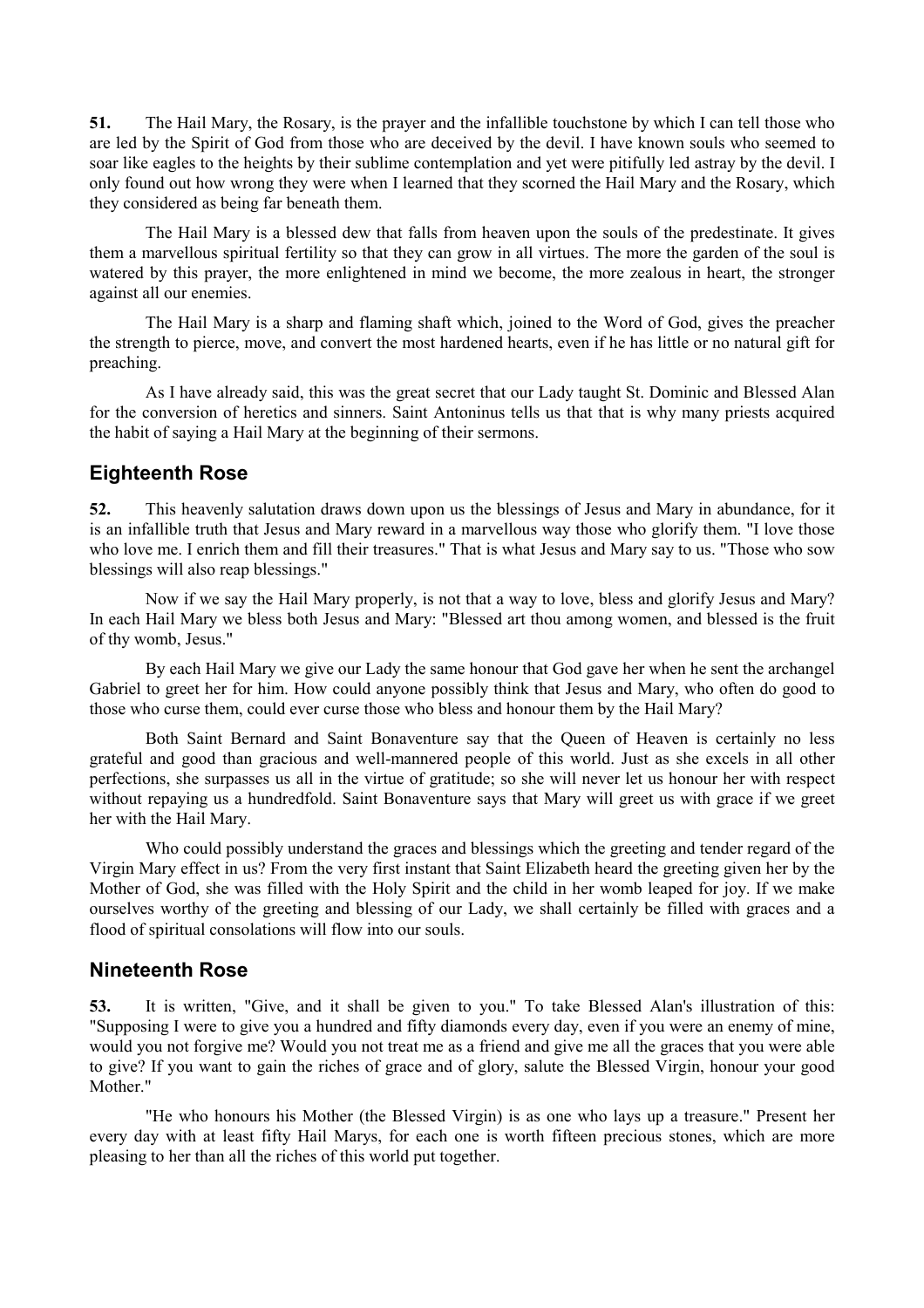And you can then expect great things from her generosity. She is our Mother and our friend. She is the empress of the universe and loves us more than all the mothers and queens of the world have ever loved any one human being, for, as St. Augustine says, the charity of the Blessed Virgin far surpasses the natural love of all mankind and even of all the angels.

**54.** One day Saint Gertrude had a vision of our Lord counting gold coins. She summoned the courage to ask him what he was doing, and he answered, "I am counting the Hail Marys that you have said; this is the money with which you purchase heaven."

 The holy and learned Jesuit, Father Suarez, was so deeply aware of the value of the Angelic Salutation that he said he would gladly give all his learning for the price of one Hail Mary well said.

**55.** Blessed Alan de la Roche said, "Let everyone who loves you, O most holy Mary, listen to this and drink it in:

 "Whenever I say Hail, Mary, the court of heaven rejoices and earth is lost in wonderment; I despise the world and my heart is filled with the love of God, when I say 'Hail, Mary.' All my fears wilt and die and my passions are quelled, if I say 'Hail, Mary'; devotion grows within me and sorrow for sin awakens, when I say 'Hail, Mary.'

 "Hope is made strong in my breast and the dew of consolation falls on my soul more and more, because I say, 'Hail, Mary.' And my spirit rejoices and sorrow fades away, when I say 'Hail, Mary.'

 "For the sweetness of this blessed salutation is so great that there are no words to explain it adequately, and even when its wonders have been sung, we still find it so full of mystery and so profound that its depths can never be plumbed. It has but few words but is exceeding rich in mystery; it is sweeter than honey and more precious than gold. We should often meditate on it in our hearts, and have it ever on our lips so as to say it devoutly again and again."

 Blessed Alan also relates that a nun who had always had a great devotion to the Rosary appeared after her death to one of her sisters in religion and said to her, "If I were able to return in my body to have the chance of saying just a single Hail Mary, even without great fervour, I would gladly go through the sufferings that I had during my last illness all over again, in order to gain the merit of this prayer" It is to be noted that she had been bedridden and suffered agonizing pains for several years before she died.

**56.** Michel de Lisle, Bishop of Salubre, who was a disciple and co-worker of Blessed Alan de la Roche in the re-establishment of the holy Rosary, said that the Angelic Salutation is the remedy for all ills that we suffer as long as we say it devoutly in honour of our Lady.

### **Twentieth Rose: Brief explanation of the Hail Mary**

**57.** Are you in the miserable state of sin? Then call on Mary and say to her, "*Ave*," which means "I greet thee with the most profound respect, thou who art without sin," and she will deliver you from the evil of your sins.

 Are you groping in the darkness of ignorance and error? Go to Mary and say to her, "Hail Mary," which means "Hail, thou who art bathed in the light of the Sun of Justice," and she will give you a share in her light.

 Have you strayed from the path leading to heaven? Then call on Mary, for her name means "Star of the Sea, the Polar Star which guides the ships of our souls during the voyage of this life," and she will guide you to the harbour of eternal salvation.

 Are you in sorrow? Turn to Mary, for her name means also "Sea of Bitterness which has been filled with bitterness in this world but which is now turned into a sea of purest joy in heaven," and she will turn your sorrow into joy and your affliction into consolation.

 Have you lost the state of grace? Praise and honour the numberless graces with which God has filled the Blessed Virgin and say to her, Thou art full of grace and filled with all the gifts of the Holy Spirit, and she will give you some of these graces.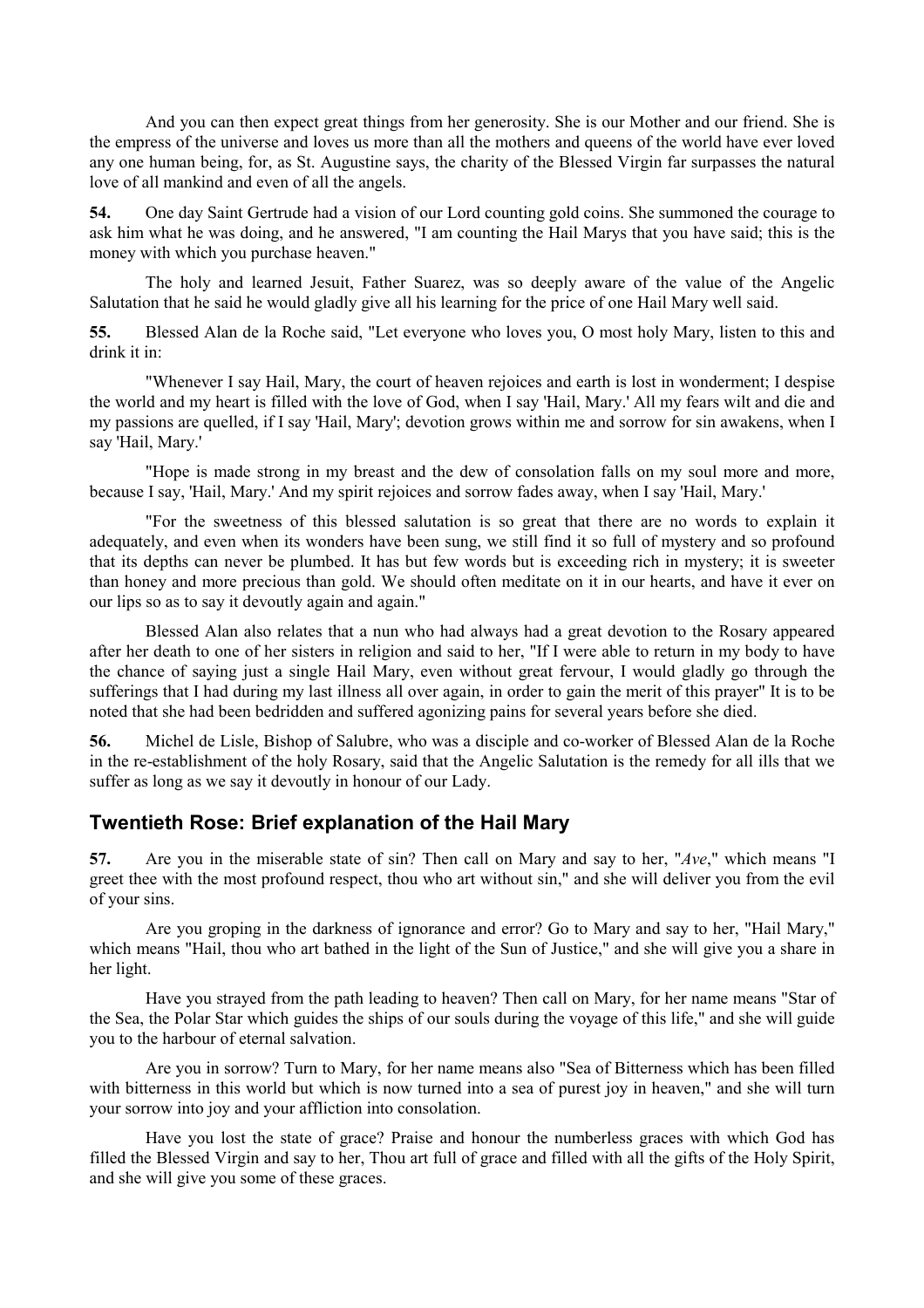Are you alone, having lost God's protection? Pray to Mary and say, *The Lord is with thee*, in a nobler and more intimate way than he is with the saints and the just, because thou art one with him. He is thy Son and his flesh is thy flesh; thou art united to the Lord because of thy perfect likeness to him and by your mutual love, for thou art his Mother. And then say to her, "The three persons of the Godhead are with thee because thou art the Temple of the Blessed Trinity," and she will place you once more under the protection and care of God.

 Have you become an outcast and been accursed by God? Then say to our Lady, "Blessed art thou above all women and above all nations by thy purity and fertility; thou hast turned God's maledictions into blessings for us." She will bless you.

 Do you hunger for the bread of grace and the bread of life? Draw near to her who bore the living Bread which came down from heaven, and say to her, "Blessed be the fruit of thy womb, whom thou hast conceived without the slightest loss to thy virginity, whom thou didst carry without discomfort and brought forth without pain. Blessed be Jesus who redeemed our suffering world when we were in the bondage of sin, who has healed the world of its sickness, who has raised the dead to life, brought home the banished, restored sinners to grace, and saved men from damnation. Without doubt, your soul will be filled with the bread of grace in this life and of eternal glory in the next. Amen."

**58.** Conclude your prayer with the Church and say, "*Holy Mary*," holy because of thy incomparable and eternal devotion to the service of God, holy in thy great rank as Mother of God, who has endowed thee with eminent holiness, in keeping with this great dignity.

 "*Mother of God*, and our Mother, our Advocate and Mediatrix, Treasurer and dispenser of God's graces, obtain for us the prompt forgiveness of our sins and grant that we may be reconciled with the divine majesty.

 "*Pray for us sinners*, thou who art always filled with compassion for those in need, who never despise sinners or turn them away, for without them you would never have been Mother of the Redeemer.

 "*Pray for us now*, during this short life, so fraught with sorrow and uncertainty; now, because we can be sure of nothing except the present moment; now that we are surrounded and attacked night and day by powerful and ruthless enemies.

 "*And at the hour of our death*, so terrible and full of danger, when our strength is waning and our spirits are sinking, and our souls and bodies are worn out with fear and pain; at the hour of our death when the devil is working with might and main to ensnare us and cast us into perdition; at that hour when our lot will be decided forever and ever, heaven or hell.

 "Come to the help of your poor children, gentle Mother of pity, Advocate and Refuge of sinners, at the hour of our death drive far from us our bitter enemies, the devils, our accusers, whose frightful presence fills us with dread. Light our path through the valley of the shadow of death. Lead us to thy Son's judgmentseat and remain at our side. Intercede for us and ask thy Son to pardon us and receive us into the ranks of thy elect in the realms of everlasting glory. Amen."

**59.** No one could help admiring the excellence of the holy Rosary, made up as it is of these two divine parts: the Lord's Prayer and the Angelic Salutation. How could there be any prayers more pleasing to God and to the Blessed Virgin, or any that are easier, more precious, or more helpful than these two prayers? We should always have them in our hearts and on our lips to honour the most Blessed Trinity, Jesus Christ our Saviour and his most holy Mother.

 In addition, at the end of each decade it is good to add the *Gloria Patri*, that is: Glory be to the Father, and to the Son, and to the Holy Spirit. As it was in the beginning, is now, and ever shall be, world without end. Amen.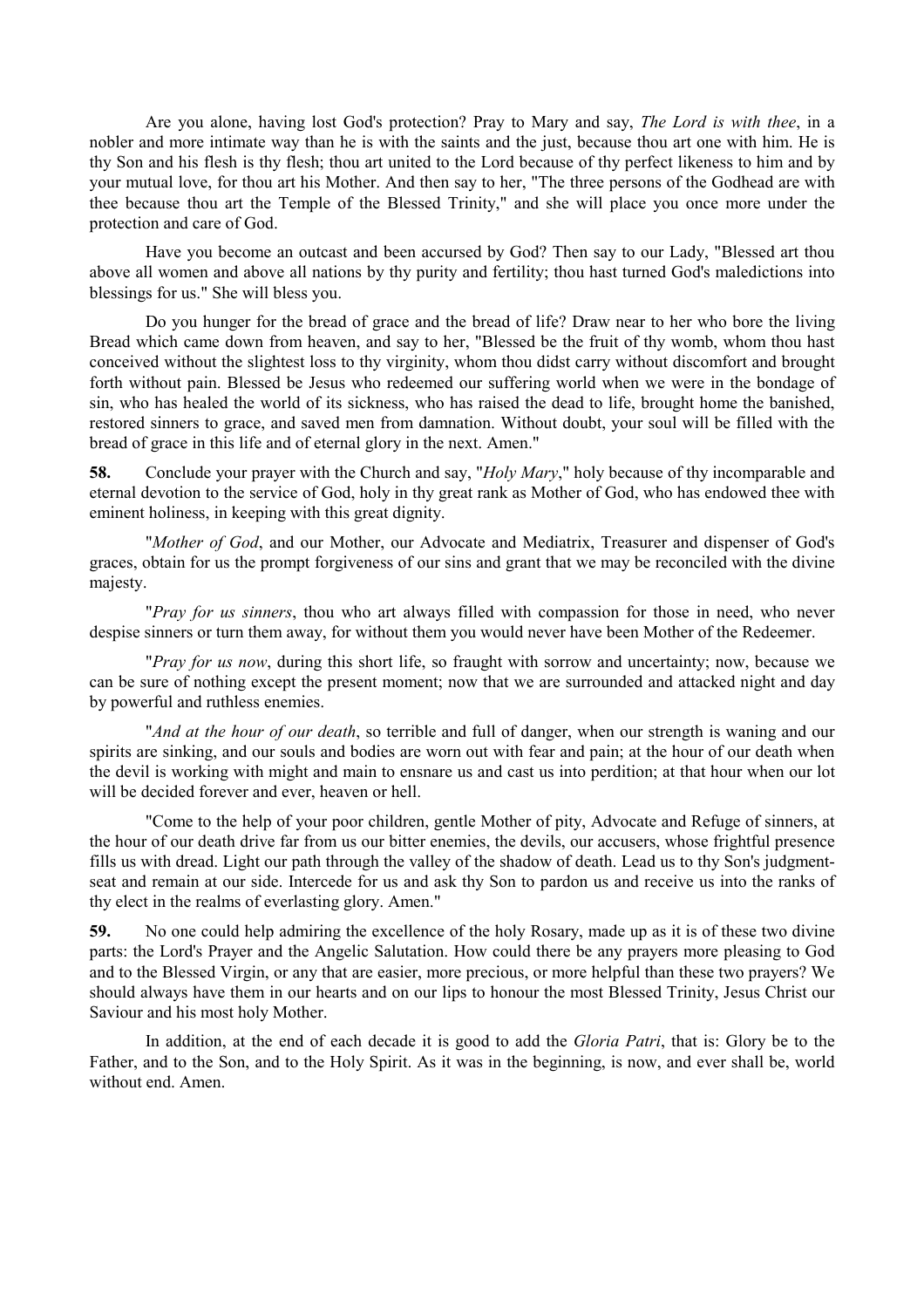## *THIRD DECADE*

### **The surpassing merit of the holy Rosary as a meditation on the life and passion of our Lord Jesus Christ**

## **Twenty-first Rose: The Fifteen Mysteries of the Rosary**

**60.** A mystery is a sacred thing which is difficult to understand. The works of our Lord Jesus Christ are all sacred and divine because he is God and man at one and the same time. The works of the Blessed Virgin are very holy because she is the most perfect and the most pure of God's creatures. The works of our Lord and of his blessed Mother can rightly be called mysteries because they are so full of wonders, of all kinds of perfections, and of deep and sublime truths, which the Holy Spirit reveals to the humble and simple souls who honour these mysteries.

 The works of Jesus and Mary can also be called wonderful flowers, but their fragrance and beauty can only be appreciated by those who approach them, who breathe in their fragrance, and who discover their beauty by diligent and serious meditation.

**61.** St. Dominic divided the lives of our Lord and our Lady into fifteen mysteries, which stand for their virtues and their most important actions. These are fifteen pictures whose every detail must rule and inspire our lives. They are fifteen flaming torches to guide our steps throughout this earthly life; fifteen shining mirrors to help us to know Jesus and Mary, to know ourselves and to light the fire of their love in our hearts; fifteen fiery furnaces to consume us completely in their heavenly flames.

 Our Lady taught Saint Dominic this excellent method of praying and ordered him to preach it far and wide so as to reawaken the fervour of Christians and to revive in their hearts a love for our Blessed Lord. She also taught it to Blessed Alan de la Roche and said to him in a vision, "When people say 150 Hail Marys, that prayer is very helpful to them and a most pleasing tribute to me. But they will do better still and will please me more if they say these salutations while meditating on the life, death, and passion of Jesus Christ, for this meditation is the soul of this prayer." For the Rosary said without the meditation on the sacred mysteries of our salvation would almost be a body without a soul, excellent matter, but without the form, which is the meditation, and which distinguishes it from other devotions.

**62.** The first part of the Rosary contains five mysteries: the first, the *Annunciation* of the archangel Gabriel to our Lady; the second the *Visitation* of our Lady to Saint Elizabeth; the third, the *Nativity* of Jesus Christ; the fourth, the *Presentation* of the Child Jesus in the Temple and the purification of the Blessed Virgin; the fifth, the *Finding* of Jesus in the Temple among the doctors.

 These are called the *Joyful Mysteries* because of the joy which they gave to the whole universe. Our Lady and the angels were overwhelmed with joy the moment the Son of God became incarnate. Saint Elizabeth and St. John the Baptist were filled with joy by the visit of Jesus and Mary. Heaven and earth rejoiced at the birth of the Saviour. Holy Simeon felt great consolation and was filled with joy when he took the holy child into his arms. The doctors were lost in admiration and wonderment at the replies which Jesus gave; and who could express the joy of Mary and Joseph when they found Jesus after three days' absence?

**63.** The second part of the Rosary is also composed of five mysteries, which are called the *Sorrowful Mysteries* because they show us our Lord weighed down with sadness, covered with wounds, laden with insults, sufferings and torments.

 The first of these mysteries is our Lord's prayer and his *Agony* in the Garden of Olives; the second, his *Scourging*; the third, his being *Crowned* with thorns; the fourth, his *Carrying of the Cross*; the fifth, his *Crucifixion* and death on Calvary.

**64.** The third part of the Rosary contains five more mysteries, which are called the *Glorious Mysteries*, because when we say them we meditate on Jesus and Mary in their triumph and glory. The first is the *Resurrection* of Jesus; the second, his *Ascension* into heaven; the third, the *Descent of the Holy Spirit* upon the apostles; the fourth, our Lady's *Assumption* in glory; the fifth, her *Coronation*.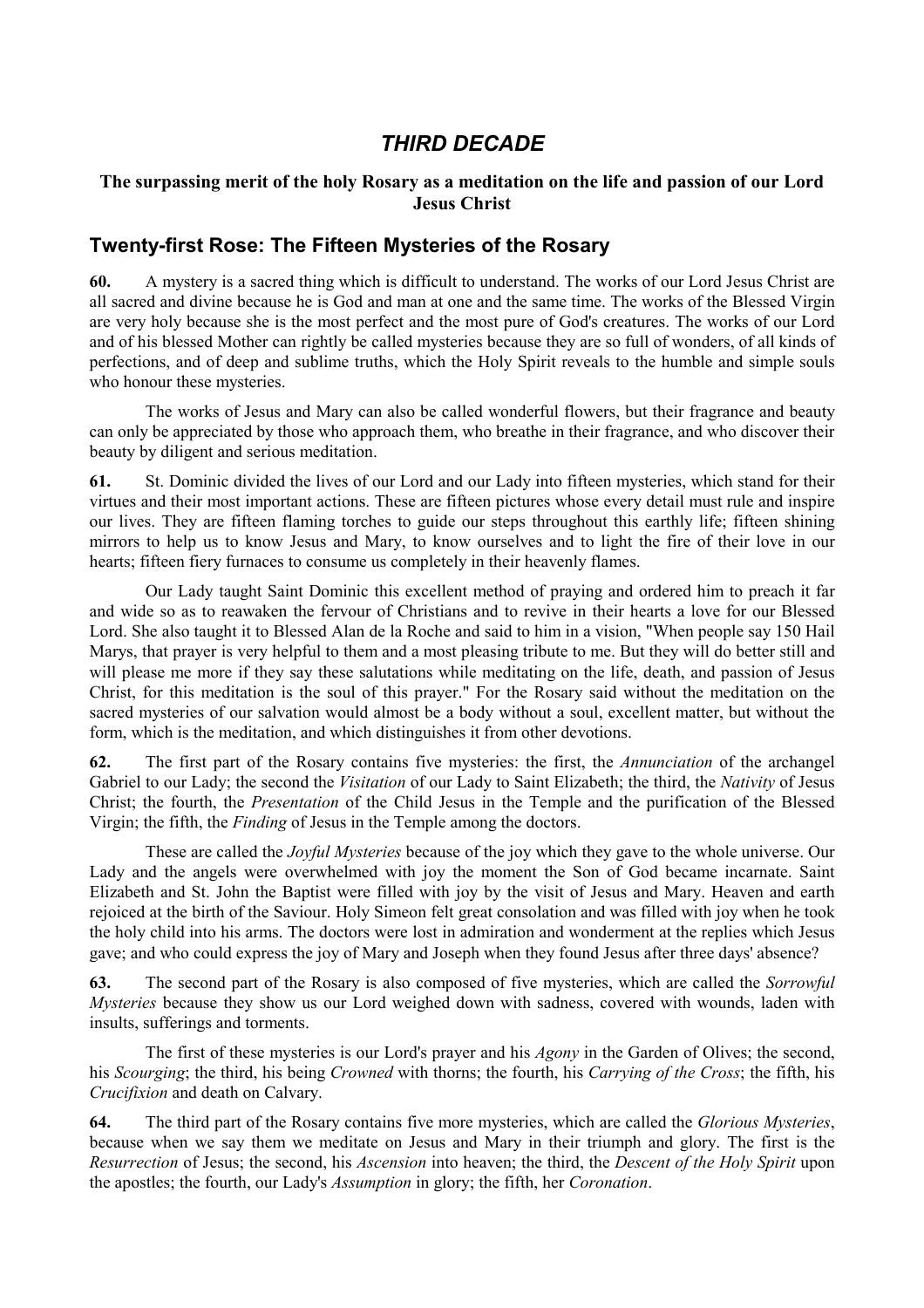Such are the fifteen fragrant flowers of the mystical Rose- tree, on which devout souls linger, like discerning bees, to gather their nectar and make the honey of a solid devotion.

## **Twenty-second Rose: The Meditation of the Mysteries makes us resemble Jesus**

**65.** The chief concern of the Christian should be to tend to perfection. "Be faithful imitators of God, as his well-beloved children," the great Apostle tells us. This obligation is included in the eternal decree of our predestination, as the one and only means prescribed by God to attain everlasting glory.

 Saint Gregory of Nyssa makes a delightful comparison when he says that we are all artists and that our souls are blank canvasses which we have to fill in. The colours which we use are the Christian virtues, and the original which we have to copy is Jesus Christ, the perfect living image of God the Father. Just as a painter who wants to do a life-like portrait places the model before his eyes and looks at it before making each stroke, so the Christian must always have before his eyes the life and virtues of Jesus Christ, so as never to say, think or do anything which is not in conformity with his model.

**66.** It was because our Lady wanted to help us in the great task of working out our salvation that she ordered Saint Dominic to teach the faithful to meditate upon the sacred mysteries of the life of Jesus Christ. She did this, not only that they might adore and glorify him, but chiefly that they might pattern their lives and actions on his virtues.

 Children copy their parents through watching them and talking to them, and they learn their own language through hearing them speak. An apprentice learns his trade through watching his master at work; in the same way the faithful members of the Confraternity of the Holy Rosary can become like their divine Master if they reverently study and imitate the virtues of Jesus which are shown in the fifteen mysteries of his life. They can do this with the help of his grace and through the intercession of his blessed Mother.

**67.** Long ago, Moses was inspired by God to command the Jewish people never to forget the graces which had been showered upon them. The Son of God has all the more reason to command us to engrave the mysteries of his life, passion and glory upon our hearts and to have them always before our eyes, since each mystery reminds us of his goodness to us in some special way and it is by these mysteries that he has shown us his overwhelming love and desire for our salvation. "Oh, all you who pass by, pause a while," he says, "and see if there has ever been any sorrow like to the sorrow I have endured for love of you. Be mindful of my poverty and humiliations; think of the gall and wormwood I took for you in my bitter passion."

 These words and many others which could be given here should be more than enough to convince us that we must not only say the Rosary with our lips in honour of Jesus and Mary, but also meditate upon the sacred mysteries while we are saying it.

### **Twenty-third Rose: The Rosary is a Memorial of the Life and Death of Jesus**

**68.** Jesus Christ, the divine spouse of our souls and our very dear friend, wishes us to remember his goodness to us and to prize his gifts above all else. Whenever we meditate devoutly and lovingly upon the sacred mysteries of the Rosary, he receives an added joy, as also do our Lady and all the saints in heaven. His gifts are the most outstanding results of his love for us and the richest presents he could possibly give us, and it is by virtue of such presents that the Blessed Virgin herself and all the saints are glorified in heaven.

 One day Blessed Angela of Foligno begged our Lord to let her know by which religious exercise she could honour him best. He appeared to her nailed to his cross and said, "My daughter, look at my wounds." She then realized that nothing pleases our dear Lord more than meditating upon his sufferings. Then he showed her the wounds on his head and revealed still other sufferings and said to her, "I have suffered all this for your salvation. What can you ever do to return my love for you?"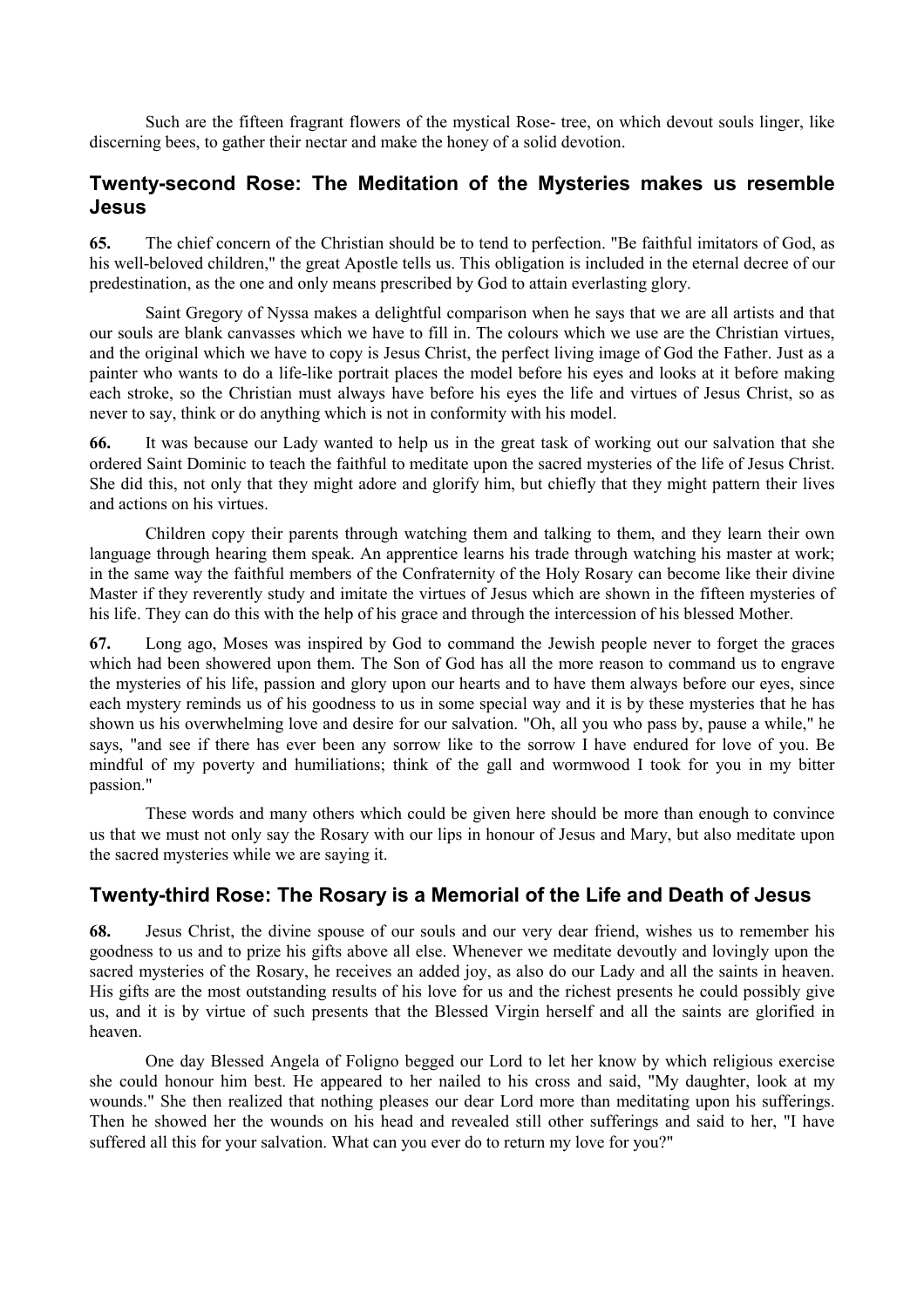**69.** The holy sacrifice of the Mass gives infinite honour to the most Blessed Trinity because it represents the passion of Jesus Christ and because through the Mass we offer to God the merits of our Lord's obedience, of his sufferings, and of his precious blood. All the heavenly court also receive an added joy from the Mass. Several doctors of the Church, including St. Thomas, tell us that, for the same reason, all the blessed in heaven rejoice in the communion of the faithful because the Blessed Sacrament is a memorial of the passion and death of Jesus Christ, and that by means of it men share in its fruits and work out their salvation.

 Now the holy Rosary, recited with the meditation on the sacred mysteries, is a sacrifice of praise to God for the great gift of our redemption and a holy reminder of the sufferings, death and glory of Jesus Christ. It is therefore true that the Rosary gives glory and added joy to our Lord, our Lady and all the blessed, because they cannot desire anything greater, for the sake of our eternal happiness, than to see us engaged in a practice which is so glorious for our Lord and so salutary for ourselves.

**70.** The Gospel teaches us that a sinner who is converted and who does penance gives joy to all the angels. If the repentance and conversion of one sinner is enough to make the angels rejoice, how great must be the happiness and jubilation of the whole heavenly court and what glory for our Blessed Lord himself to see us here on earth meditating devoutly and lovingly on his humiliations and torments and on his cruel and shameful death! Is there anything that could touch our hearts more surely and bring us to sincere repentance?

 A Christian who does not meditate on the mysteries of the Rosary is very ungrateful to our Lord and shows how little he cares for all that our divine Saviour has suffered to save the world. This attitude seems to show that he knows little or nothing of the life of Jesus Christ, and that he has never taken the trouble to find out what he has done and what he went through in order to save us. A Christian of that kind ought to fear that, not having known Jesus Christ or having put him out of his mind, Jesus will reject him on the day of judgment with the reproach, "I tell you solemnly, I do not know you."

 Let us meditate, then, on the life and sufferings of our Saviour by means of the holy Rosary; let us learn to know him well and to be grateful for all his blessings, so that, on the day of Judgment, he may number us among his children and his friends.

## **Twenty-fourth Rose: Meditation on the Mysteries of the Rosary is a great means of perfection**

**71.** The saints made our Lord's life the principal object of their study; they meditated on his virtues and his sufferings, and in this way arrived at Christian perfection.

 Saint Bernard began with this meditation and he always kept it up. "At the very beginning of my conversion," he said, "I made a bouquet of myrrh fashioned from the sorrows of my Saviour. I placed this bouquet upon my heart, thinking of the lashes, the thorns and the nails of his passion. I applied my whole mind to the meditation on these mysteries every day."

 This was also the practice of the holy martyrs; we admire how they triumphed over the most cruel sufferings. Where could this admirable constancy of the martyrs come from, says Saint Bernard, if not from the wounds of Jesus Christ, on which they meditated so frequently? Where was the soul of these generous athletes when their blood gushed forth and their bodies were wracked with cruel torments? Their soul was in the wounds of Christ and those wounds made them invincible."

**72.** During her whole life, our Saviour's holy Mother was occupied in meditating on the virtues and the sufferings of her Son. When she heard the angels sing their hymn of joy at his birth and saw the shepherds adore him in the stable, her heart was filled with wonder and she meditated on all these marvels. She compared the greatness of the Word incarnate to the way he humbled himself in this lowly fashion; the straw of the crib, to his throne in the heart of his Father; the might of God, to the weakness of a child; his wisdom, to his simplicity.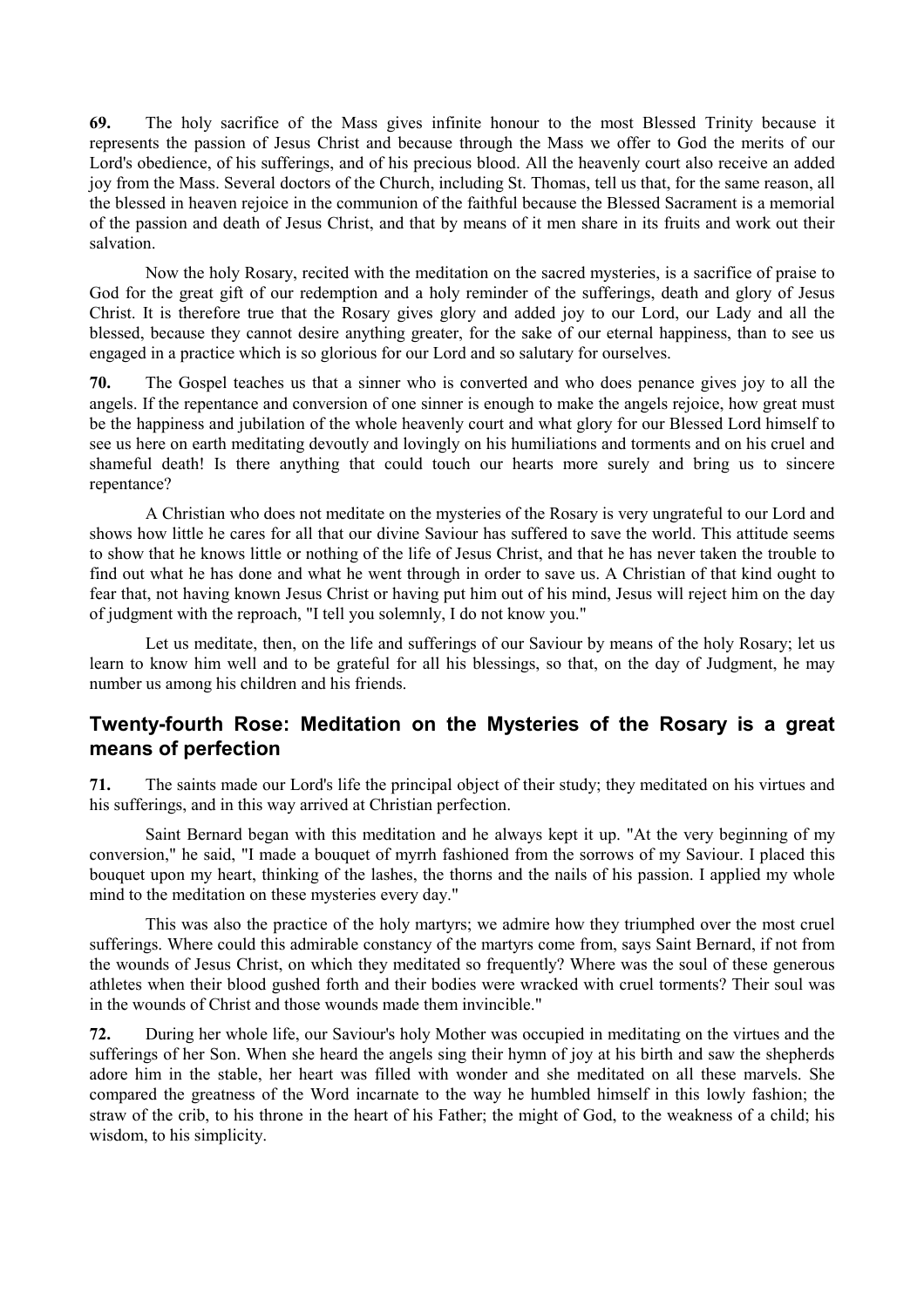Our Lady said to Saint Bridget one day, "Whenever I used to contemplate the beauty, modesty, and wisdom of my Son, my heart was filled with joy; and whenever I considered his hands and feet which would be pierced with cruel nails, I wept bitterly and my heart was rent with sorrow and pain."

**73.** After our Lord's Ascension, our Blessed Lady spent the rest of her life visiting the places that had been hallowed by his presence and by his sufferings. There, she meditated on his boundless love and on his terrible passion.

 Saint Mary Magdalene continually performed the same religious exercises during the last thirty years of her life, when she lived at Sainte-Baume.

 Saint Jerome tells us that this was the devotion of the faithful in the early centuries of the Church. From all the countries of the world they came to the Holy Land to engrave more deeply on their hearts a great love and remembrance of the Saviour of mankind by seeing the places and things he had made holy by his birth, his work, his sufferings, and his death.

**74.** All Christians have but one faith and adore one and the same God, and hope for the same happiness in heaven; they know only one mediator, who is Jesus Christ; all must imitate their divine model, and in order to do this they must meditate on the mysteries of his life, of his virtues and of his glory.

 It is a great mistake to think that only priests and religious and those who have withdrawn from the turmoil of the world are supposed to meditate upon the truths of our faith and the mysteries of the life of Christ. If priests and religious have an obligation to meditate on the great truths of our holy religion in order to live up to their vocation worthily, the same obligation is just as much incumbent on the laity, because of the fact that every day they meet with spiritual dangers which might cause them to lose their souls. Therefore they should arm themselves with the frequent meditation on the life, virtues, and sufferings of our Blessed Lord, which are presented to us in the fifteen mysteries of the holy Rosary.

## **Twenty-fifth Rose: The Riches of Holiness contained in the Prayers and Meditations of the Rosary**

**75.** Never will anyone be able to understand the marvellous riches of sanctification which are contained in the prayers and mysteries of the holy Rosary. This meditation on the mysteries of the life and death of our Lord Jesus Christ is the source of the most wonderful fruits for those who make use of it.

 Today people want things that strike and move them, that leave deep impressions on the soul. Now has there ever been anything in the history of the world more moving than the wonderful story of the life, death, and glory of our Saviour which is contained in the holy Rosary? In the fifteen tableaux, the principal scenes or mysteries of his life unfold before our eyes. How could there be any prayers more wonderful and sublime than the Lord's Prayer and the Ave of the angel? All our desires and all our needs are found expressed in these two prayers.

**76.** The meditation on the mysteries and prayers of the Rosary is the easiest of all prayers, because the diversity of the virtues of our Lord and the different situations of his life which we study, refresh and fortify our mind in a wonderful way and help us to avoid distractions. For the learned, these mysteries are the source of the most profound doctrine, while simple people find in them a means of instruction well within their reach.

 We need to learn this easy form of meditation before progressing to the highest state of contemplation. That is the view of Saint Thomas Aquinas, and the advice that he gives when he says that, first of all, one must practice on a battlefield, as it were, by acquiring all the virtues of which we have the perfect model in the mysteries of the Rosary; for, says the learned Cajetan, that is the way we arrive at a really intimate union with God, since without that union contemplation is nothing but an illusion which can lead souls astray.

**77.** If only the Illuminists or the Quietists of these days had followed this piece of advice, they would never have fallen so low or caused such scandals among spiritual people. To think that it is possible to say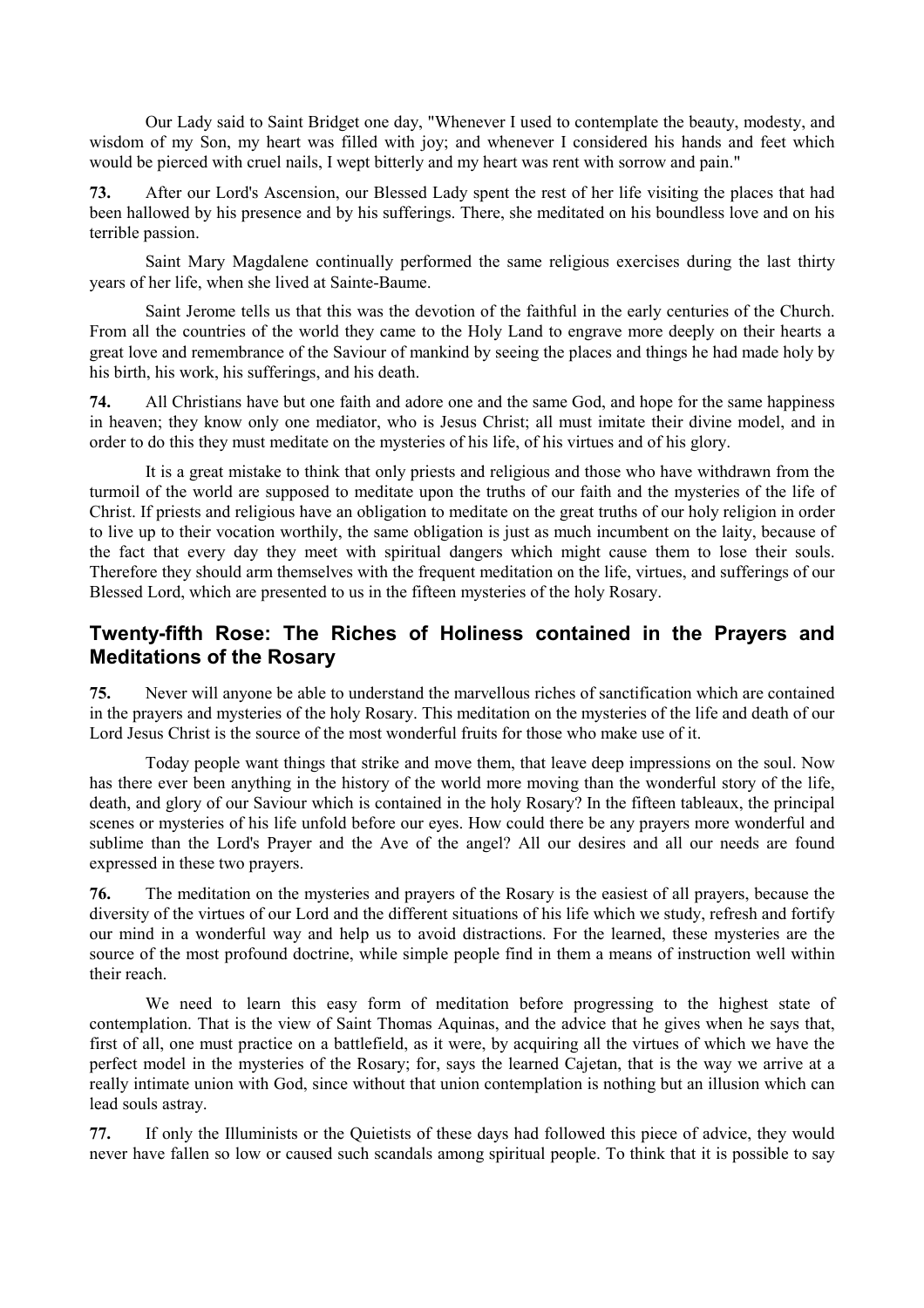prayers that are finer and more beautiful than the Our Father and the Hail Mary is to fall a prey to a strange illusion of the devil, for these heavenly prayers are the support, the strength and the safeguard of our souls.

 I admit it is not always necessary to say them as vocal prayers and that interior prayer is, in a sense, more perfect than vocal. But believe me, it is really dangerous, not to say fatal, to give up saying the Rosary of your own accord under the pretext of seeking a more perfect union with God. Sometimes a soul that is proud in a subtle way and who may have done everything that he can do interiorly to rise to the sublime heights of contemplation that the saints have reached may be deluded by the noonday devil into giving up his former devotions which are good enough for ordinary souls. He turns a deaf ear to the prayers and the greeting of an angel and even to the prayer which God has composed, put into practice, and commanded: Thus shall you pray: Our Father. Having reached this point, such a soul drifts from illusion to illusion, and falls from precipice to precipice.

**78.** Believe me, dear brother of the Rosary Confraternity, if you genuinely wish to attain a high degree of prayer in all honesty and without falling into the illusions of the devil so common with those who practice mental prayer, say the whole Rosary every day, or at least five decades of it.

 If you have already attained, by the grace of God, a high degree of prayer, keep up the practice of saying the holy Rosary if you wish to remain in that state and by it to grow in humility. For never will anyone who says his Rosary every day become a formal heretic or be led astray by the devil. This is a statement which I would sign with my blood.

 On the other hand, if God in his infinite mercy draws you to himself as forcibly as he did some of the saints while saying the Rosary, make yourself passive in his hands and let yourself be drawn towards him. Let God work and pray in you and let him say your Rosary in his way, and that will be sufficient for the day.

 But if you are still in the state of active contemplation or the ordinary prayer of quietude, of the presence of God, affective prayer, you have even less reason for giving up the Rosary. Far from making you lose ground in mental prayer or stunting your spiritual growth, it will be a wonderful help to you. You will find it a real Jacob's ladder with fifteen rungs by which you will go from virtue to virtue and from light to light. Thus, without danger of being misled, you will easily arrive at the fullness of the age of Jesus Christ.

#### **Twenty-sixth Rose**

**79.** Whatever you do, do not be like a certain pious but self- willed lady in Rome, so often referred to by speakers on the Rosary. She was so devout and fervent that she put to shame by her holy life even the strictest religious in the Church.

 Having decided to ask St. Dominic's advice about her spiritual life, she made her confession to him. For penance he gave her one Rosary to say and advised her to say it every day. She excused herself, saying that she had her regular exercises, that she made the Stations of Rome every day, that she wore sack- cloth as well as a hair-shirt, that she gave herself the discipline several times a week, that she often fasted and did other penances. Saint Dominic urged her over and over again to take his advice and say the Rosary, but she would not hear of it. She left the confessional, horrified at the methods of this new spiritual director who had tried so hard to persuade her to take up a devotion for which she had no taste.

 Later on, when she was at prayer she fell into ecstasy and had a vision of her soul appearing before the Supreme Judge. Saint Michael put all her penances and other prayers on one side of the scales and all her sins and imperfections on the other. The tray of her good works were greatly outweighed by that of her sins and imperfections.

 Filled with alarm, she cried for mercy, imploring the help of the Blessed Virgin, her gracious advocate, who took the one and only Rosary she had said for her penance and dropped it on the tray of her good works. This one Rosary was so heavy that it weighed more than all her sins as well as all her good works. Our Lady then reproved her for having refused to follow the counsel of her servant Dominic and for not saying the Rosary every day.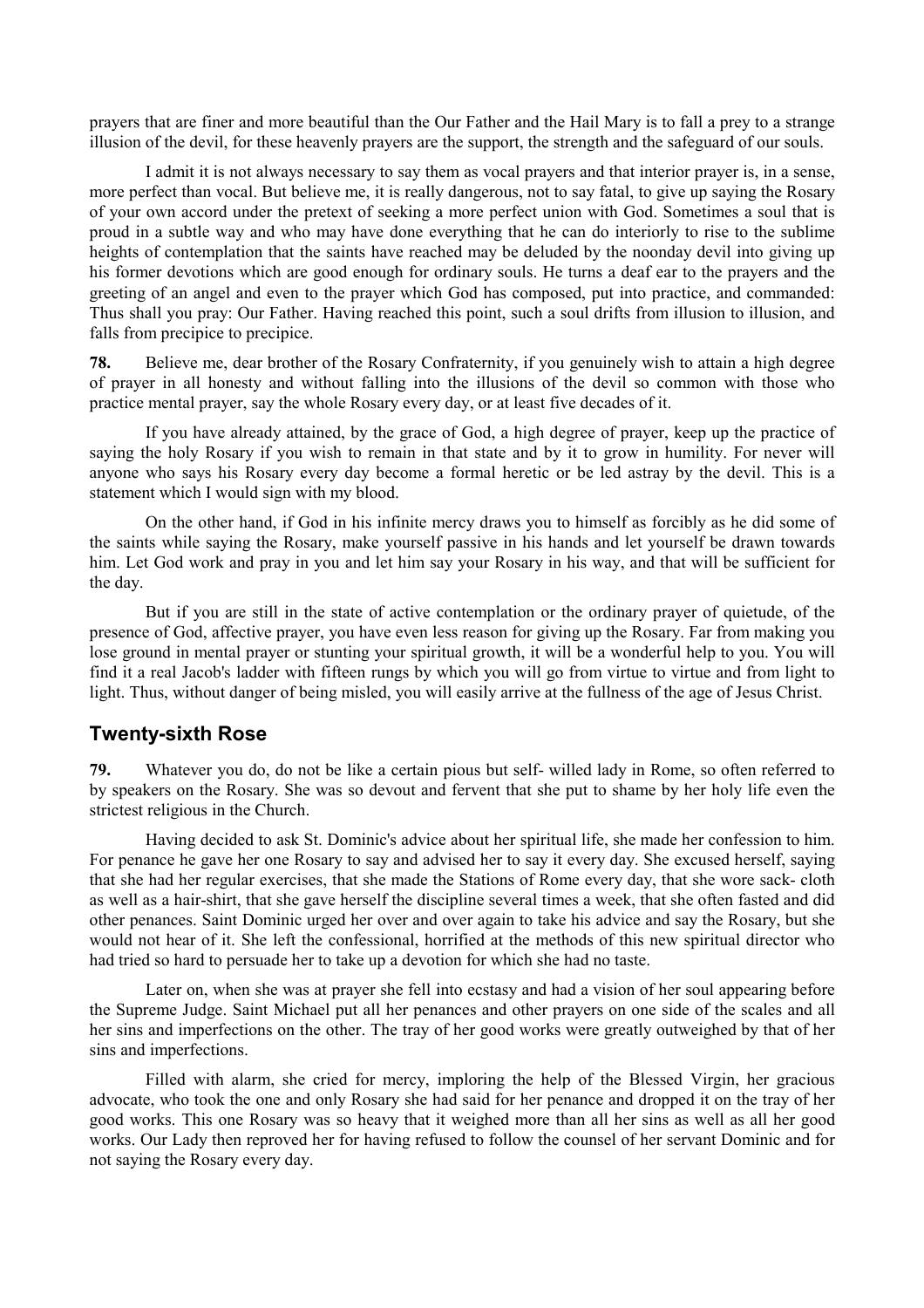As soon as she came to herself she rushed and threw herself at the feet of Saint Dominic and told him all that had happened, begged his forgiveness for her unbelief, and promised to say the Rosary faithfully every day. By this means she rose to Christian perfection and finally to the glory of everlasting life.

 You who are people of prayer, learn from this the power, the value and the importance of this devotion of the holy Rosary when it is said with meditation on the mysteries.

**80.** Few saints have reached the same heights of prayer as Saint Mary Magdalene, who was lifted up to heaven by angels each day, and who had the privilege of learning at the feet of Jesus and his holy Mother. Yet one day, when she asked God to show her a sure way of advancing in his love and arriving at the heights of perfection, he sent the archangel St. Michael to tell her, on his behalf, that there was no other way for her to reach perfection than to meditate on our Lord's passion. So he placed a cross in the front of her cave and told her to pray before it, contemplating the sorrowful mysteries which she had seen take place with her own eyes.

 The example of Saint Francis de Sales, the great spiritual director of his time, should spur you on to join the holy confraternity of the Rosary, since, great saint though he was, he bound himself by vow to say the whole Rosary every day for as long as he lived.

 Saint Charles Borromeo also said it every day and strongly recommended this devotion to his priests and clerics in seminaries and to all his people.

 Blessed Pius V, one of the greatest popes who have ever ruled the Church, used to say the Rosary every day. Saint Thomas of Villanova, Archbishop of Valencia, Saint Ignatius, Saint Francis Xavier, Saint Francis Borgia, Saint Teresa and Saint Philip Neri, as well as many other great men whom I do not mention, were greatly devoted to the Rosary.

 Follow their example; your spiritual directors will be very pleased, and if they are aware of the benefits which you can derive from this devotion, they will be the first to urge you to adopt it.

#### **Twenty-seventh Rose**

**81.** To encourage you still more in this devotion practised by so many holy people, I should like to add that the Rosary recited with the meditation of the mysteries brings about the following marvellous results:

1. it gradually brings us a perfect knowledge of Jesus Christ;

2. it purifies our souls from sin;

3 it gives us victory over all our enemies;

4. it makes the practice of virtue easy;

5 it sets us on fire with the love of our Lord;

6. it enriches us with graces and merits;

 7 it supplies us with what is needed to pay all our debts to God and to our fellow-men, and finally, it obtains all kinds of graces from God.

**82.** The knowledge of Jesus Christ is the science of Christians and the science of salvation; it surpasses, says Saint Paul, all human sciences in value and perfection:

 1. because of the dignity of its object, which is a God-man, compared to whom the whole universe is but a drop of dew or a grain of sand;

2. because of its utility to us; human sciences only fill us with the wind and emptiness of pride;

 3. because of its necessity; for no one can be saved without the knowledge of Jesus Christ, while a person who knows absolutely nothing of any other science will be saved as long as he is enlightened by the knowledge of Jesus Christ.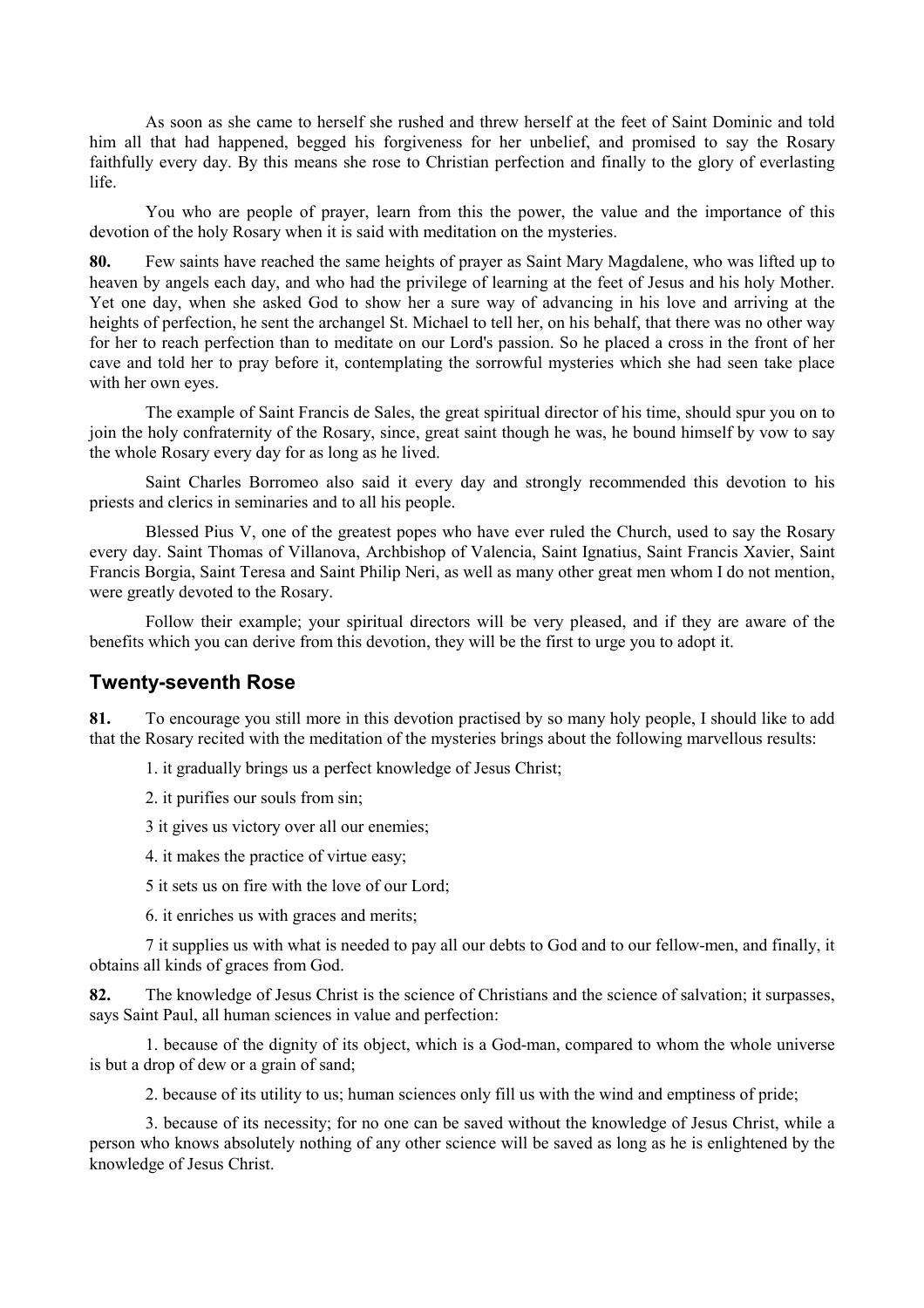Blessed is the Rosary which gives us this science and knowledge of our Blessed Lord through our meditations on his life, death, passion and glory.

 The Queen of Sheba, lost in admiration at Solomon's wisdom, cried out, "Blessed are your attendants and your servants who are always in your presence and hear your wisdom." But happier still are the faithful who carefully meditate on the life, virtues, sufferings and glory of our Saviour, because by this means they can gain perfect knowledge of him, in which eternal life consists.

**83.** Our Lady revealed to Blessed Alan that no sooner had Saint Dominic begun preaching the Rosary than hardened sinners were touched and wept bitterly over their grievous sins. Young children performed unbelievable penances, and everywhere he preached the Rosary such fervour was aroused that sinners changed their lives and edified everyone by their penances and the amendment of their lives.

 If by chance your conscience is burdened with sin, take your Rosary and say at least a part of it in honour of some of the mysteries of the life, passion, and glory of Jesus Christ, and you can be sure that, while you are meditating on these mysteries and honouring them, he will show his sacred wounds to his Father in heaven. He will plead for you and obtain for you contrition and the forgiveness of your sins. One day our Lord said to Blessed Alan, "If only these poor wretched sinners would say my Rosary often, they would share in the merits of my passion, and I would be their Advocate and would appease the justice of God."

**84.** This life is a continual war and a series of temptations; we do not have to contend with enemies of flesh and blood, but with the very powers of hell. What better weapon could we possibly use to combat them than the prayer which our great Leader has taught us, than the Angelic Salutation which has put the devils to flight, destroyed sin and renewed the world? What better weapon could we use than meditation on the life and passion of Jesus Christ? For, as Saint Peter tells us, it is with this thought that we must arm ourselves, in order to defend ourselves against the very same enemies whom he has conquered and who molest us every day.

 "Ever since the devil was crushed by the humility and the passion of Jesus Christ," says Cardinal Hugues, "he has been practically unable to attack a soul that is armed with meditation on the mysteries of our Lord's life, and, if he does trouble such a soul, he is sure to be shamefully defeated." "Put on the armour of God so as to be able to resist the attacks of the devil."

**85.** So arm yourself with the arms of God, with the holy Rosary, and you will crush the devil's head and stand firm in the face of all his temptations. That is why even a pair of rosary beads is so terrible to the devil, and why the saints have used them to fetter him and drive him from the bodies of those who were possessed. Such happenings have been recorded more than once.

**86.** Blessed Alan relates that a man he knew had tried desperately all kinds of devotions to rid himself of the evil spirit which possessed him, but without success. Finally, he thought of wearing his rosary round his neck, which eased him considerably. He discovered that whenever he took it off the devil tormented him cruelly, so he resolved to wear it night and day. This drove the evil spirit away forever because he could not bear such a terrible chain. Blessed Alan also testifies that he delivered a great number of those who were possessed by putting a rosary round their necks.

**87.** Father Jean Amât, of the Order of St. Dominic, was giving a series of Lenten sermons in the Kingdom of Aragon one year, when a young girl was brought to him who was possessed by the devil. After he had exorcised her several times without success, he put his rosary round her neck. Hardly had he done so when the girl began to scream and cry out in a fearful way, shrieking, "Take it off, take it off; these beads are tormenting me." At last, the priest, filled with pity for the girl, took his rosary off her.

 The very next night, when Fr. Amât was in bed, the same devils who had possession of the girl came to him, foaming with rage and tried to seize him. But he had his rosary clasped in his hand and no efforts of theirs could wrench it from him. He beat them with it very well indeed and put them to flight, crying out, "Holy Mary, Our Lady of the Rosary, come to my help."

 The next day on his way to the church, he met the poor girl, still possessed; one of the devils within her started to jeer at him, saying, "Well, brother, if you had been without your rosary, we should have made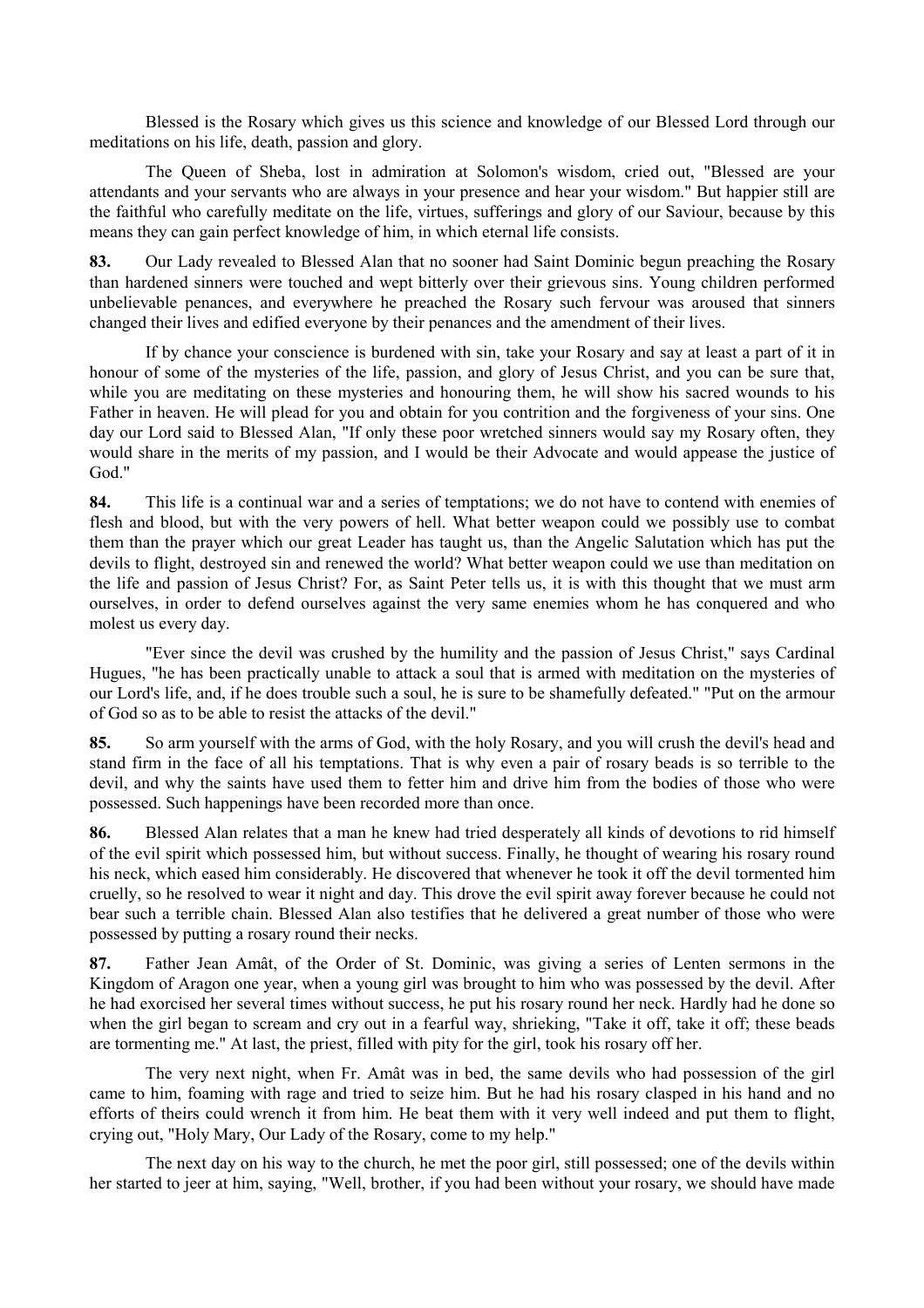short shrift of you." Then the good Father threw his rosary round the girl's neck without more ado, saying, "By the sacred names of Jesus and Mary his holy Mother, and by the power of the holy Rosary, I command you, evil spirits, to leave the body of this girl at once." They were immediately forced to obey him, and she was delivered from them.

 These stories show the power of the holy Rosary in overcoming all sorts of temptations from the evil spirits and all sorts of sins, because these blessed beads of the Rosary put devils to rout.

## **Twenty-eighth Rose**

**88.** St. Augustine assures us that there is no spiritual exercise more fruitful or more useful than the frequent reflection on the sufferings of our Lord. Blessed Albert the Great, who had St. Thomas Aquinas as his student, learned in a revelation that by simply thinking of or meditating on the passion of Jesus Christ, a Christian gains more merit than if he had fasted on bread and water every Friday for a year, or had beaten himself with the discipline once a week till blood flowed, or had recited the whole Book of Psalms every day. If this is so, then how great must be the merit we can gain from the Rosary, which commemorates the whole life and passion of our Lord?

 Our Lady one day revealed to Blessed Alan de la Roche that, after the holy sacrifice of the Mass, which is the first and most living memorial of our Lord's passion, there was indeed no more excellent devotion or one of greater merit than that of the Rosary, which is like a second memorial and representation of the life and passion of Jesus Christ.

**89.** Fr. Dorland relates that in 1481 our Lady appeared to the Venerable Dominic, a Carthusian devoted to the holy Rosary, who lived at Treves, and said to him:

 "Whenever one of the faithful, in a state of grace, says the Rosary while meditating on the mysteries of the life and passion of Christ, he obtains full and entire remission of all his sins."

 She also said to Blessed Alan, "I want you to know that, although there are numerous indulgences already attached to the recitation of my Rosary, I shall add many more to every five decades for those who, free from serious sin, say them with devotion, on their knees. And whosoever shall persevere in the devotion of the holy Rosary, with its prayers and meditations, shall be rewarded for it; I shall obtain for him full remission of the penalty and the guilt of all his sins at the end of his life.

 "And let this not seem incredible to you; it is easy for me because I am the Mother of the King of heaven, and he calls me full of grace. And being filled with grace, I am able to dispense it freely to my dear children."

**90.** St. Dominic was so convinced of the efficacy of the Rosary and its great value that, when he heard confessions, he hardly ever gave any other penance, as we have seen in the story I told you of the lady in Rome to whom he gave only a single Rosary. St. Dominic was a great saint and other confessors also ought to walk in his footsteps by asking their penitents to say the Rosary with meditation on the sacred mysteries, rather than giving them other penances which are less meritorious and less pleasing to God, less likely to help them to advance in virtue, and not as efficacious in helping them to avoid sin. Moreover, while saying the Rosary, people gain numerous indulgences which are not attached to many other devotions.

**91.** As Abbot Blosius says, "The Rosary, with meditation on the life and passion of Christ, is certainly most pleasing to our Lord and his blessed Mother and is a very successful means of obtaining all graces; we can say it for ourselves as well as for those who have been recommended to our prayers and for the whole Church. Let us turn, then, to the holy Rosary in all our needs, and we shall infallibly obtain the graces we ask for from God to attain our salvation.

## **Twenty-ninth Rose**

**92.** There is nothing more divine, according to the mind of St. Denis, nothing more noble or agreeable to God than to cooperate in the work of saving souls and to frustrate the devil's plans for ruining them. The Son of God came down to earth for no other reason than to save us. He upset Satan's empire by founding the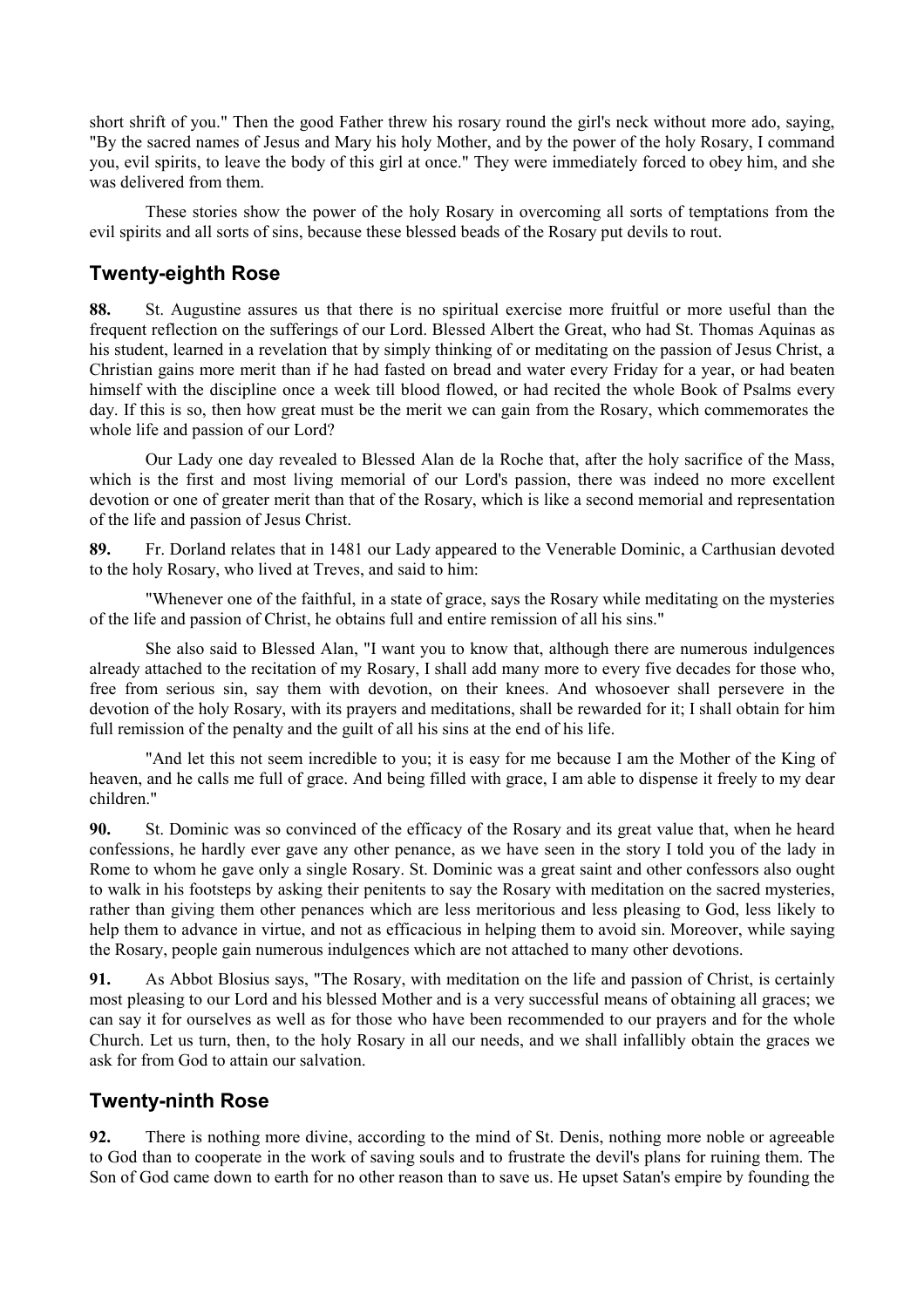Church, but the devil rallied his strength and wreaked cruel violence on souls by the Albigensian heresy, by the hatred, dissensions and abominable vices which he spread throughout the world in the eleventh century.

 Only severe remedies could possibly cure such terrible disorders and repel Satan's forces. The Blessed Virgin, protectress of the Church, has given us a most powerful means for appeasing her Son's anger, uprooting heresy and reforming Christian morals, in the Confraternity of the Holy Rosary, as events have shown. It has brought back charity and the frequent reception of the sacraments as in the first golden centuries of the Church, and it has reformed Christian morals.

**93.** Pope Leo X said in his bull that this Confraternity had been founded in honour of God and of the Blessed Virgin as a wall to hold back the evils that were going to break upon the Church. Gregory XIII said that the Rosary was given us from heaven as a means of appeasing God's anger and of imploring the intercession of our Lady.

 Julius III said that the Rosary was inspired by God that heaven might be more easily opened to us through the favours of our Lady.

 Paul III and Blessed Pius V declared that the Rosary was given to the faithful in order that they might have spiritual peace and consolation more easily. Surely everyone will want to join a confraternity which was founded for such noble purposes.

**94.** Father Dominic, a Carthusian, who was deeply devoted to the holy Rosary, had a vision in which he saw heaven opened and the whole heavenly court assembled in magnificent array. He heard them sing the Rosary in an enchanting melody, and each decade was in honour of a mystery of the life, passion, or glory of Jesus Christ and his holy Mother. Fr. Dominic noticed that whenever they pronounced the holy name of Mary they bowed their heads, and at the name of Jesus they genuflected and gave thanks to God for the great good he had wrought in heaven and on earth through the holy Rosary. He also saw our Lady and the Saints present to God the Rosaries which the Confraternity members say here on earth. He noticed too that they were praying for those who practice this devotion. He also saw beautiful crowns without number, which were made of sweet-smelling flowers, for those who say the Rosary devoutly. He learned that by every Rosary that they say they make a crown for themselves which they will be able to wear in heaven.

 This holy Carthusian's vision is very much like that which the Beloved Disciple had, in which he saw a great multitude of angels and saints, who continually praised and blessed Jesus Christ for all that he had done and suffered on earth for our salvation. And is not this what the devout members of the Rosary Confraternity do?

**95.** It must not be imagined that the Rosary is only for women, and for simple and unlearned people; it is also for men and for the greatest of men. As soon as St. Dominic acquainted Pope Innocent III with the fact that he had received a command from heaven to establish the Confraternity of the Holy Rosary, the Holy Father gave it his full approval, urged St. Dominic to preach it, and said that he wished to become a member himself. Even Cardinals embraced the devotion with great fervour, which prompted Lopez to say, "Neither sex nor age nor any other condition has kept anyone from devotion to the Rosary."

 Members of this Confraternity have come from all walks of life: dukes, princes, kings, as well as prelates, cardinals and Sovereign Pontiffs. It would take too long to list them in this little book. If you join this Confraternity, dear reader, you will share in their devotion and their graces on earth and their glory in heaven. "Since you are united to them in their devotion, you will share in their dignity."

### **Thirtieth Rose**

**96.** If privileges, graces and indulgences of a confraternity make God alone it valuable to us, then that of the Rosary is the one to be most recommended, since it is the most favoured and enriched with indulgences, and ever since its inception there has hardly been a pope who has not opened the treasures of the Church to enrich it with further privileges. And since example is more persuasive than words and favours, the Holy Fathers have found that there was no better way to show their high regard for this holy Confraternity than to join it themselves.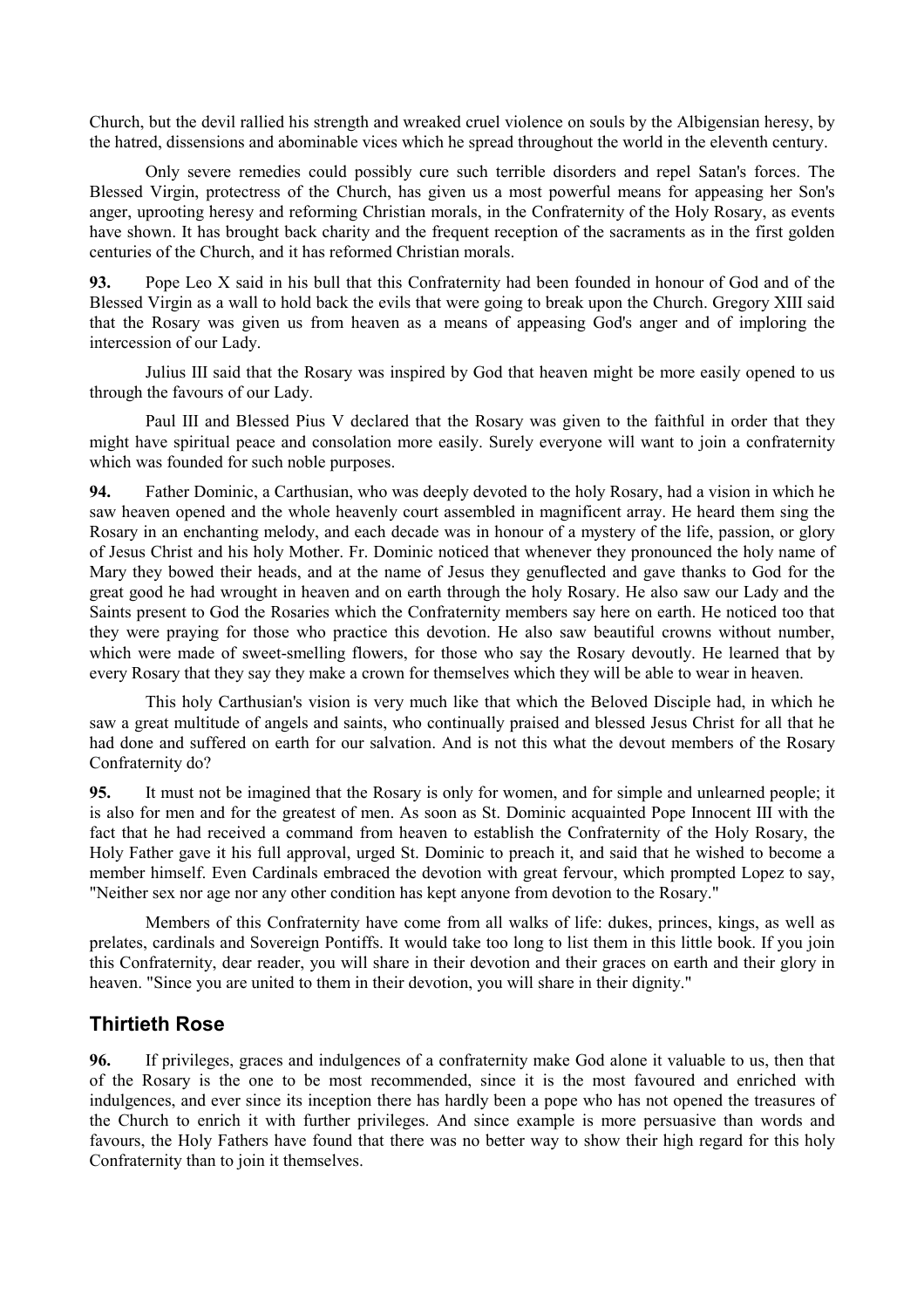Here is a short summary of the indulgences which they wholeheartedly granted to the Confraternity of the Holy Rosary, and which were confirmed again by our Holy Father Pope Innocent XI on 31st July 1679, and received and made public by the Archbishop of Paris on 25th September of the same year:

1. Members may gain a plenary indulgence on the day of joining the Confraternity;

2. A plenary indulgence at the hour of death;

3 For each rosary of five decades recited: ten years and ten quarantines;

4. Each time that members say the holy names of Jesus and Mary devoutly: seven days' indulgence;

 5. For those who assist with devotion at the procession of the holy Rosary: seven years and seven quarantines of indulgence;

 6. Members who have made a good confession and are genuinely sorry for their sins may gain a plenary indulgence on certain days by visiting the Rosary Chapel in the church where the Confraternity is established. This may be gained on the first Sunday of every month, and on the feasts of our Lord and our Lady;

7. To those who assist at the *Salve Regina*: a hundred days' indulgence;

 8. To those who openly wear the rosary out of devotion and to set a good example: a hundred days' indulgence;

 9. Sick members who are unable to go to church may gain a plenary indulgence by going to confession and Communion and by saying that day the whole Rosary, or at least five decades;

 10. The Sovereign Pontiffs have shown their generosity towards members of the Rosary Confraternity by allowing them to gain the indulgences attached to the Stations of the Cross by visiting five altars in the church where the Rosary Confraternity is established, and by saying the Our Father and Hail Mary five times before each altar, for the well-being of the Church. If there are only one or two altars in the Confraternity church, they should say the Our Father and Hail Mary twenty-five times before one of them.

**97.** This is a wonderful favour granted to Confraternity members, for in the Station Churches in Rome plenary indulgences can be obtained, souls can be delivered from purgatory, and many other important remissions can be gained. and these are available to members without trouble, without expense, and without leaving their own country. And even if the Confraternity is not established in the place where the members live, they can gain the very same indulgences by visiting five altars in any church. This concession was granted by Leo X.

 The Sacred Congregation of Indulgences drew up a list of certain definite days on which those outside the city of Rome could gain the indulgences of the Stations of Rome. The Holy Father approved this list on March 7th, 1678, and commanded that it be strictly observed. These indulgences can be gained on the following days:

 All the Sundays of Advent; each of the three Ember Days; Christmas Eve, and the Masses of midnight, of the Dawn and of the Day; the feasts of St. Stephen, St. John the Evangelist, the Holy Innocents, the Circumcision and the Epiphany; the Sundays of Septuagesima, Sexagesima, Quinquagesima, and every day from Ash Wednesday to Low Sunday inclusively; each of the three Rogation days; Ascension; the vigil of Pentecost, and every day of its octave; and the three days of the September Ember Days.

 Dear brothers and sisters of the Confraternity, there are numerous other indulgences which you can gain. If you want to know about them, read the complete list of indulgences which have been granted to the members of the Confraternity. You will see there the names of the popes, the year in which they granted the indulgence, and many other particulars which I have not been able to include in this little summary.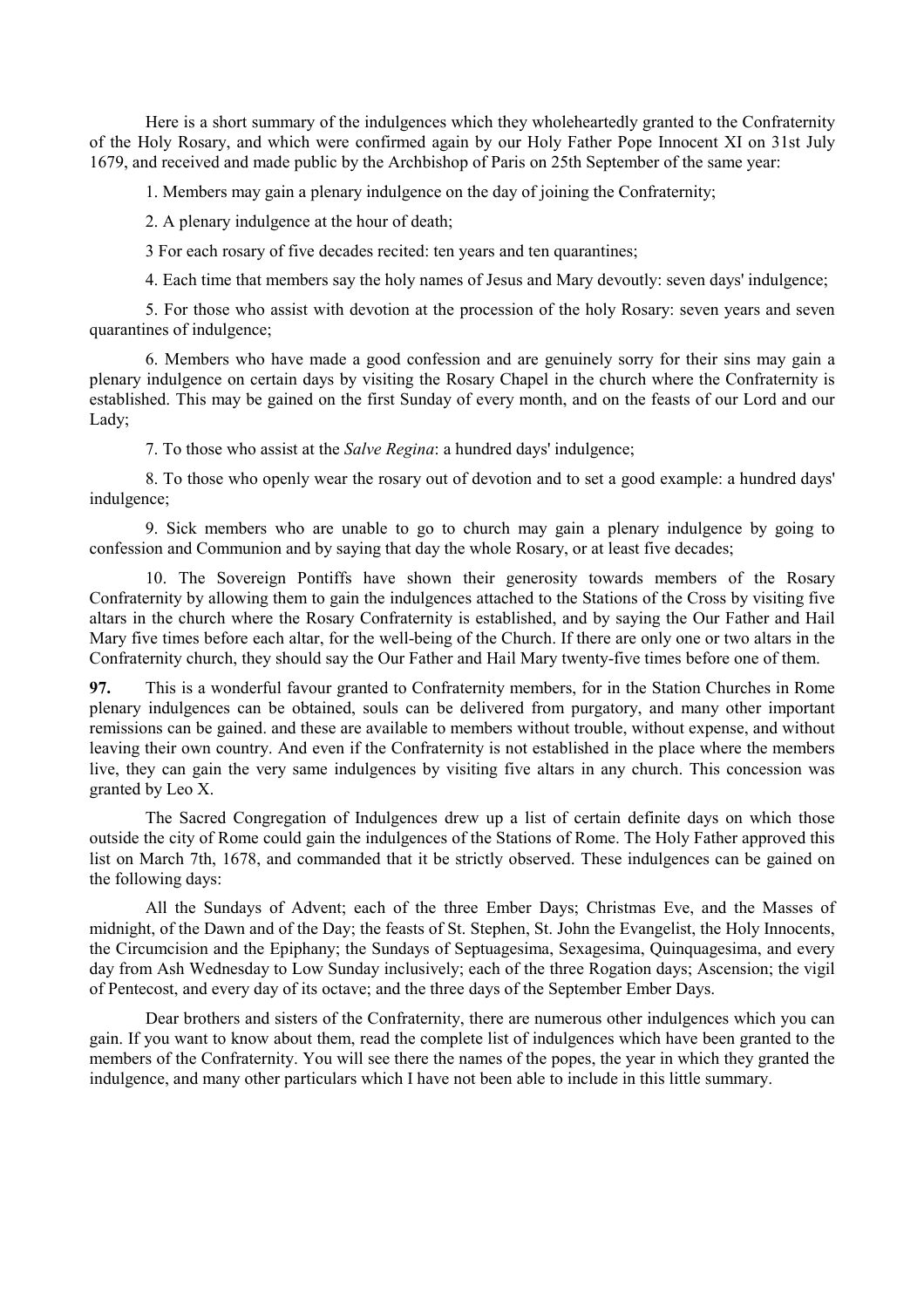## *FOURTH DECADE*

#### **The surpassing merit of the holy Rosary as seen in the wonders God has worked through it.**

## **Thirty-first Rose**

**98.** The saintly Blanche of Castille, Queen of France, was deeply grieved because twelve years after her marriage she was still childless. When St. Dominic went to see her he advised her to say the Rosary every day to ask God for the grace of motherhood, and she faithfully carried out his advice. In the year 1213 she gave birth to her eldest child, who was called Philip. But when the child died in infancy, the Queen sought our Lady's help more than ever, and had a large number of rosaries given out to all members of the court and to people in several towns in the Kingdom, asking them to pray to God for a blessing which this time would be complete. This was granted to her, for in 1215 St. Louis was born, the prince who was to become the glory of France and the model of Christian kings.

**99.** Alphonsus VIII, King of Aragon and Castille, had been leading a disorderly life and had been punished by God in several ways, and he was forced to take refuge in a town belonging to one of his allies.

 St. Dominic happened to be in this town on Christmas Day and he preached on the Rosary as he usually did, and spoke of the graces that we obtain through this devotion. He mentioned, among other things, that those who said the Rosary devoutly would overcome their enemies and regain all they had lost.

 The King listened attentively and sent for St. Dominic to ask whether what he had said about the Rosary was really true. The Saint assured him that nothing was more true, and that if only he would practice this devotion and join the Confraternity, he would see for himself. The King resolved to say the Rosary every day and persevered for a year in doing so. The very next Christmas, our Lady appeared to him at the end of his Rosary and said, "Alphonsus, you have served me for a year by saying my Rosary devoutly every day, so I have come to reward you. I have obtained the forgiveness of your sins from my Son. Here is a rosary, which I present to you; wear it, and I promise you that none of your enemies will be able to harm you."

 Our Lady vanished, leaving the King overjoyed and greatly encouraged; he immediately went in search of the Queen and told her all about our Lady's gift and the promise that went with it. He touched her eyes with this rosary, for she had lost her sight, and she was cured.

 Shortly afterwards the King rallied some troops and with the help of his allies boldly attacked his enemies. He forced them to give back the territory they had taken from him and make reparation for his losses. They were completely routed, and he became so successful in war that soldiers came from all sides to fight under his standard, because it seemed that, whenever he went into battle, the victory was sure to be his.

 This is not surprising because he never went into battle without first saying his Rosary on his knees. He made certain that the whole of his court joined the Confraternity of the Rosary and he saw to it that all his officials and servants were devoted to it.

 The Queen also joined the Confraternity, and they both persevered in the service of Blessed Virgin and lived very holy lives.

## **Thirty-second Rose**

**100.** St. Dominic had a cousin named Don Perez or Pedro, who was leading a highly immoral life. When he heard that his cousin was preaching on the wonders of the Rosary and learned that several people had been converted and had amended their lives by means of it, he said, "I had given up all hope of being saved but now I am beginning to take heart again. I really must hear this man of God."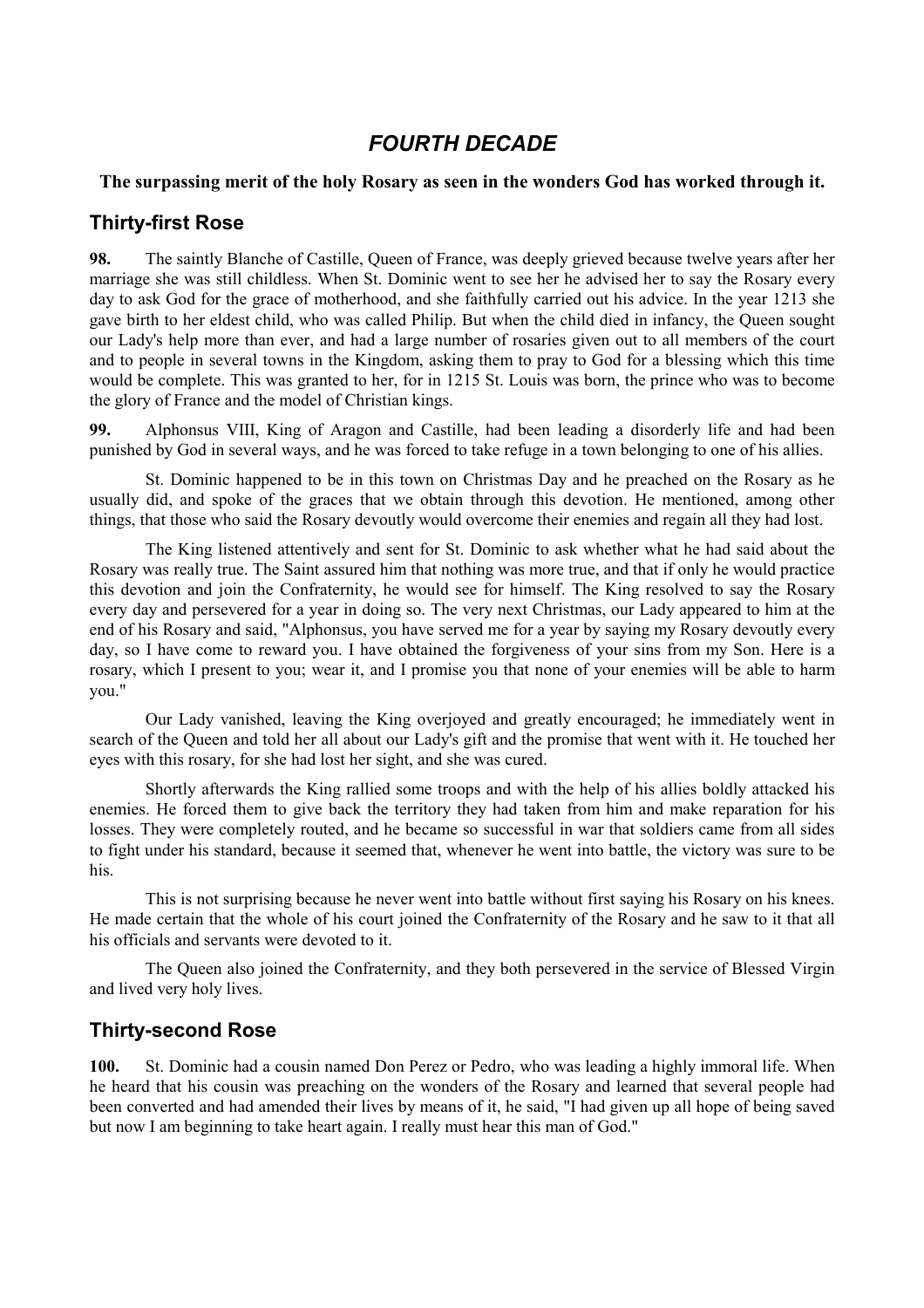So one day he went to hear one of St. Dominic's sermons. When the latter caught sight of him, he struck out against sin more zealously than ever before, and from the depths of his heart he besought God to enlighten his cousin and let him see what a deplorable state his soul was in.

 At first, Don Perez was somewhat alarmed, but he still did not resolve to change his ways. He came once more to hear the Saint preach and his cousin, realizing that a heart as hardened as his could only be moved by something extraordinary, cried out with a loud voice, "Lord Jesus, grant that this whole congregation may see the state of the man who has just come into your house."

 Then everyone suddenly saw that Don Perez was completely surrounded by a band of devils in the form of hideous beasts, who were holding him in great iron chains. People fled in all directions in abject terror, and Don Perez himself was even more appalled when he saw how everyone shunned him. St. Dominic told them all to stand still and said to his cousin, "Unhappy man that you are, acknowledge the deplorable state you are in and throw yourself at our Lady's feet. Take this rosary, say it with devotion and with true sorrow for all your sins, and make a resolution to amend your life."

 Don Perez knelt down and said the Rosary; he then felt the desire to make his confession, which he did with heartfelt contrition. St. Dominic ordered him to say the Rosary every day; he promised to do this and he entered his own name in the register of the Confraternity. When he left the church his face was no longer horrible to behold but shining like that of an angel. Thereafter he persevered in devotion to the Rosary, led a well-ordered life and died a happy death.

## **Thirty-third Rose**

**101.** When St. Dominic was preaching the Rosary near Carcassone, an Albigensian was brought to him who was possessed by the devil. The Saint exorcised him in the presence of a great crowd of people; it appears that over twelve thousand had come to hear him speak. The devils who were in possession of this wretched man were forced to answer St. Dominic's questions in spite of themselves. They said:

 1. that there were fifteen thousand of them in the body of that poor man, because he had attacked the fifteen mysteries of the Rosary;

 2. that by the Rosary which he preached, he put fear and horror into the depths of hell, and that he was the man they hated most throughout the world because of the souls he snatched from them by the devotion of the Rosary.

3. They revealed several other things.

 St. Dominic put his rosary round the neck of the possessed man and asked them who, of all the saints in heaven, was the one they feared most, who should therefore be the most loved and revered by men.

 At this they let out such unearthly screams that most of the people fell to the ground, seized with fear. Then, using all their cunning so as not to answer, the devils wept and wailed in such a pitiful way that many of the people wept also, out of pure natural pity. The devils, speaking through the mouth of the Albigensian, pleaded in a heart-rending voice, "Dominic, Dominic, have pity on us, we promise you we will never harm you.

 "You have always had compassion for sinners and those in distress; have pity on us, for we are in grievous straits. We are suffering so much already, why do you delight in increasing our pains? Can't you be satisfied with the pains we now endure? Have mercy on us, have mercy on us!"

**102.** St. Dominic was not in the least moved by the pathetic words of those wretched spirits, and told them he would not let them alone until they had answered his question. Then they said they would whisper the answer in such a way that only St. Dominic would be able to hear. The latter firmly insisted upon their answering clearly and audibly. Then the devils kept quiet and would not say another word, completely disregarding St. Dominic's orders.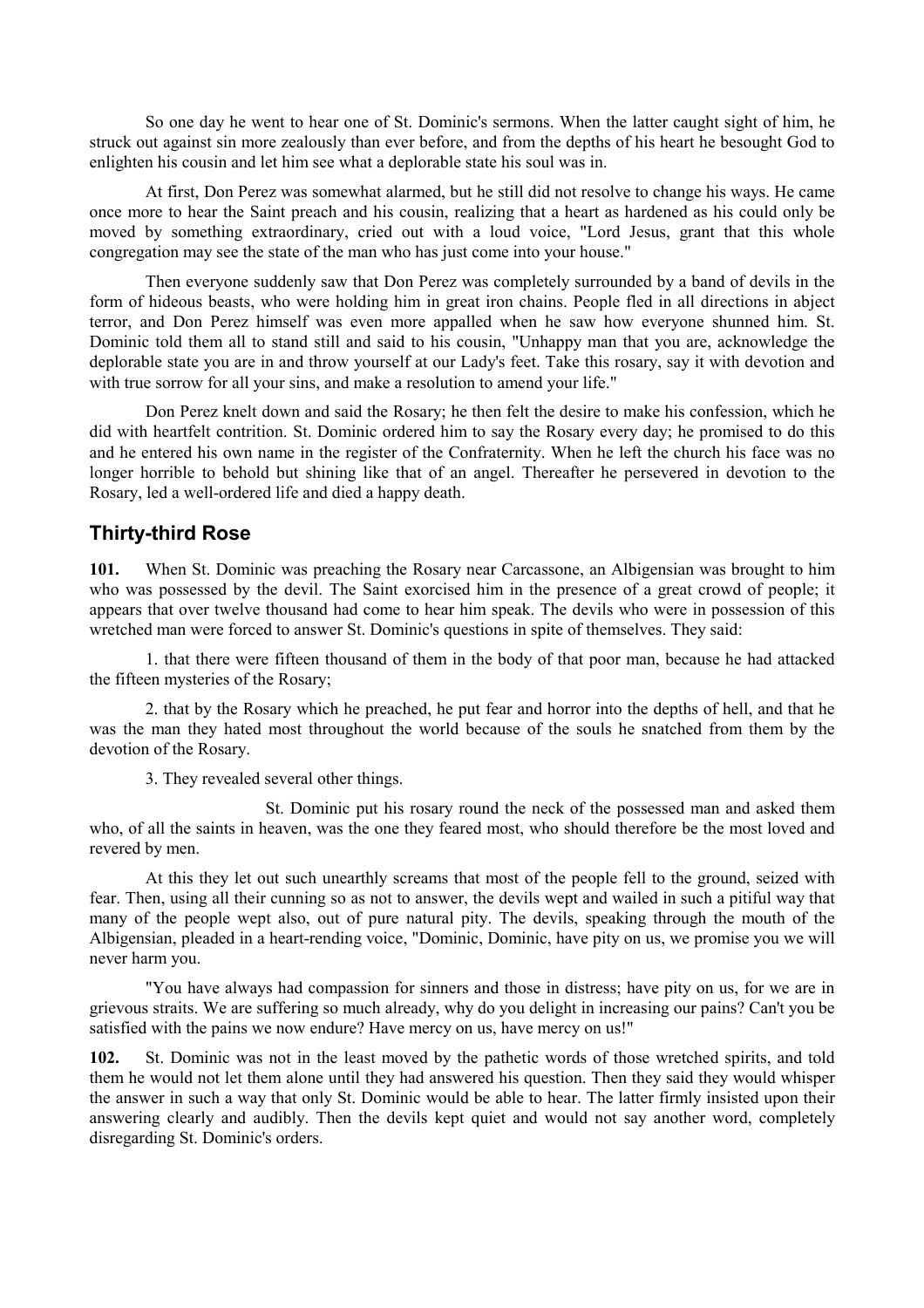So he knelt down and said this prayer to our Lady: "Oh, most glorious Virgin Mary, I implore you by the power of the holy Rosary command these enemies of the human race to answer my question."

 No sooner had he said this prayer than a glowing flame leaped out of the ears, nostrils and mouth of the possessed man. Everyone shook with fear, but the fire did not hurt anyone. Then the devils cried, "Dominic, we beseech you, by the passion of Jesus Christ and the merits of his holy Mother and of all the saints, let us leave the body of this man without speaking further; for the angels will answer your question whenever you wish. After all, are we not liars - so why should you want to believe us? Do not torment us any more, have pity on us."

 "Woe to you, wretched spirits, who do not deserve to be heard," St. Dominic said, and kneeling down he prayed to the Blessed Virgin: "O most worthy Mother of Wisdom, I am praying for the people assembled here, who have already learned how to say the Angelic Salutation properly. I beg you for the salvation of those here present, compel these adversaries of yours to proclaim the whole truth here and now before the people."

 St. Dominic had scarcely finished this prayer when he saw the Blessed Virgin near at hand surrounded by a multitude of angels. She struck the possessed man with a golden rod that she held and said, "Answer my servant Dominic at once." (It must be noted that the people neither saw nor heard our Lady, only St. Dominic.)

**103.** Then the devils started screaming:

**104.** "Oh, you who are enemy, our downfall and our destruction, why have you come from heaven to torture us so grievously? O advocate of sinners, you who snatch them from the very jaws of hell, you who are a most sure path to heaven, must we, in spite of ourselves, tell the whole truth and confess before everyone who it is who is the cause of our shame and our ruin? Oh, woe to us, princes of darkness.

 "Then listen, you Christians. This Mother of Jesus is most powerful in saving her servants from falling into hell. She is like the sun which destroys the darkness of our wiles and subtlety. It is she who uncovers our hidden plots, breaks our snares, and makes our temptations useless and ineffective.

 "We have to say, however, reluctantly, that no soul who has really persevered in her service has ever been damned with us; one single sigh that she offers to the Blessed Trinity is worth far more than all the prayers, desires, and aspirations of all the saints. We fear her more than all the other saints in heaven together, and we have no success with her faithful servants.

 "Many Christians who call on her at the hour of death and who really ought to be damned according to our ordinary standards are saved by her intercession. And if that Marietta (it is thus in their fury they called her) did not counter our plans and our efforts, we should have overcome the Church and destroyed it long before this, and caused all the Orders in the Church to fall into error and infidelity.

 "Now that we are forced to speak, we must also tell you that nobody who perseveres in saying the Rosary will be damned, because she obtains for her servants the grace of true contrition for their sins by which they obtain pardon and mercy."

 Then St. Dominic had all the people say the Rosary very slowly and with great devotion, and a wonderful thing happened: at each Hail Mary which he and the people said, a large number of devils issued forth from the wretched man's body under the guise of red-hot coals. When the devils had all been expelled and the heretic completely delivered from them, our Lady, although invisible, gave her blessing to the assembled company, and they were filled with joy.

 A large number of heretics were converted because of this miracle and joined the Confraternity of the Holy Rosary.

#### **Thirty-fourth Rose**

**105.** It is almost impossible to do credit sufficiently to the victories that Count Simon de Montfort won against the Albigensians under the patronage of Our Lady of the Rosary. They are so famous that the world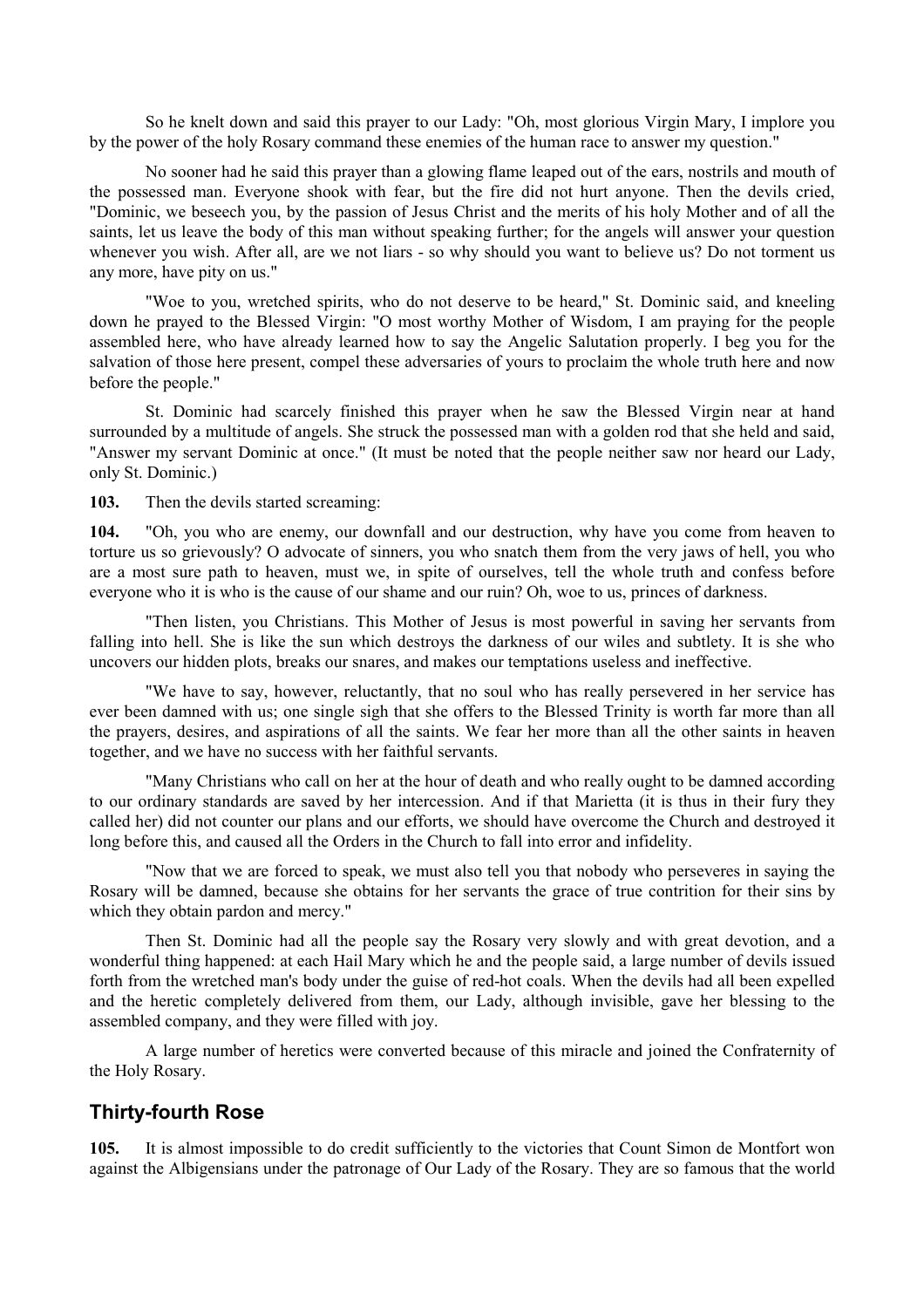has never seen anything to match them. One day he defeated ten thousand heretics with a force of five hundred men; on another occasion he overcame three thousand with only thirty men; finally, with eight hundred horsemen and one thousand infantrymen he completely routed the army of the King of Aragon, which was a hundred thousand strong, and this with the loss on his side of only one horseman and eight soldiers.

**106.** Our Lady also protected Alan de l'Anvallay, a Breton knight, from great perils. He too was fighting for the faith against the Albigensians. One day, when he found himself surrounded by enemies on all sides, our Lady let fall a hundred and fifty rocks upon his enemies and he was delivered from their hands.

 Another day, when his ship had foundered and was about to sink, this good Mother caused a hundred and fifty small hills to appear miraculously above the water and by means of them they reached Brittany in safety. In thanksgiving to our Lady for the miracles she had worked on his behalf in answer to his daily Rosary, he built a monastery at Dinan for the religious of the new Order of St. Dominic and, having become a religious himself, he died a holy death at Orleans.

**107.** Othère, also a Breton soldier, from Vaucouleurs, often put whole companies of heretics or robbers to flight, wearing his rosary on his arm and on the hilt of his sword. Once when he had beaten his enemies, they admitted that they had seen his sword shining brightly, and another time had noticed a shield on his arm on which our Lord, our Lady and the saints were depicted. This shield made him invisible and gave him the strength to attack well.

 Another time he defeated twenty thousand heretics with only ten companies without losing a single man. This so impressed the general of the heretics' army that he sought out Othère, abjured his heresy and declared that he had seen him surrounded by flaming swords during the battle.

### **Thirty-fifth Rose**

**108.** Blessed Alan relates that a certain Cardinal Pierre, whose titular church was that of St. Marybeyond-the-Tiber, was a great friend of St. Dominic's and had learned from him to have a great devotion to the holy Rosary. He grew to love it so much that he never ceased singing its praises and encouraging everyone he met to embrace it. Eventually he was sent as legate to the Holy Land to the Christians who were fighting against the Saracens. So successfully did he convince the Christian army of the power of the Rosary that they all started saying it and stormed heaven for help in a battle in which they knew they would be pitifully outnumbered. And in fact, their three thousand triumphed over an enemy of one hundred thousand.

 As we have seen, the devils have an overwhelming fear of the Rosary. St. Bernard says that the Angelic Salutation puts them to flight and makes all hell tremble. Blessed Alan assures us that he has seen several people delivered from Satan's bondage after taking up the holy Rosary, even though they had previously sold themselves to him, body and soul, by renouncing their baptismal vows and their allegiance to Jesus Christ.

### **Thirty-sixth Rose**

**109.** In 1578, a woman of Antwerp had given herself to the devil and signed a contract with her own blood. Shortly afterwards she was stricken with remorse and had an intense desire to make amends for this terrible deed. So she sought out a kind and wise confessor to find out how she could be set free from the power of the devil.

 She found a wise and holy priest, who advised her to go to Fr. Henry, director of the Confraternity of the Holy Rosary, at the Dominican Friary, to be enrolled there and to make her confession. Accordingly, she asked to see him but met, not Fr. Henry, but the devil disguised as a friar. He reproved her severely and said she could never hope to receive God's grace, and there was no way of revoking what she had signed. This grieved her greatly but she did not lose hope in God's mercy and sought out Fr. Henry once more, only to find the devil a second time, and to meet with a second rebuff. She came back a third time and then at last, by divine providence, she found Fr. Henry in person, the priest whom she had been looking for, and he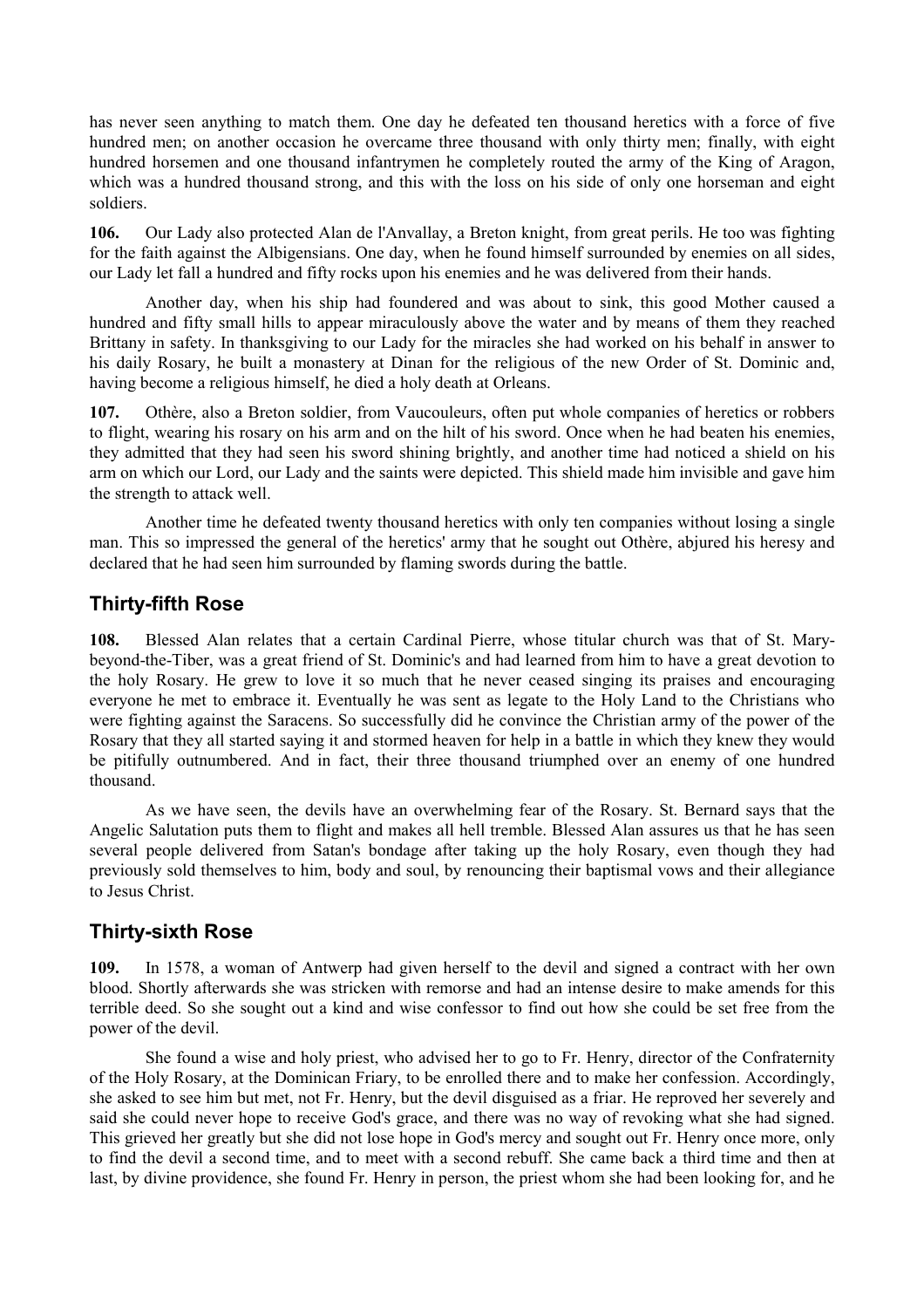treated her with great kindness, urging her to throw herself on the mercy of God and to make a good confession. He then received her into the Confraternity and told her to say the Rosary frequently.

 One day, while Fr. Henry was celebrating Mass for her, our Lady forced the devil to give her back the contract she had signed. In this way she was delivered from the devil by the authority of Mary and by devotion to the holy Rosary.

#### **Thirty-seventh Rose**

**110.** A nobleman who had several daughters placed one of them in a lax monastery where the nuns were concerned only with vanity and pleasures. Their confessor, on the other hand, was a zealous priest with a great devotion to the holy Rosary. Wishing to guide this nun into a better way of life, he ordered her to say the Rosary every day in honour of the Blessed Virgin, while meditating on the life, passion and glory of Jesus Christ.

 She joyously undertook this devotion, and little by little she grew to have a repugnance for the wayward habits of her sisters in religion. She developed a love of silence and prayer, in spite of the fact that the others despised and ridiculed her and called her a fanatic.

 It was at this time that a holy priest, who was making the visitation of the convent, had a strange vision during his meditation: he saw a nun in her room, rapt in prayer, kneeling in front of a Lady of great beauty who was surrounded by angels. The latter had flaming spears with which they repelled a crowd of devils who wanted to come in. These evil spirits then fled to the other nuns' rooms under the guise of vile animals.

 By this vision the priest became aware of the lamentable state of that monastery and was so upset that he thought he might die of grief. He sent for the young religious and exhorted her to persevere. As he pondered on the value of the Rosary, he decided to try and reform the Sisters by means of it. He bought a supply of beautiful rosaries and gave one to each nun, imploring them to say it every day and promising them that, if they would only say it faithfully, he would not try to force them to alter their lives. Wonderful and strange though it may seem, the nuns willingly accepted the rosaries and promised to say the prayer on that condition. Little by little they began to give up their empty and worldly pursuits, letting silence and recollection come into their lives. In less than a year they all asked that the monastery be reformed.

 The Rosary worked more changes in their hearts than the priest could have done by exhorting and commanding them.

## **Thirty-eighth Rose**

**111.** A Spanish countess who had been taught the holy Rosary by St. Dominic used to say it faithfully every day, with the result that she was making marvellous progress in her spiritual life. Since her only desire was to attain to perfection, she asked a bishop who was a renowned preacher for some practices that would help her to become perfect. The bishop told her that, before he could give her any advice, she would have to let him know the state of her soul and what her religious exercises were. She answered that her most important exercise was the Rosary, which she said every day, meditating on the Joyful, Sorrowful and Glorious Mysteries, and that she had profited greatly by so doing.

 The Bishop was overjoyed to hear her explain what priceless lessons the mysteries contain. "I have been a doctor of theology for twenty years," he exclaimed, "and I have read many excellent books on various devotional practices. But never before have I come across one better than this or more conformed to the Christian life. From now on I shall follow your example, and I shall preach the Rosary."

He did so with such success that in a short while he saw his diocese changed for the better. There was a notable decline in immorality and worldliness of all kinds as well as in gambling. There were several instances of people being brought back to the faith, of sinners making restitution for their crimes, and of others sincerely resolving to give up their lives of vice. Religious fervour and Christian charity began to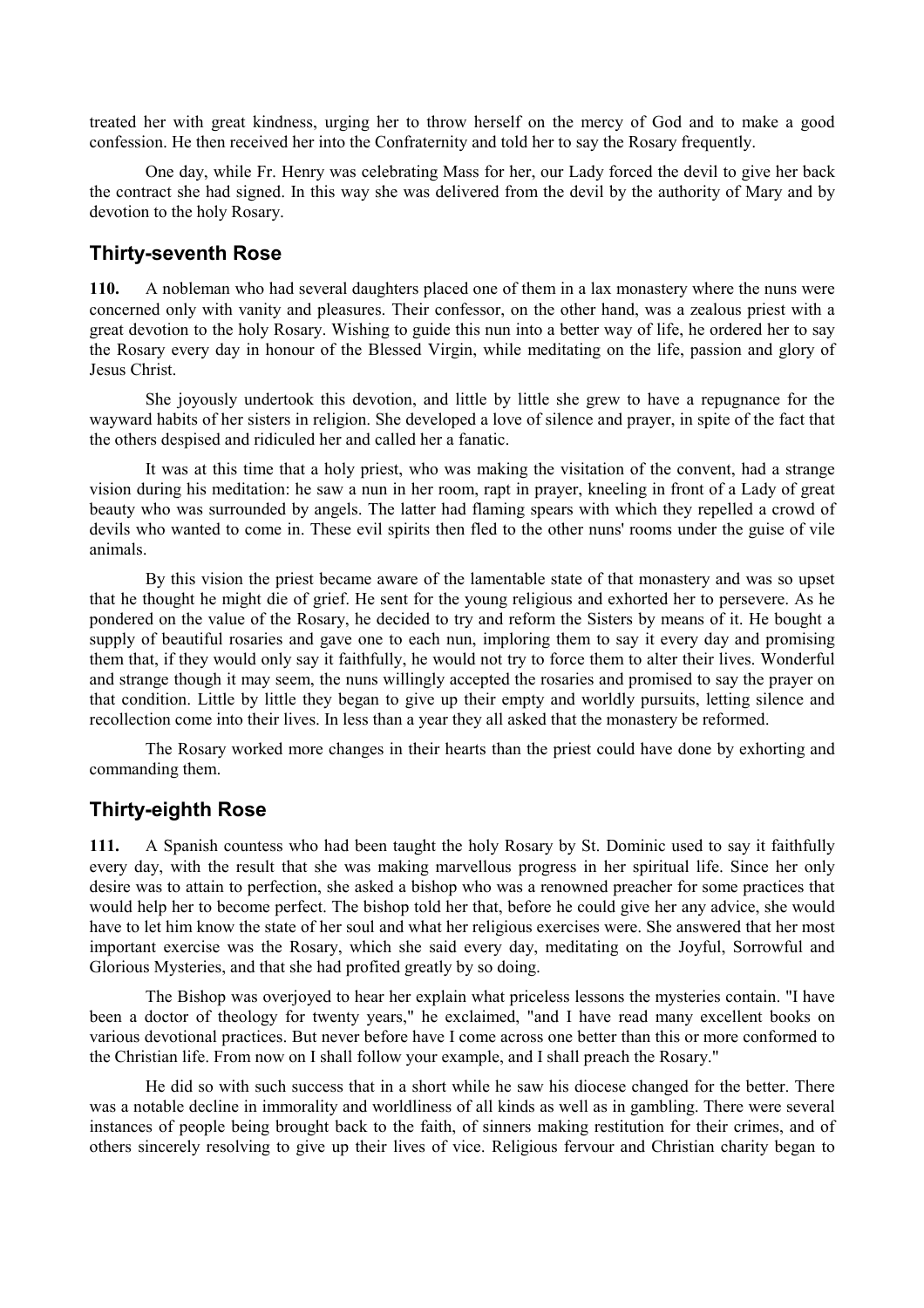flourish. These changes were all the more remarkable because this bishop had been striving to reform his diocese for some time but with hardly any results.

 To inculcate the devotion of the Rosary all the more, the bishop also wore a beautiful rosary at his side and always showed it to his congregation when he preached. He used to say, "My dear brethren, I am a doctor of theology, and of canon and civil law, but I say to you, as your bishop, that I take more pride in wearing the rosary of the Blessed Virgin than in any of my episcopal regalia or academic robes."

### **Thirty-ninth Rose**

**112.** A Danish priest used to love to tell how the very same improvement that the Spanish bishop noticed in his diocese had occurred in his own parish. He always told his story with great joy of heart because it gave such glory to God.

 "I had," he said, "preached as compellingly as I could, touching on many aspects of our holy Faith, and using every argument I could possibly think of to get people to amend their way of life, but in vain. Finally, I decided to preach the holy Rosary. I told my congregations how precious it was and taught them how to say it, and I affirm that having taught them to appreciate this devotion, I saw a manifest change within six months.

 "How true it is that this God-given prayer has a divine power to touch our hearts and inspire them with a horror of sin and a love of virtue!"

 One day our Lady said to Blessed Alan, "Just as God chose the Angelic Salutation to bring about the incarnation of his Word and the redemption of mankind, so those who want to bring about moral reforms and regenerate them in Jesus Christ must honour me and greet me with the same salutation. I am the channel by which God came to men, and so, next to Jesus Christ, it is through me that men must obtain grace and virtue."

**113.** I, who write this, have learnt from my own experience that the Rosary has the power to convert even the most hardened hearts. I have known people who have gone to missions and heard sermons on the most terrifying subjects without being in the least moved; and yet, after they had, on my advice, started to say the Rosary every day. they eventually became converted and gave themselves completely to God.

 When I have gone back to parishes where I had given missions, I have seen tremendous differences between them; in those parishes where the people had given up the Rosary, they had generally fallen back into their sinful ways, whereas in places where the Rosary was said faithfully I found the people were persevering in the grace of God and advancing in virtue day by day.

### **Fortieth Rose**

**114.** Blessed Alan de la Roche, Fr. Jean Dumont, Fr. Thomas, the chronicles of St. Dominic and other writers who have seen these things with their own eyes speak of the marvellous conversions that are brought about by this wonderful devotion. Great sinners, both men and women, have been converted after twenty, thirty or forty years of sin and unspeakable vice. I will not even relate those which I have seen myself because I do not want to make this book too long; there are several reasons why I would rather not talk about them.

 Dear reader, if you practice and preach this devotion, you will learn more, by your own experience, than from spiritual books, and you will have the happiness of being rewarded by our Lady in accordance with the promises she made to St. Dominic, to Blessed Alan de la Roche, and to those who encourage this devotion which is so dear to her. For the Rosary teaches people about the virtues of Jesus and Mary, and leads them to mental prayer, to the imitation of Jesus Christ, to the frequentation of the sacraments, the practice of genuine virtue and of all kinds of good works. It also helps us to gain many wonderful indulgences, which people are unaware of because those who preach this devotion hardly ever mention them and content themselves with giving a popular sermon on the Rosary which very often produces admiration but not instruction.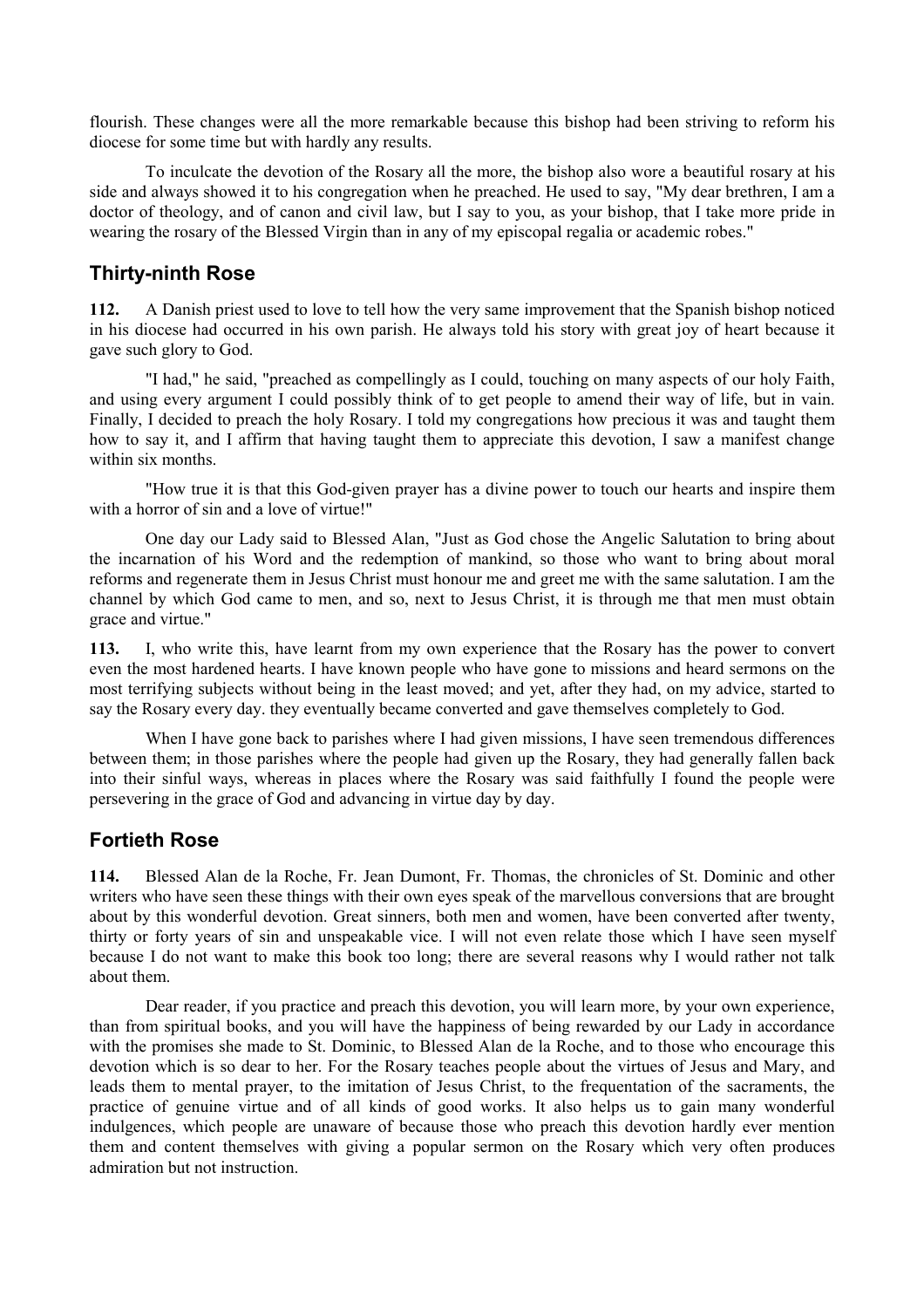**115.** Finally, I shall content myself with saying, in company with Blessed Alan de la Roche, that the Rosary is a source and a store-house of countless blessings.

- 1. Sinners obtain pardon;
- 2 Those who thirst are refreshed;
- 3. Those who are fettered are set free;
- 4 Those who weep find joy;
- 5. Those who are tempted find peace;
- 6 Those in need find help;
- 7. Religious are reformed;
- 8 The ignorant are instructed;
- 9. The living learn to resist spiritual decline;
- 10 The dead have their pains eased by suffrages.

 Our Lady once said to Blessed Alan, "I want those who are devoted to my Rosary to have my Son's grace and blessing during their lifetime, at death and after their death. I want them to be freed from all slavery so that they will be like kings, with crowns on their heads, sceptres in their hands and to reign in eternal glory. Amen.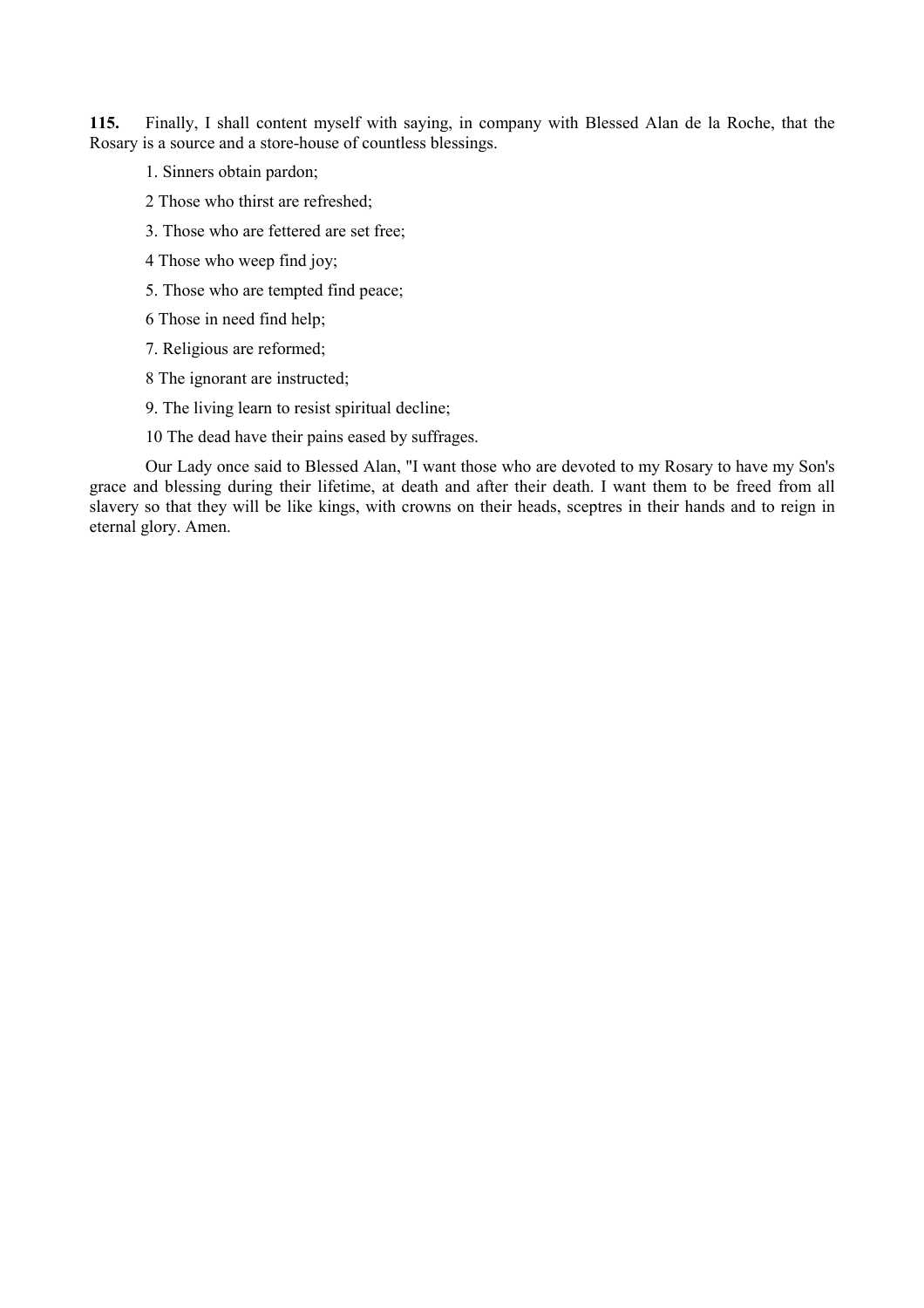## *FIFTH DECADE*

#### **How to say the Rosary worthily**

## **Forty-first Rose**

**116.** It. is not so much the length of a prayer as the fervour with which it is said which pleases God and touches his heart. A single Hail Mary said properly is worth more than a hundred and fifty said badly. Most Catholics say the Rosary, either the whole fifteen mysteries or five of them, or at least a few decades. Why is it then that so few of them give up their sins and make progress in virtue, if not because they are not saying them as they should.

**117.** It is a good thing to think over how we should pray if we want to please God and become more holy.

 1. Firstly, to say the holy Rosary with advantage one must be in a state of grace or at least be fully determined to give up sin, for all our theology teaches us that good works and prayers are dead works if they are done in a state of mortal sin. Therefore, they can neither be pleasing to God nor help us to gain eternal life. As Scripture says, "Praise is not seemly in the mouth of a sinner" (Ecclus. 15).

 The praise and greeting of the angel and the very prayer of Jesus Christ are not pleasing to God when they are said by unrepentant sinners.

"These people honour me with their lips, but their heart is far from me" (Mark 7:6).

 Those who join my confraternities (says Jesus Christ), who say the Rosary every day, without any contrition for their sins, offer me lip service only and their hearts are far from me.

 2. I have just said that a person must "at least be fully determined to give up sin," 1) because if it were true that God only heard the prayers of those in a state of grace, it would follow that those who are in a state of serious sin should not pray at all. This is an erroneous teaching which has been condemned by the Church, because sinners, of course, need to pray far more than good people. Were this horrible doctrine true, it would be useless and futile to tell a sinner to say the Rosary, because it would never help him; 2) because they join one of our Lady's confraternities, or say the Rosary or some other prayer, without having the slightest intention of giving up sin, they join the ranks of her false devotees. These presumptuous and impenitent devotees, hiding under her mantle, with the scapular round their necks and the rosary in their hands, cry out, "Blessed Virgin, good Mother, Hail Mary," and yet at the same time they are crucifying Jesus Christ and tearing his flesh anew by their sins. It is a great tragedy, but from the ranks of our Lady's most holy confraternities souls are falling into the fires of hell.

**118.** We earnestly advise everyone to say the Rosary: the virtuous, that they may persevere and grow in the grace of God; sinners, that they may rise from their sins. But God forbid we should ever encourage a sinner to think that our Lady will protect him with her mantle if he continues to love sin, for it will turn into a mantle of damnation which will hide his sins from the public eye. The Rosary, which is a remedy for all ills, would then be turned into a deadly poison. *Corruptio optimi pessima*.

 The learned Cardinal Hugues tells us that one should be as pure as an angel to approach the Blessed Virgin and say the Angelic Salutation. One day, our Lady showed herself to an immoral man who used to say the Rosary regularly every day. She showed him a bowl of beautiful fruit, but the bowl itself was covered with filth. The man was horrified to see this, and our Lady said to him, "This is the way you are honouring me. You are giving me beautiful roses in a dirty bowl. Do you think I can find them pleasing to me?"

## **Forty-second Rose**

**119.** In order to pray well, it is not enough to give expression to our petitions by means of that most excellent of all prayers, the Rosary, but we must also pray with great attention, for God listens more to the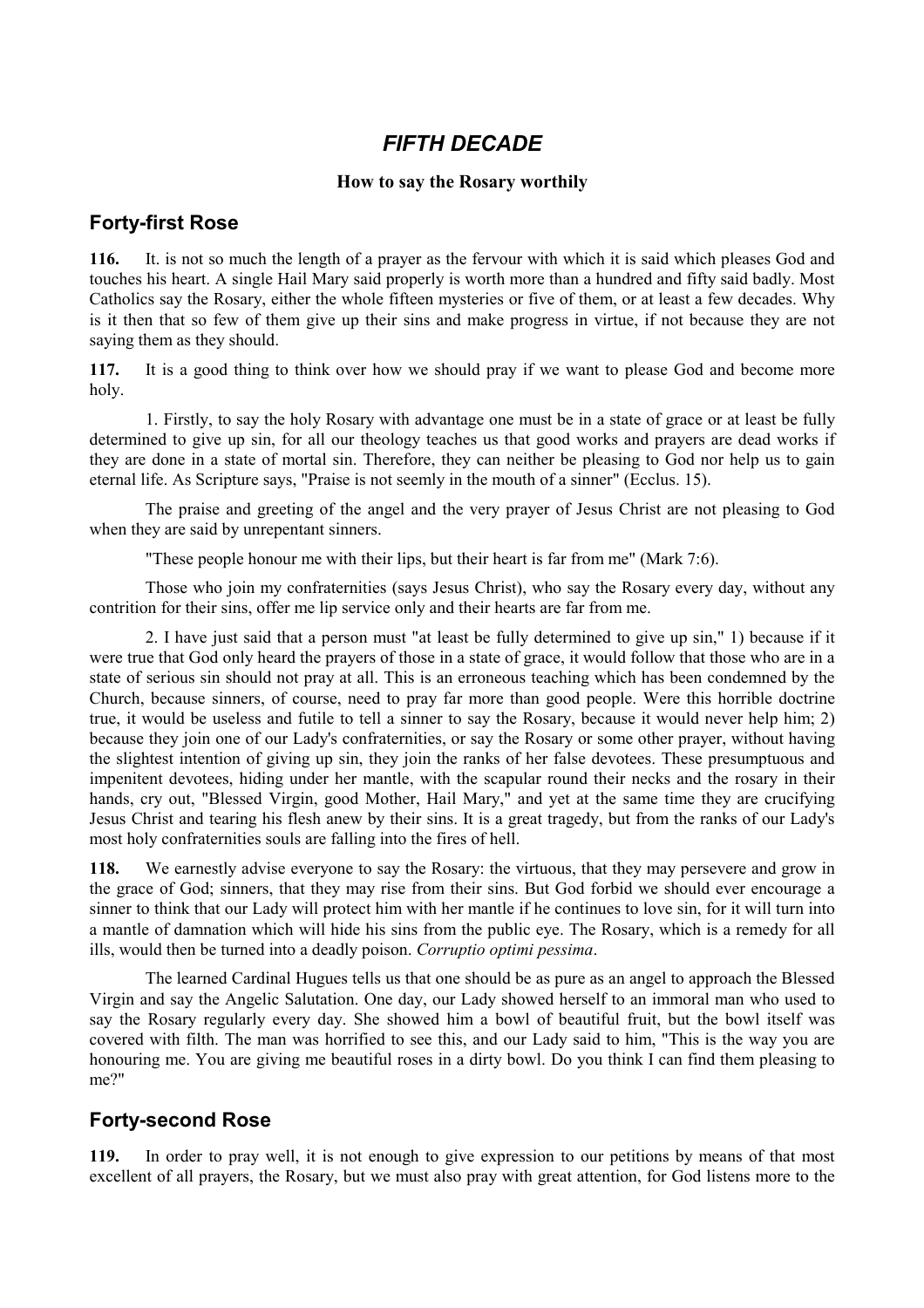voice of the heart than that of the mouth. To be guilty of wilful distractions during prayer would show a great lack of respect and reverence; it would make our Rosaries unfruitful and make us guilty of sin.

 How can we expect God to listen to us if we ourselves do not pay attention to what we are saying? How can we expect him to be pleased if, while in the presence of his tremendous majesty, we give in to distractions, like a child running after a butterfly? People who do that forfeit God's blessing, which is changed into a curse for having treated the things of God disrespectfully: "Cursed be the one who does God's work negligently." Jer. 48:10.

**120.** Of course, you cannot say your Rosary without having a few involuntary distractions; it is even difficult to say a Hail Mary without your imagination troubling you a little, for it is never still; but you can say it without voluntary distractions, and you must take all sorts of precautions to lessen involuntary distractions and to control your imagination.

 To do this, put yourself in the presence of God and imagine that God and his Blessed Mother are watching you, and that your guardian angel is at your right hand, taking your Hail Marys, if they are well said, and using them like roses to make crowns for Jesus and Mary. But remember that at your left hand is the devil, ready to pounce on every Hail Mary that comes his way and to write it down in his book of death, if they are not said with attention, devotion, and reverence. Above all, do not fail to offer up each decade in honour of one of the mysteries, and try to form a picture in your mind of Jesus and Mary in connection with that mystery.

**121.** We read in the life of Blessed Hermann of the Order of the Premonstratensians, that at one time when he used to say the Rosary attentively and devoutly while meditating on the mysteries, our Lady used to appear to him resplendent in breathtaking majesty and beauty. But, as time went on, his fervour cooled and he fell into the way of saying his Rosary hurriedly and without giving it his full attention. Then one day our Lady appeared to him again, but this time she was far from beautiful, and her face was furrowed and drawn with sadness. Blessed Hermann was appalled at the change in her, and our Lady explained, "This is how I look to you, Hermann, because this is how you are treating me; as a woman to be despised and of no importance. Why do you no longer greet me with respect and attention while meditating on my mysteries and praising my privileges?"

## **Forty-third Rose**

**122.** When the Rosary is well said, it gives Jesus and Mary more glory and is more meritorious for the soul than any other prayer. But it is also the hardest prayer to say well and to persevere in, owing especially to the distractions which almost inevitably attend the constant repetition of the same words.

 When we say the Little Office of Our Lady, or the Seven Penitential Psalms, or any prayers other than the Rosary, the variety of words and expressions keeps us alert, prevents our imagination from wandering, and so makes it easier for us to say them well. On the contrary, because of the constant repetition of the Our Father and Hail Mary in the same unvarying form, it is difficult, while saying the Rosary, not to become wearied and inclined to sleep, or to turn to other prayers that are more refreshing and less tedious. This shows that one needs much greater devotion to persevere in saying the Rosary than in saying any other prayer, even the psalter of David.

**123.** Our imagination, which is hardly still a minute, makes our task harder, and then of course there is the devil who never tires of trying to distract us and keep us from praying. To what ends does not the evil one go against us while we are engaged in saying our Rosary against him.

 Being human, we easily become tired and slipshod, but the devil makes these difficulties worse when we are saying the Rosary. Before we even begin, he makes us feel bored, distracted, or exhausted; and when we have started praying, he oppresses us from all sides, and when after much difficulty and many distractions, we have finished, he whispers to us, "What you have just said is worthless. It is useless for you to say the Rosary. You had better get on with other things. It is only a waste of time to pray without paying attention to what you are saying; half-an-hour's meditation or some spiritual reading would be much better. Tomorrow, when you are not feeling so sluggish, you'll pray better; leave the rest of your Rosary till then."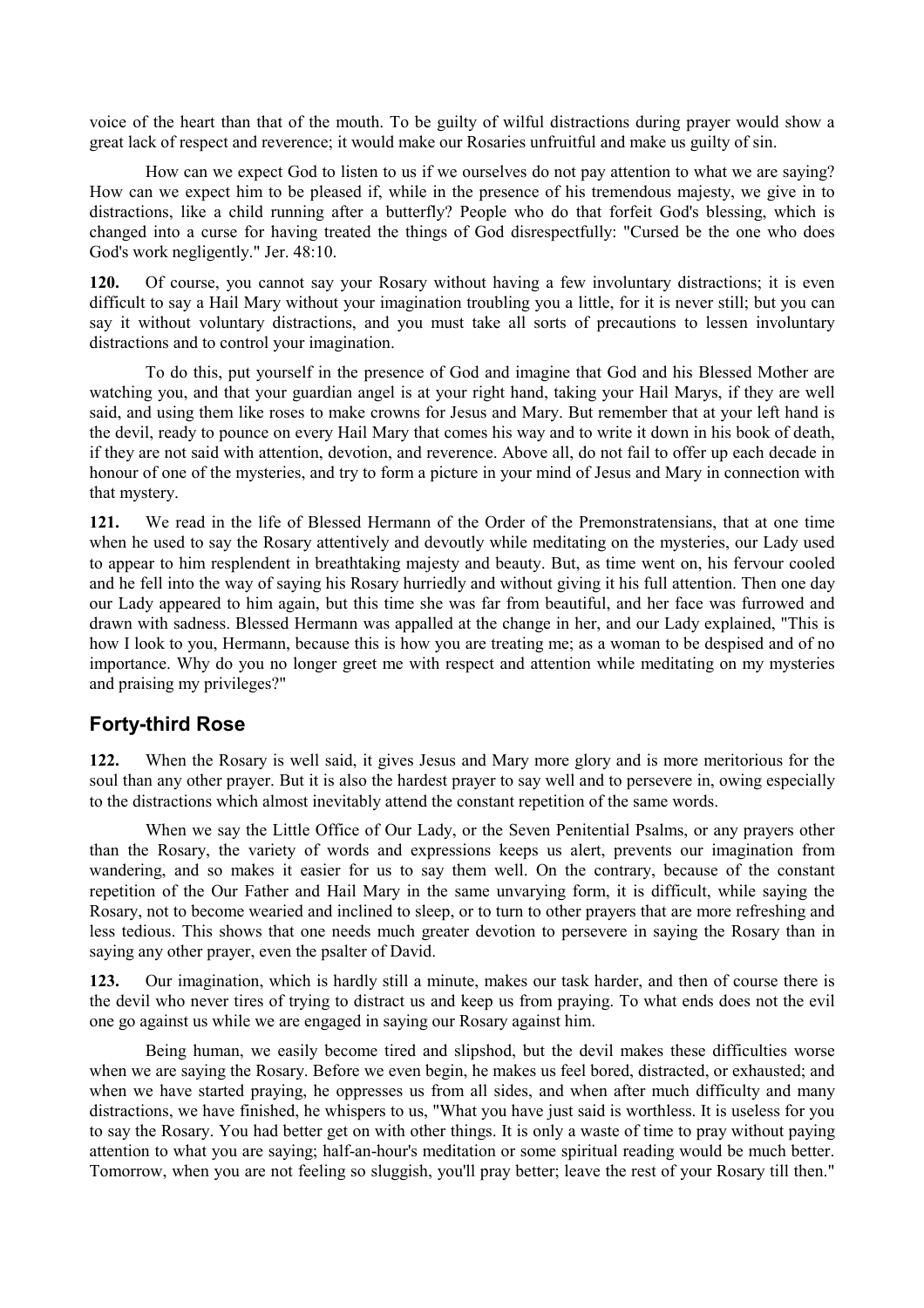By tricks of this kind the devil gets us to give up the Rosary altogether or to say it less often, and we keep putting it off or change to some other devotion.

**124.** Dear friend of the Rosary Confraternity, do not listen to the devil, but be of good heart, even if your imagination has been bothering you throughout your Rosary, filling your mind with all kinds of distracting thoughts, so long as you tried your best to get rid of them as soon as you noticed them. Always remember that the best Rosary is the one with the most merit, and there is more merit in praying when it is hard than when it is easy. Prayer is all the harder when it is, naturally speaking, distasteful to the soul and is filled with those annoying little ants and flies running about in your imagination, against your will, and scarcely allowing you the time to enjoy a little peace and appreciate the beauty of what you are saying.

**125.** Even if you have to fight distractions all through your whole Rosary, be sure to fight well, arms in hand: that is to say, do not stop saying your Rosary even if it is difficult to say and you have no sensible devotion. It is a terrible battle, but one that is profitable to the faithful soul. If you put down your arms, that is, if you give up the Rosary, you will be admitting defeat and then the devil, having got what he wanted, will leave you in peace, and on the day of judgment will taunt you because of your faithlessness and lack of courage. "He who is faithful in little things will also be faithful in those that are greater." Luke 16:10.

 He who is faithful in rejecting the smallest distractions when he says even the smallest prayer, will also be faithful in great things. Nothing is more certain, since the Holy Spirit has told us so.

 So all of you, servants and handmaids of Jesus Christ and the Blessed Virgin, who have made up your minds to say the Rosary every day, be of good heart. Do not let the multitude of flies (as I call the distractions that make war on you during prayer) make you abandon the company of Jesus and Mary, in whose holy presence you are when saying the Rosary. In what follows I shall give you suggestions for diminishing distractions in prayer.

## **Forty-fourth Rose**

**126.** After you have invoked the Holy Spirit, in order to say your Rosary well, place yourself for a moment in the presence of God and make the offering of the decades in the way I will show you later.

 Before beginning a decade, pause for a moment or two, depending on how much time you have, and contemplate the mystery that you are about to honour in that decade. Always be sure to ask, by this mystery and through the intercession of the Blessed Virgin, for one of the virtues that shines forth most in this mystery or one of which you are in particular need.

 Take great care to avoid the two pitfalls that most people fall into during the Rosary. The first is the danger of not asking for any graces at all, so that if some good people were asked their Rosary intention they would not know what to say. So, whenever you say your Rosary, be sure to ask for some special grace or virtue, or strength to overcome some sin.

 The second fault commonly committed in saying the Rosary is to have no intention other than that of getting it over with as quickly as possible. This is because so many look upon the Rosary as a burden, which weighs heavily upon them when it has not been said, especially when we have promised to say it regularly or have been told to say it as a penance more or less against our will.

**127.** It is sad to see how most people say the Rosary. They say it astonishingly fast, slipping over part of the words. We could not possibly expect anyone, even the most important person, to think that a slipshod address of this kind was a compliment, and yet we imagine that Jesus and Mary will be honoured by it!

 Small wonder, then, that the most sacred prayers of our holy religion seem to bear no fruit, and that, after saying thousands of Rosaries, we are still no better than we were before.

 Dear friend of the Confraternity, I beg you to restrain your natural precipitation when saying your Rosary, and make some pauses in the middle of the Our Father and Hail Mary, and a smaller one after the words of the Our Father and Hail Mary which I have marked with a cross, as follows: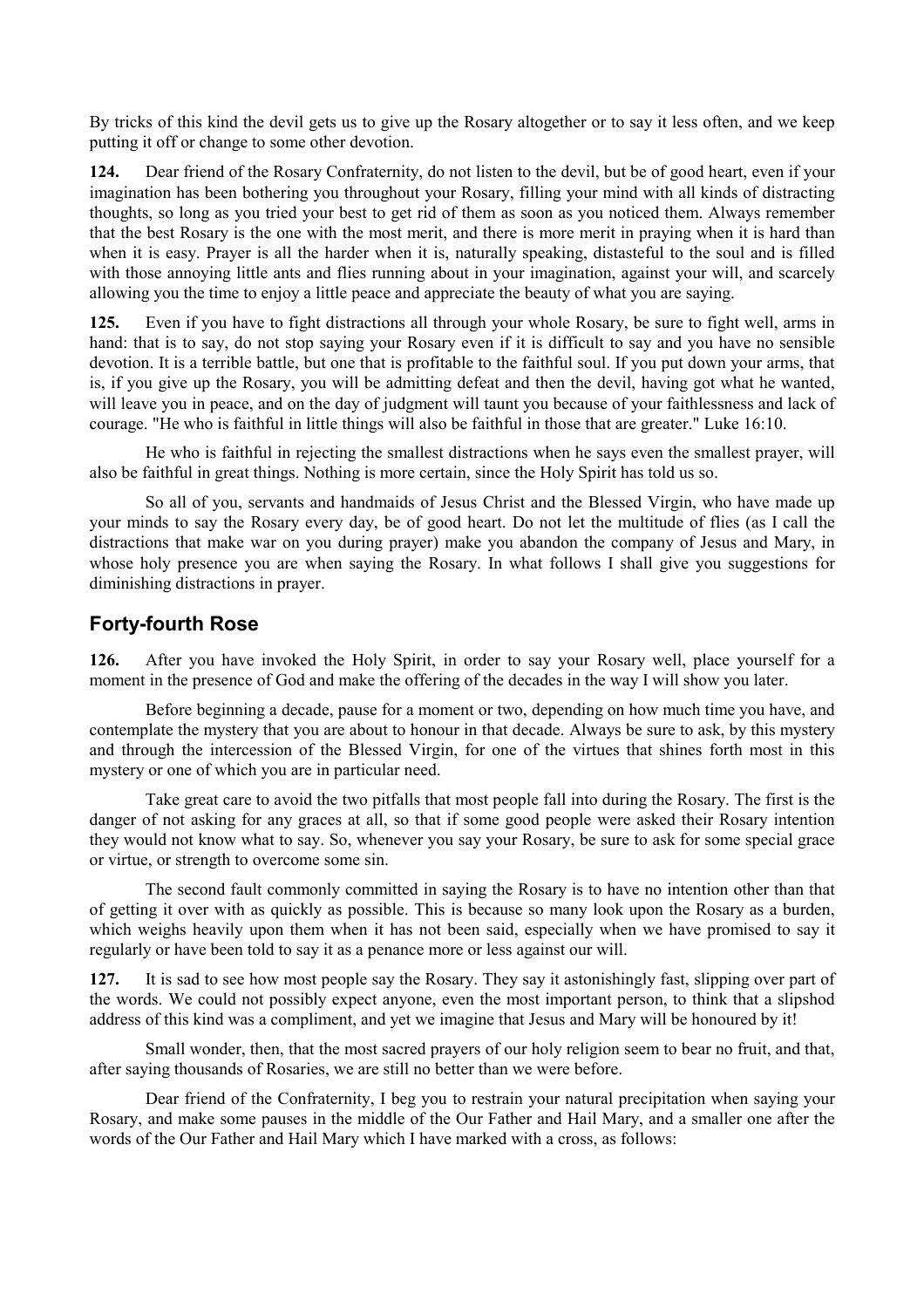Our Father who art in heaven,  $+$  hallowed by thy name,  $+$  thy kingdom come,  $+$  thy will be done  $+$ on earth as it is in heaven.  $+$  Give us this day  $+$  our daily bread,  $+$  and forgive us our trespasses  $+$  as we forgive those who trespass against us,  $+$  and lead us not into temptation,  $+$  but deliver us from evil. Amen.  $+$ 

 Hail, Mary, full of grace, + the Lord is with thee, + blessed art thou among women, + and blessed is the fruit of thy womb, Jesus. +

Holy Mary, Mother of God,  $+$  pray for us sinners, now  $+$  and at the hour of our death. Amen.  $+$ 

 At first, you may find it difficult to make these pauses because of your bad habit of saying prayers in a hurry; but a decade said recollectedly in this way will be worth more than thousands of Rosaries said in a hurry, without pausing or reflecting.

**128.** Blessed Alan de la Roche and other writers, including Robert Bellarmine, tell the story of how a good priest advised three of his penitents, who happened to be sisters, to say the Rosary every day without fail for a whole year. This was so that they might make a beautiful robe of glory for the Blessed Virgin out of their Rosaries. This was a secret that the priest had received from heaven.

 So the three sisters said the Rosary faithfully for a year, and on the feast of the Purification our Lady appeared to them at night when they had retired. St. Catherine and St. Agnes were with her, and she was wearing a dress brilliant with light, on which was written in letters of gold the words "Hail, Mary, full of grace." Our Lady approached the eldest sister and said, "I greet you, my daughter, who have greeted me so often and so well. I want to thank you for the beautiful robes you have made me." The two virgin saints who accompanied our Lady also thanked her and all three disappeared.

 An hour later, our Lady, with the same two companions, entered the room again, but this time she was wearing a green dress which had no gold lettering and did not shine. She went to the second sister and thanked her for the robe she had made by saying her Rosary. But since this sister had seen our Lady appear to the eldest sister much more magnificently dressed, she asked the reason why. Our Lady answered, "Your sister made me more beautiful clothes because she has been saying the Rosary better than you."

 About an hour after this, she appeared to the youngest of the sisters wearing tattered and dirty rags. "My daughter," she said, "I want to thank you for these clothes you have made me." The young girl, feeling ashamed, cried out, "O my lady, how could I have dressed you so badly! I beg you to forgive me. Please grant me a little more time to make you a beautiful robe by saying my Rosary better." Our Lady and the two saints vanished, leaving the girl heartbroken. She told her confessor everything that had happened and he urged them to say the Rosary for another year and to say it with more devotion than ever.

 At the end of this second year, on the same day of the Purification, our Lady, clothed in a magnificent robe, and again attended by St. Catherine and St. Agnes, wearing crowns, appeared to them in the evening. She said to them, "I have come to tell you that you have earned heaven at last, and you will all have the great joy of going there tomorrow." The three of them cried, "Our hearts are ready, dearest Queen, our hearts are ready." Then the vision faded. That same night they became ill and sent for their confessor, and received the last sacraments, after having thanked him for the holy practice he had taught them. After Compline, our Lady appeared with a large company of virgins and had the three sisters clothed in white robes. While angels were singing, "Come, spouses of Jesus Christ, receive the crowns which have been prepared for you for all eternity," they departed from this life.

 Some important truths can be learned from this story: 1) How important it is to have a good director who will counsel holy practices, especially that of the holy Rosary; 2) How important it is to say the Rosary with attention and devotion; 3) How kind and merciful is the Blessed Virgin to those who are sorry for the past and are firmly resolved to do better; 4) How generous she is in rewarding us in life, at death, and in eternity for the little services that we render her with fidelity.

#### **Forty-fifth Rose**

**129.** I would like to add that the Rosary ought to be said reverently, that is to say, it ought to be said as much as possible, kneeling, with hands joined, clasping the rosary. However, if you are ill, you can, of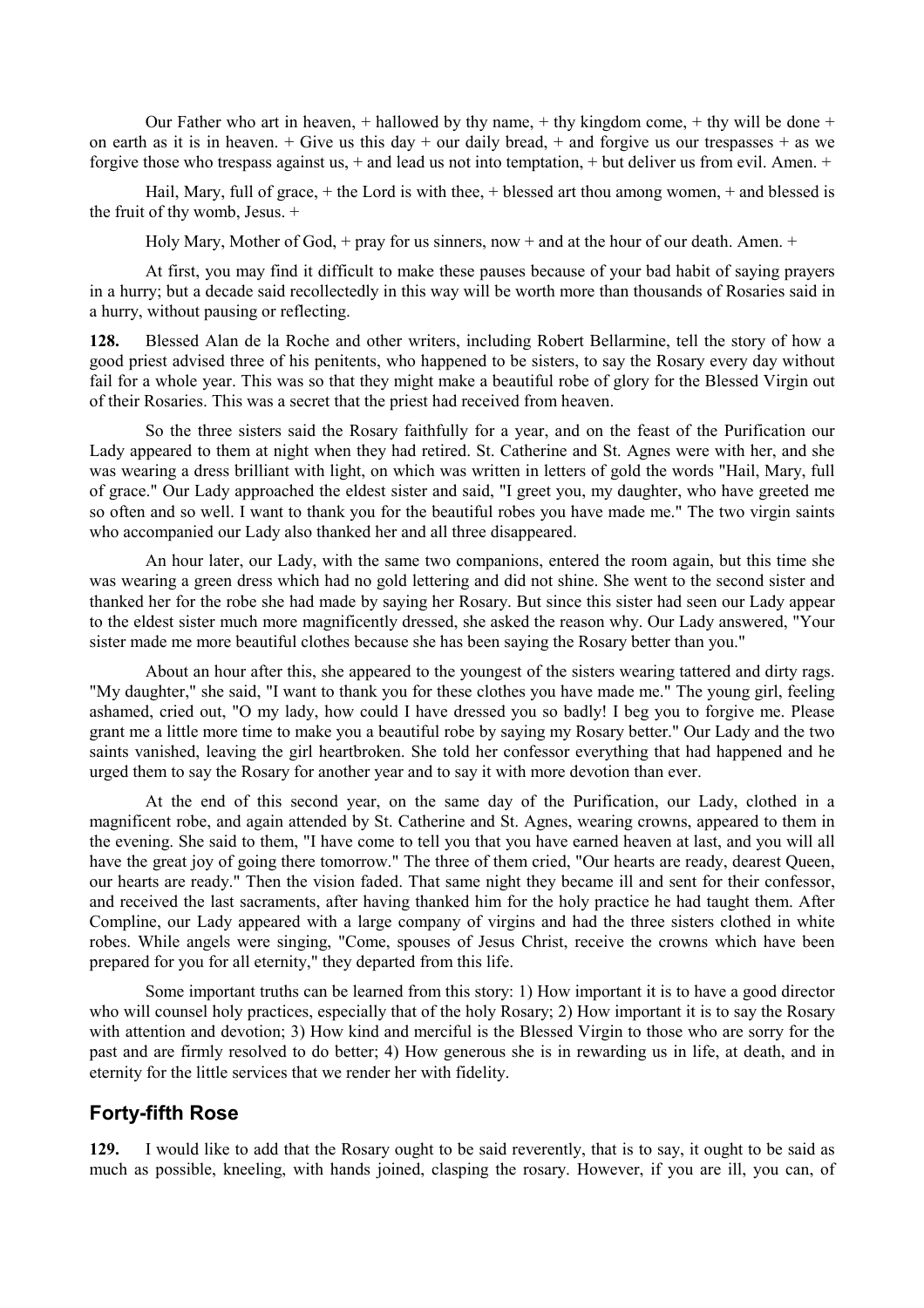course, say it in bed; or if one is travelling it can be said while walking; if, on account of some infirmity, you cannot kneel you can say it standing or sitting. You can even say it while working if your duties do not allow you to leave your job, for work with one's hands is not always incompatible with vocal prayer.

 I agree that, since the soul has its limitations and can only do so much, when we are concentrating on manual work we are less attentive to the activities of the spirit, such as prayer. But when we cannot do otherwise, this kind of prayer is not without its value in our Lady's eyes, and she rewards our good- will more than our exterior actions.

**130.** I advise you to divide up your Rosary into three parts and to say each group of five decades at different times of the day. This is much better than saying the whole fifteen decades at once.

 If you cannot find the time to say five decades all together, say a decade here and a decade there; you will thus be able, in spite of your work and the calls upon your time, to complete the whole Rosary before going to bed.

 St. Francis de Sales set us a very good example of fidelity in this respect: once when he was extremely tired from the visits he had made during the day and remembered, towards midnight, that he had left a few decades of his Rosary unsaid, he knelt down and said them before going to bed, notwithstanding all the efforts of his secretary, who saw he was tired and begged him to leave the rest of his prayers till the next day.

 Imitate also the faithfulness, reverence and devotion of the holy friar, mentioned in the chronicles of St. Francis, who always said five decades of the Rosary with great reverence and attention before dinner. I have mentioned this earlier.

#### **Forty-sixth Rose**

**131.** Of all the ways of saying the holy Rosary, the most glorious to God, most salutary to our souls, and the most terrible to the devil is that of saying or chanting the Rosary publicly in two choirs.

 God is very pleased to have people gathered together in prayer. All the angels and the blessed unite to praise him unceasingly. The just on earth, gathered together in various communities, pray in common, night and day. Our Lord expressly recommended this practice to his apostles and disciples, and promised that whenever there would be at least two or three gathered in his name he would be there in the midst of them.

 What a wonderful thing to have Jesus Christ in our midst! And all we have to do to have him with us is to come together to say the Rosary. That is why the first Christians met so often to pray together, in spite of the persecutions of the Emperors, who had forbidden them to assemble. They preferred to risk death rather than to miss their gatherings where our Lord was present.

**132.** This way of praying is of the greatest benefit to us:

1. because our minds are usually more alert during public prayer than when we pray alone;

 2. when we pray in common, the prayer of each one belongs to the whole group and make all together but one prayer, so that if one person is not praying well, someone else in the same gathering who is praying better makes up for his deficiency. In the same way, those who are strong uphold the weak, those who are fervent inspire the lukewarm, the rich enrich the poor, the bad are merged with the good. How can a measure of cockle be sold? This can be done very easily by mixing it with four or five bushels of good wheat.

 3. One who says his Rosary alone only gains the merit of one Rosary; but if he says it with thirty other people he gains the merit of thirty Rosaries. This is the law of public prayer. How profitable, how advantageous this is!

 4. Urban VIII, who was very pleased to see how the devotion of the holy Rosary had spread to Rome and how it was being said in two groups or choirs, particularly at the convent of Santa Maria sopra Minerva, attached a hundred days' extra indulgence *toties quoties*, whenever the Rosary was said in two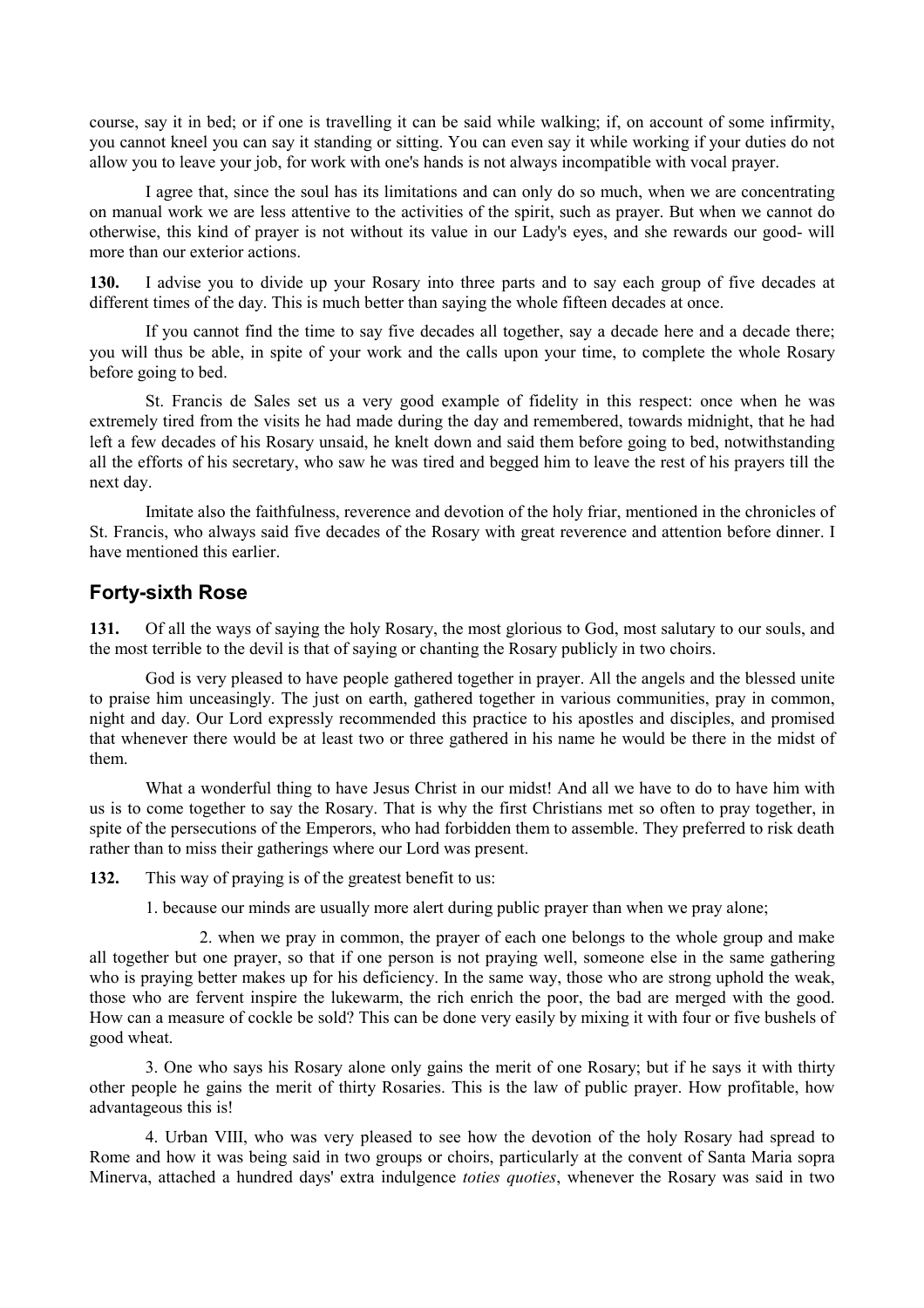choirs. This is set out in his brief *Ad perpetuam rei memoriam*, of the year 1626. So every time you say the Rosary in common, you gain a hundred days' indulgence.

 5. Public prayer is more powerful than private prayer to appease the anger of God and call down his mercy, and the Church, guided by the Holy Spirit, has always advocated it in times of disasters and general distress.

 In his Bull on the Rosary, Pope Gregory XIII declares that we must believe, on pious faith, that the public prayers and processions of the members of the Confraternity of the Holy Rosary were largely responsible for the great victory over the Turkish navy at Lepanto, which God granted to the Christians on the first Sunday of October 1571.

**133.** When King Louis the Just, of blessed memory, was besieging La Rochelle, where the rebellious heretics had their strongholds, he wrote to his mother to beg her to have public prayers offered for a victorious outcome. The Queen-Mother decided to have the Rosary recited publicly in Paris in the Dominican church of Faubourg Saint-Honoré, and this was carried out by the Archbishop of Paris. It was begun on May 20th, 1628.

 Both the Queen and the Queen-Mother were present, with the Duke of Orleans, Cardinal de la Rochefoucault, Cardinal de Bérulle, and several prelates. The court turned out in full force as well as a great number of the general populace. The Archbishop read the meditations on the mysteries aloud and then began the Our Father and Hail Mary of each decade, while the congregation of religious and lay-folk answered. At the end of the Rosary a statue of the Blessed Virgin was carried solemnly in procession while the Litany of our Lady was sung.

 This devotion was continued every Saturday with admirable fervour and resulted in a manifest blessing from heaven, for the King triumphed over the English at the Island of Ré and made his triumphant entry into La Rochelle on All Saints Day of the same year. This shows us the power of public prayer.

**134.** Finally, when the Rosary is said in common, it is far more formidable to the devil, because in this public prayer it is an army that is attacking him. He can often overcome the prayer of an individual, but if it is joined to that of others, the devil has much more trouble in getting the best of it. It is easy to break a single stick; but if you join it to others to make a bundle, it cannot be broken. *Vis unita fit fortior*. Soldiers join together in an army to overcome their enemies; immoral people often come together for parties of debauchery and dancing; evil spirits join forces in order to make us lose our souls. Why, then, should not Christians join forces to have Jesus Christ present with them, to appease the anger of God, to draw down his grace and mercy on us, and to frustrate and overcome the devil more forcefully?

 Dear friend of the Confraternity, whether you live in the town or the country, near the parish church or a chapel, go there at least every evening, with the approval of the parish priest, together with all those who want to recite the Rosary in two choirs. If a church or chapel is not available, say the Rosary together in your own or a neighbour's house.

**135.** This is a holy practice, which God, in his mercy, has set up in places where I have preached missions, in order to safeguard and increase the good brought about by the mission and to prevent further sin. Before the Rosary was established in these little towns and villages, dances and parties of debauchery went on; dissoluteness, wantonness, blasphemy, quarrels and feuds flourished; one heard nothing but evil songs and double-meaning talk. But now nothing is heard but hymns and the chant of the Our Father and Hail Mary. The only gatherings to be seen are those of twenty, thirty or a hundred or more people who, at a fixed time, sing the praises of God as religious do.

 There are even places where the Rosary is said in common every day, at three different times of the day. What a blessing from heaven that is! As there are wicked people everywhere, do not expect to find that the place you live in is free of them; there will be people who avoid going to church for the Rosary, who may even make fun of it and do all they can, by what they do and say, to stop you from going. But do not give up. As those wretched people will have to be separated from God and heaven forever, already here on earth they have to be separated from the company of Jesus and his servants.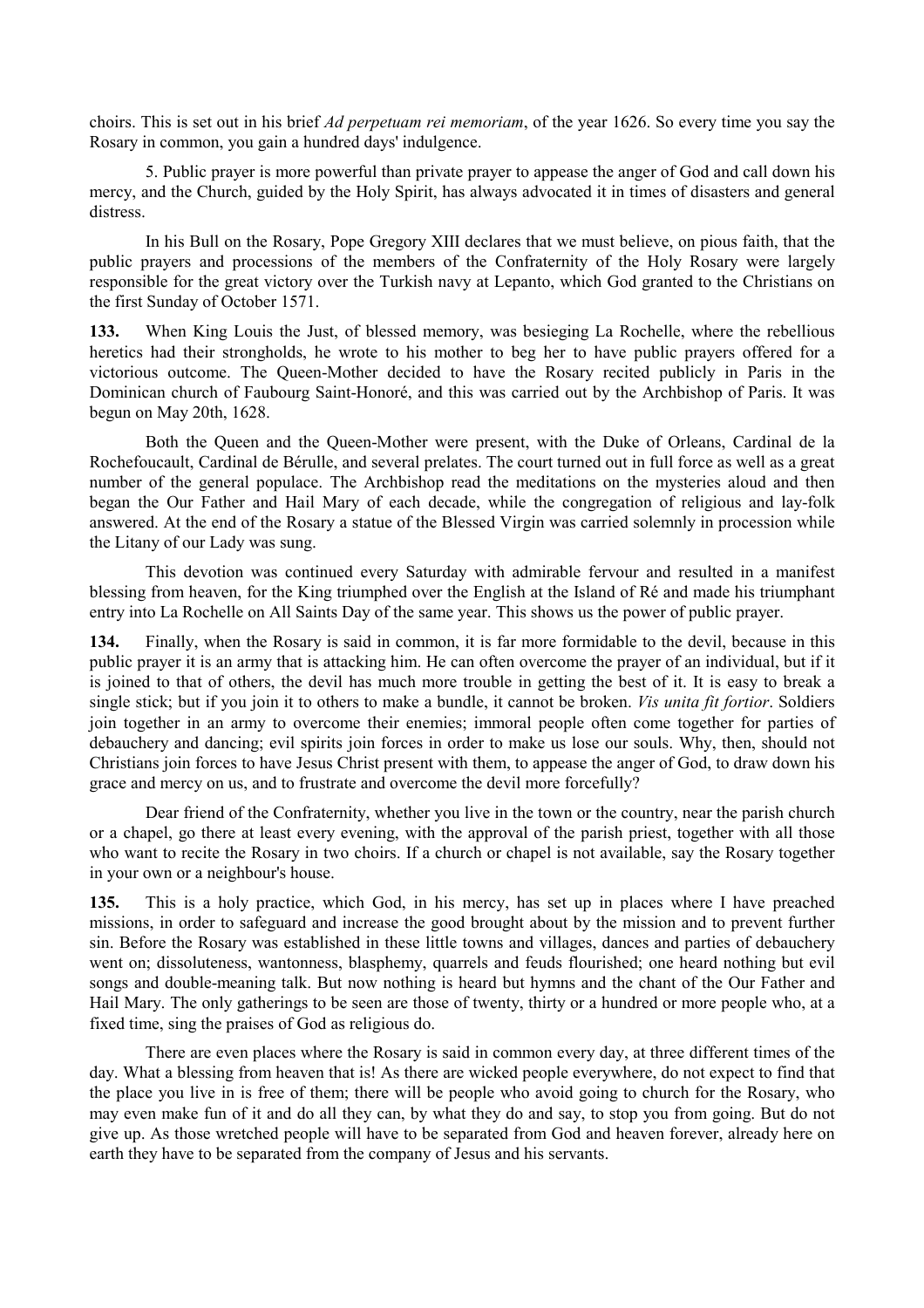## **Forty-seventh Rose**

**136.** People of God, cut yourselves adrift from those who are damning themselves by their impious lives, laziness and lack of devotion without delay, and say the Rosary often with faith, humility, confidence and perseverance.

 1. Our Lord told us to pray always, after the example he has given us, because of our endless need of prayer, on account of the darkness of our minds, our ignorance, and weakness, and the number of our enemies. Anyone who really gives heed to this commandment of our Master will surely not be satisfied with saying the Rosary once a year, as the Perpetual Members do, or once a week, like the Ordinary Members, but will say it every day without fail, as a member of the Daily Rosary, even though the only obligation he has is that of his own salvation. "We ought always to pray and not lose heart."

**137.** These are the eternal words of our Blessed Lord himself. And we must believe his words and abide by them if we do not want to be damned. You can explain them as you wish so long as you do not interpret them as the world does and observe them in a worldly way. Our Lord gave us the true explanation of his words in the examples he left us: "I have given you an example that as I have done to you, so you do also." (Jn. 13:5.) And "he spent the whole night in prayer to God," (Luke 6:12) as if the day was not sufficient for it.

 Often he repeated to his Apostles these two words, "Watch and pray." The flesh is weak, temptation is everywhere and always around you. If you do not keep up your prayers, you will fall. And because some of them evidently thought that these words of our Lord constituted only a counsel, they completely missed the point. That is why they fell into temptation and sin, even though they were in the company of Jesus Christ.

**138.** Dear friend of the Confraternity, if you want to lead a fashionable life and belong to the world - by this I mean if you do not mind falling into mortal sin from time to time and then going to confession, and avoiding conspicuous sins which the world considers vile, while keeping up the "respectable" ones - then, of course, there is no need for you to say so many prayers and Rosaries. To be "respectable" you only need to say a little prayer morning and evening, an occasional Rosary given to you for your penance, a few decades said in a casual way, when the fancy takes you - that is quite enough for any good-living person. If you did less, you might be branded as a freethinker or profligate; if you do more, you are becoming an eccentric or a fanatic.

**139.** But if you want to lead a true Christian life and genuinely want to save your soul and walk in the footsteps of the saints and not fall into serious sin, if you wish to break all the snares of the devil and extinguish all his flaming darts, you must pray always as our Lord taught and commanded you to do.

 If you really have this wish at heart, then you should at least say your Rosary every day, or its equivalent.

 I repeat "at least," because probably all that you will accomplish through your Rosary will be to avoid mortal sin and temptation. This is because you are exposed to the strong current of the world's wickedness by which many a strong soul is swept away; you are in the midst of the thick, clinging darkness which often blinds even the most enlightened souls; you are surrounded by evil spirits who, being more experienced than ever and knowing that their time is short, are more subtle and more effective in tempting you.

 It will indeed be a marvel of grace wrought by the holy Rosary if you manage to keep out of the clutches of the world, the devil and the flesh and sin, and gain eternal life.

**140.** If you do not want to believe what I say, at least learn from your own experience. I should like to ask you if, when you were in the habit of saying no more prayers than people usually say in the world, and saying them in the way they usually say them, you were able to avoid serious faults and sins that were grievous but seemed of little account to you in your blindness. Now at last you must wake up, and if you want to live and die without sin, at least serious sin, pray always; say your Rosary every day, as all members used to do in the early days of the Confraternity. (See the end of this book for proof of what I say.)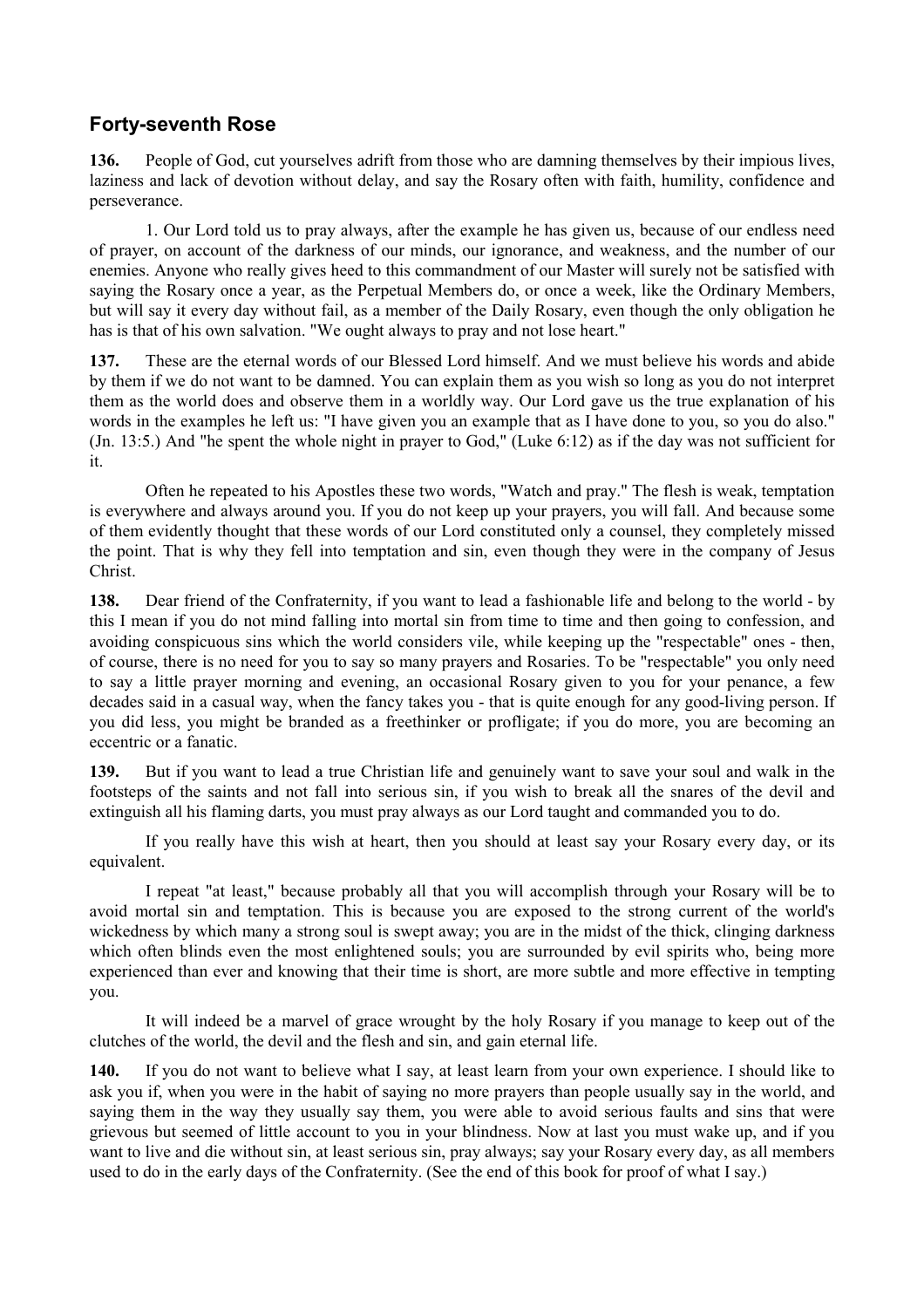When our Blessed Lady gave the Rosary to St. Dominic, she ordered him to say it every day and to get others to say it daily. St. Dominic never let anyone join the Confraternity unless he were fully determined to say it every day. If nowadays people are allowed to be Ordinary members through saying the Rosary once a week, it is because fervour has dwindled and charity grown cold. You get what you can from one who is poor in prayer. "It was not so in the beginning."

Three things must be noted here.

**141.** The first is that if you want to be enrolled in the Confraternity of the Daily Rosary and share in the prayers and merits of its members, it is not enough to be enrolled in the Ordinary Rosary or simply to make a resolution to say it every day. In addition, you must give your name to those who have the power of enrolling. It is also a very good thing to go to confession and communion for this intention. The reason for this is that the Ordinary Rosary membership does not include that of the Daily Rosary, but this latter does include the former.

 The second point I want to make is that, absolutely speaking, it is not even a venial sin to fail to say the Rosary every day, or every week, or every year.

 The third point is that whenever illness, or obedience to a lawful superior, or necessity, or involuntary forgetfulness has prevented you from saying the Rosary, you do not forfeit your share in the merits and you do not lose your participation in the Rosaries of the other Confraternity members. So it is not absolutely necessary for you to say two Rosaries on the following day to make up for the one you missed, as I suppose, through no fault of your own. If, however, when you are ill, your sickness is such that you are still able to say part of your Rosary, you have to say that part.

 "Blessed are those who stand before you always." "Happy those who dwell in your house, O Lord, they praise you continually." Lord Jesus, blessed are the brothers and sisters of the Daily Rosary Confraternity who, day after day, are present in and around your throne in heaven, so that they may meditate and contemplate your joyful, sorrowful and glorious mysteries. How happy they are on earth because of the wonderful graces you bestow on them, and how blessed shall they be in heaven where they will praise you in a special way forever and ever.

**142.** 2. The Rosary should be said with faith, for our Blessed Lord said, "Believe that you will receive and it will be granted." If you believe that you will receive what you ask from God, he will grant your petitions. He will say to you, "As you have believed, so be it done to you." "If anyone needs wisdom, let him ask God with faith, and without hesitating, and - through his Rosary - it will be given him."

**143.** 3. Thirdly, we must pray with humility, like the publican; he was kneeling on the ground, on two knees, not on one knee as proud and worldly people do, or one knee on the bench. He was at the back of the church and not in the sanctuary as the Pharisee was; his eyes were cast down, for he dared not look up to heaven; he did not hold his head up and look about him like the Pharisee; he beat his breast, confessing himself a sinner and asking for forgiveness: "Be merciful to me, a sinner," and not like the Pharisee who boasted of his good works, who despised others in their prayers. Do not imitate the prayer of the proud Pharisee which only hardened his heart and increased his guilt; imitate rather the humility of the taxcollector, whose prayer obtained him the remission of his sins.

 You must be on your guard against giving yourself to what is extraordinary and asking or even desiring knowledge of extraordinary things, visions, revelations, or other miraculous graces which God has occasionally given to some of the saints while they were saying the Rosary. *Sola fides sufficit*: Faith alone suffices now that the Gospel and all the devotions and pious practices are sufficiently established.

 Even if you suffer from dryness of soul, distaste for prayer and interior discouragement, never give up the least part of your Rosary; this would be a sign of pride and infidelity; but like a brave champion of Jesus and Mary, say your Our Fathers and Hail Marys in your dryness, without seeing, feeling, or appreciating, and concentrating as best you can on the mysteries.

 You ought not to look for sweets or jam to eat with your daily bread, as children do; but to imitate Jesus more perfectly in his agony you could say your Rosary more slowly sometimes when you find it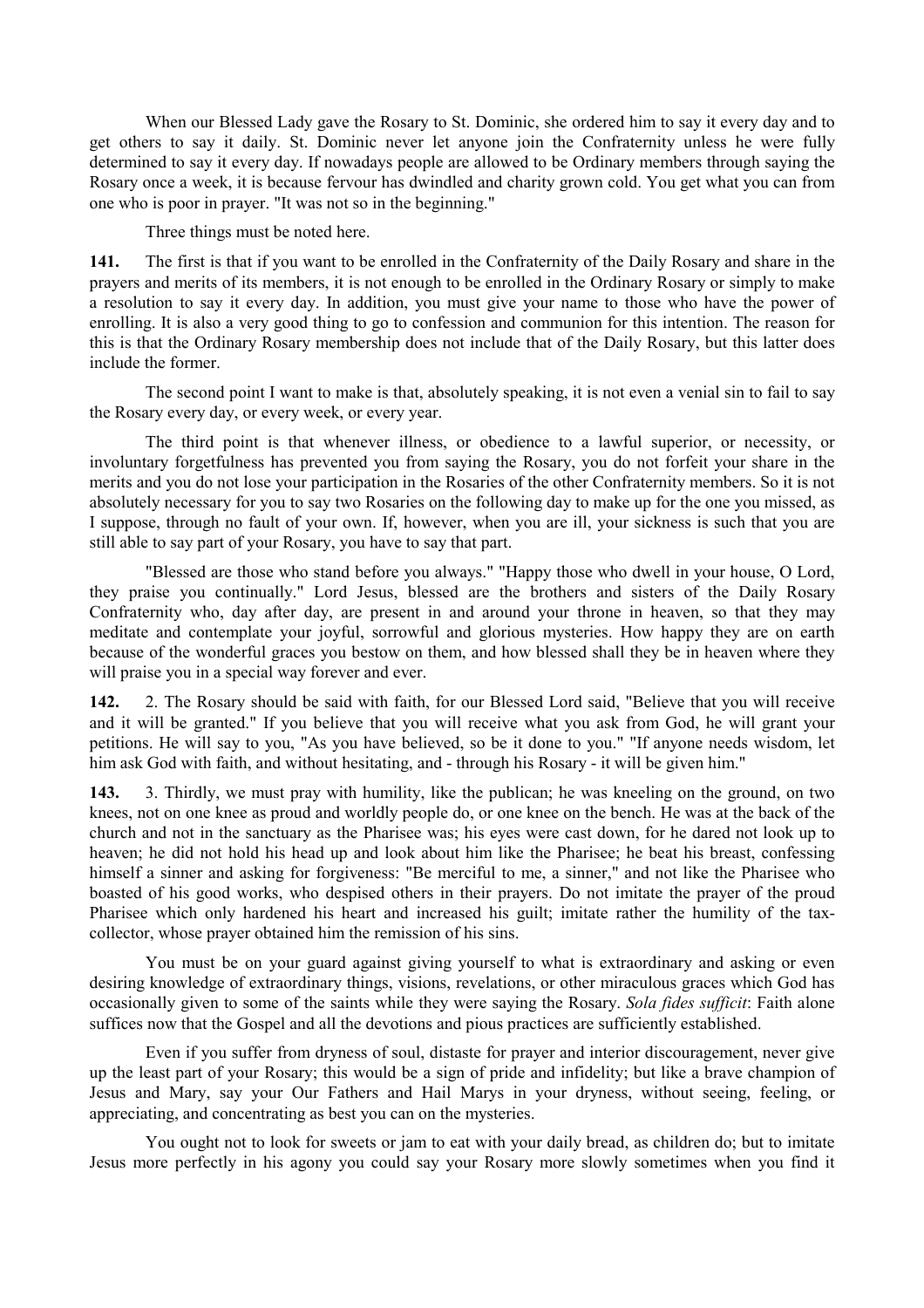particularly hard to say: "Being in agony, he prayed the longer," so that what was said of our Lord when he was in his agony of prayer may be said of you: he prayed all the longer.

**144.** 4. Pray with great confidence, with confidence based on the goodness and infinite generosity of God and on the promises of Jesus Christ. God is the spring of living water which flows unceasingly into the hearts of those who pray. The eternal Father yearns for nothing so much as to share the life-giving waters of his grace and mercy with us. He entreats us, "All you who thirst, come to the waters," that is, come and drink of my spring through prayer, and when we do not pray to him he sorrowfully says that we are forsaking him, "They have forsaken me, the fountain of living water."

 We please our Lord when we ask him for graces, and if we do not ask he makes a loving complaint, "Until now you have not asked anything.... Ask and you will receive, seek and you will find, knock and the door will be opened to you."

 Furthermore, to give us more confidence in praying to him, he has bound himself by a promise: that his eternal Father would grant everything we ask in his name.

## **Forty-eighth Rose**

**145.** As a fifth point, I must add perseverance and prayer. Only he who perseveres in asking, seeking, and knocking, will receive, will find and will enter. It is not enough to ask God for certain graces for a month, a year, ten or twenty years; we must never tire of asking. We must keep on asking until the very moment of death, and even in this prayer, which shows our confidence in God, we must join the thought of death to that of perseverance and say, "Although he should kill me, I will trust in him," will trust him to give me what I ask.

146. Prominent and rich people of the world show their generosity by foreseeing people's wants and ministering to them, even before they are asked for anything. God's munificence, on the other hand, is shown by his making us seek and ask, over a long period of time, for the graces which he wishes to bestow, and the more precious the grace, the longer he takes to grant it:

1. in order to increase the grace still more;

2. in order that the recipient may more deeply appreciate it;

 3. in order that the one who receives it may guard against losing it; for people do not appreciate very much what they obtain quickly and at little cost.

 So, dear members of the Confraternity, persevere in asking God for all your needs, both spiritual and material, through the holy Rosary; especially should you pray for divine Wisdom, which is "an infinite treasure," and there can be no possible doubt that you will receive it sooner or later, provided you do not give up and do not lose courage in the middle of your journey. "You still have a great way to go."

 You have a long way to travel, there will be bad times to weather, many difficulties to overcome, and many enemies to defeat before you will have stored up enough treasures for eternity, enough Our Fathers and Hail Marys with which to buy your way to heaven and win the glorious crown which awaits each faithful brother and sister of the Confraternity.

 "Let no one take your crown": take care that your crown is not appropriated by another who has been more faithful than you in saying his Rosary every day. "Your crown": it was yours, God had prepared it for you; it was yours, you had already half obtained it by your Rosaries well said. But because you stopped on the way when you were running so well, another has left you behind and got there first; another who is more diligent and more faithful has paid, by his Rosaries and good works, what was required to obtain that crown.

 "You began your race well; who has hindered you?" Who has prevented you from having the crown of the holy Rosary? Alas, none other than the enemies of the Rosary, who are so numerous.

**147.** Believe me, it is only the violent who take it by force. These crowns are not for the timid who are afraid of this world's taunts and threats, neither are they for the lazy and indolent who only say their Rosary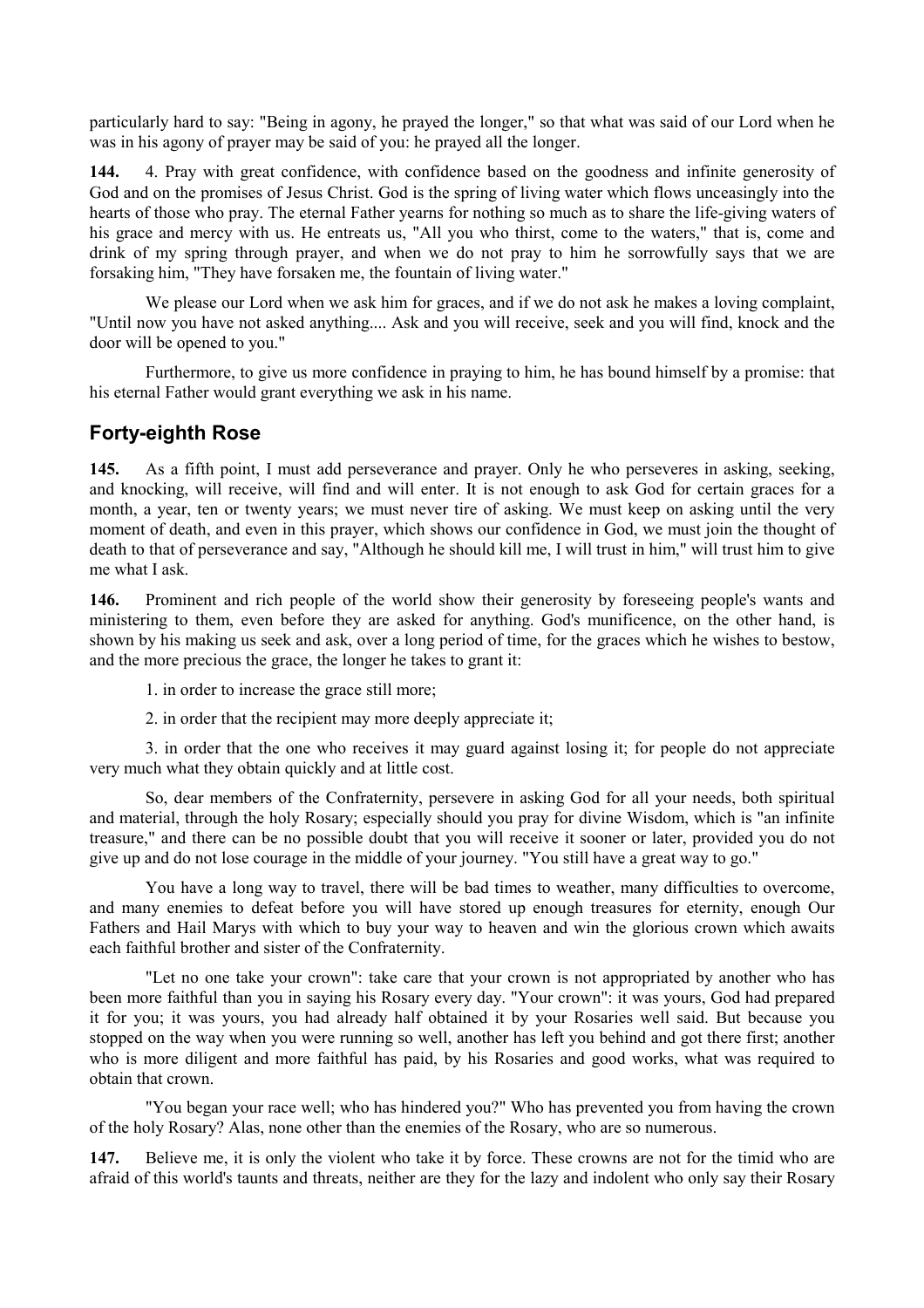carelessly, or hastily, just for the sake of getting it over with. The same applies to people who say it intermittently, as the spirit moves them. These crowns are not for cowards who lose heart and lay down their arms as soon as they see hell is let loose against their Rosary.

 Dear fellow-members, if you want to serve Jesus and Mary by saying the Rosary every day, you must be prepared for temptation: "If you aspire to serve the Lord, prepare yourself for temptation." Heretics, licentious people, the so-called respectable people of the world, persons of superficial piety, and false prophets, hand in glove with your fallen nature and all hell itself - all will wage terrible battles against you in an endeavour to make you give up this holy practice.

**148.** To help you to be better armed against their onslaught - not so much of acknowledged heretics and profligates as those who are considered "respectable" in the eyes of the world, and even those who are devout but have no use for the Rosary - I am going to tell you simply some of the things these people are always saying and thinking.

 "What does this babbler want to say?" "Come, let us attack him, for he is against us." What is he doing, saying so many Rosaries? What is it he is always mumbling? Such laziness! He does nothing but keep on sliding those beads along, he would do much better to work without amusing himself with such foolishness. Oh yes, it's quite true, all you have to do is to say the Rosary and a fortune will fall from heaven into your lap. The Rosary brings you all you need without lifting a finger. But hasn't it been said, "God helps those who help themselves"? Why load yourself with so many prayers? *Brevis oratio penetrat coelos*; an Our Father and a Hail Mary well said are quite sufficient. God has never commanded us to say the Rosary; of course it's all right, it's not a bad devotion when you've got the time, but don't think for one minute that people who say the Rosary are any more sure of heaven than we are. Just look at the saints who never said it!

 Far too many people want everyone to see through their own eyes, people who lack prudence and carry everything to extremes, scrupulous people who see sin almost everywhere, who say that those who do not say the Rosary will be damned.

 Oh yes, the Rosary is all right for old women who can't read. But surely the Little Office of our Lady is much more worthwhile, or the seven penitential psalms? Is there anything more beautiful than those psalms which have been inspired by the Holy Spirit?

 You say you have undertaken to say the Rosary every day; that's just a flash in the pan, you know it won't last. Wouldn't it be better to undertake less and be more faithful about it? Come, my friend, take my word for it, say your morning and night prayers, work hard during the day and offer it up. God does not ask any more than that. If you didn't have your living to earn, as you have, you could commit yourself to saying your Rosary. But as it is, say your Rosary on Sundays and Holidays when you have plenty of time, but not on days when you have to work.

 But really and truly, what are you doing with that enormous pair of beads? I've seen a rosary of only one decade, it's just as good as one of fifteen decades. Why on earth are you wearing it on your belt, fanatic that you are? Why don't you go the whole way and wear it round your neck like the Spaniards? They are great lovers of rosaries; they carry a big rosary in one hand, while in the other they have a dagger to give a treacherous stab. For goodness' sake drop these exterior devotions; true devotion is in the heart. And so on.

**149.** Similarly, not a few clever people and learned scholars may occasionally try to dissuade you from saying the Rosary, proud and critical people, I mean. They would rather you said the seven penitential psalms or some other prayers. If a good confessor has given you a Rosary for your penance, to be said for a fortnight or a month, all you have to do to get your penance changed to a few other prayers, fasts, alms or Masses, is to go to confession to one of those gentlemen.

 If you consult even some people who live lives of prayer in the world, but who have never tried the Rosary, they will not only not encourage it but will turn people away from it to get them to learn contemplation, as if the Rosary and contemplation were incompatible, as if all the saints who have been devoted to the Rosary had not reached the heights of contemplation.